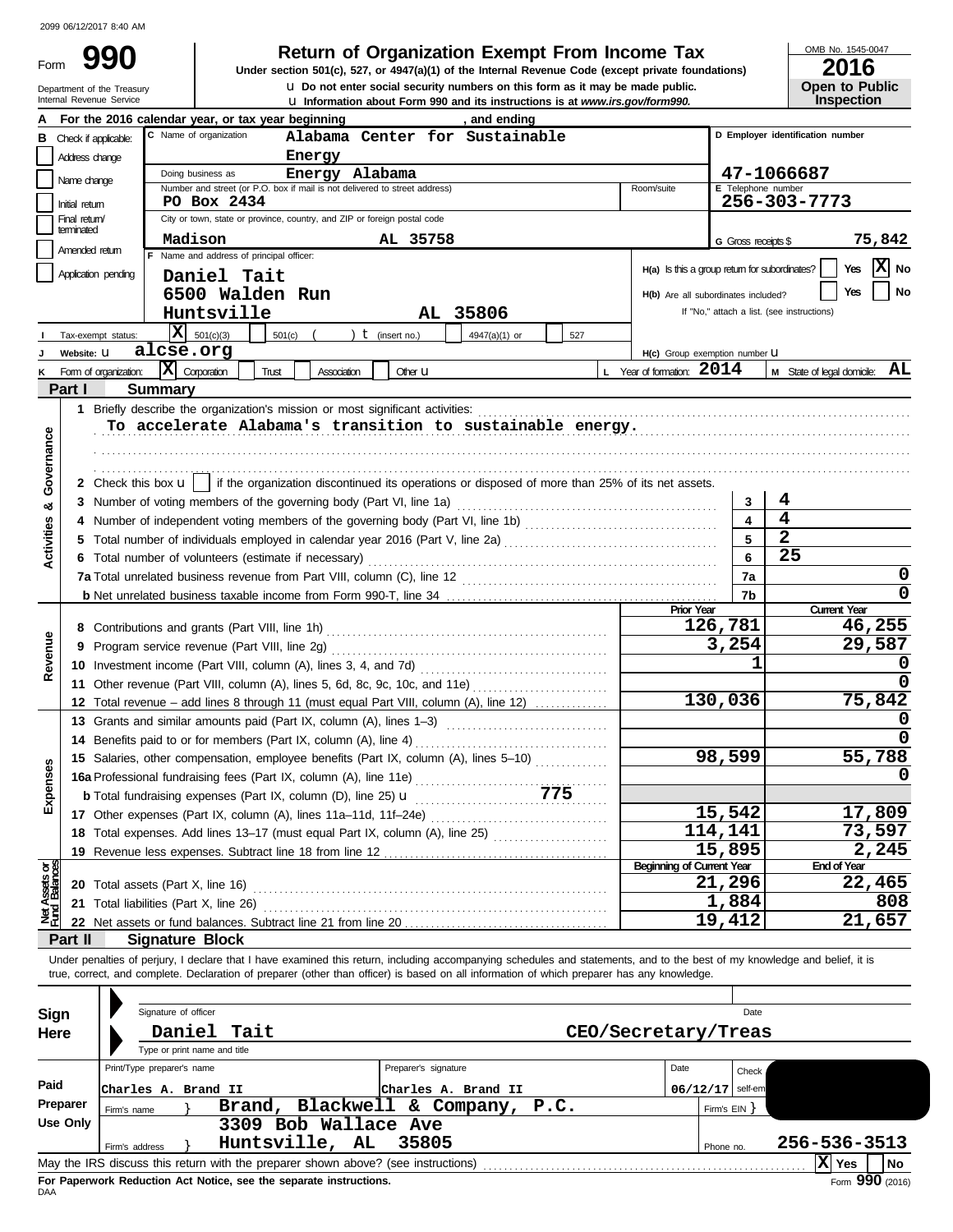|              | Form 990 (2016) Alabama Center for Sustainable                                                                                 |                                | 47-1066687             |                          | Page 2 |
|--------------|--------------------------------------------------------------------------------------------------------------------------------|--------------------------------|------------------------|--------------------------|--------|
|              | <b>Statement of Program Service Accomplishments</b><br>Part III                                                                |                                |                        |                          |        |
|              |                                                                                                                                |                                |                        |                          |        |
|              | Briefly describe the organization's mission:<br>$1 \quad$<br>To accelerate Alabama's transition to sustainable energy.         |                                |                        |                          |        |
|              |                                                                                                                                |                                |                        |                          |        |
|              |                                                                                                                                |                                |                        |                          |        |
|              |                                                                                                                                |                                |                        |                          |        |
|              |                                                                                                                                |                                |                        |                          |        |
| $\mathbf{2}$ | Did the organization undertake any significant program services during the year which were not listed on the                   |                                |                        | Yes $ \overline{X} $ No  |        |
|              | prior Form 990 or 990-EZ?                                                                                                      |                                |                        |                          |        |
|              | If "Yes," describe these new services on Schedule O.                                                                           |                                |                        |                          |        |
| 3.           | Did the organization cease conducting, or make significant changes in how it conducts, any program                             |                                |                        |                          |        |
|              | services?                                                                                                                      |                                |                        | Yes $\overline{X}$ No    |        |
|              | If "Yes," describe these changes on Schedule O.                                                                                |                                |                        |                          |        |
| 4            | Describe the organization's program service accomplishments for each of its three largest program services, as measured by     |                                |                        |                          |        |
|              | expenses. Section 501(c)(3) and 501(c)(4) organizations are required to report the amount of grants and allocations to others, |                                |                        |                          |        |
|              | the total expenses, and revenue, if any, for each program service reported.                                                    |                                |                        |                          |        |
|              |                                                                                                                                |                                |                        |                          |        |
|              | ) (Expenses \$<br>4a (Code:                                                                                                    | 70, 405 including grants of \$ |                        | 29,587)<br>) (Revenue \$ |        |
|              | To accelerate the transition to clean energy in Alabama through education                                                      |                                |                        |                          |        |
|              | and outreach; implementing low-cost, high-impact projects; and social                                                          |                                |                        |                          |        |
|              | change.                                                                                                                        |                                |                        |                          |        |
|              |                                                                                                                                |                                |                        |                          |        |
|              |                                                                                                                                |                                |                        |                          |        |
|              |                                                                                                                                |                                |                        |                          |        |
|              |                                                                                                                                |                                |                        |                          |        |
|              |                                                                                                                                |                                |                        |                          |        |
|              |                                                                                                                                |                                |                        |                          |        |
|              |                                                                                                                                |                                |                        |                          |        |
|              |                                                                                                                                |                                |                        |                          |        |
|              |                                                                                                                                |                                |                        |                          |        |
|              | 4b (Code:                                                                                                                      |                                |                        |                          |        |
|              |                                                                                                                                |                                |                        |                          |        |
|              |                                                                                                                                |                                |                        |                          |        |
|              |                                                                                                                                |                                |                        |                          |        |
|              |                                                                                                                                |                                |                        |                          |        |
|              |                                                                                                                                |                                |                        |                          |        |
|              |                                                                                                                                |                                |                        |                          |        |
|              |                                                                                                                                |                                |                        |                          |        |
|              |                                                                                                                                |                                |                        |                          |        |
|              |                                                                                                                                |                                |                        |                          |        |
|              |                                                                                                                                |                                |                        |                          |        |
|              |                                                                                                                                |                                |                        |                          |        |
|              |                                                                                                                                |                                |                        |                          |        |
|              | ) (Expenses \$<br>4c (Code:                                                                                                    |                                | including grants of \$ | ) (Revenue \$            |        |
|              |                                                                                                                                |                                |                        |                          |        |
|              |                                                                                                                                |                                |                        |                          |        |
|              |                                                                                                                                |                                |                        |                          |        |
|              |                                                                                                                                |                                |                        |                          |        |
|              |                                                                                                                                |                                |                        |                          |        |
|              |                                                                                                                                |                                |                        |                          |        |
|              |                                                                                                                                |                                |                        |                          |        |
|              |                                                                                                                                |                                |                        |                          |        |
|              |                                                                                                                                |                                |                        |                          |        |
|              |                                                                                                                                |                                |                        |                          |        |
|              |                                                                                                                                |                                |                        |                          |        |
|              |                                                                                                                                |                                |                        |                          |        |
|              |                                                                                                                                |                                |                        |                          |        |
|              | 4d Other program services (Describe in Schedule O.)                                                                            |                                |                        |                          |        |
|              | (Expenses \$<br>including grants of \$<br>4e Total program service expenses <b>U</b>                                           | 70.405                         | (Revenue \$            |                          |        |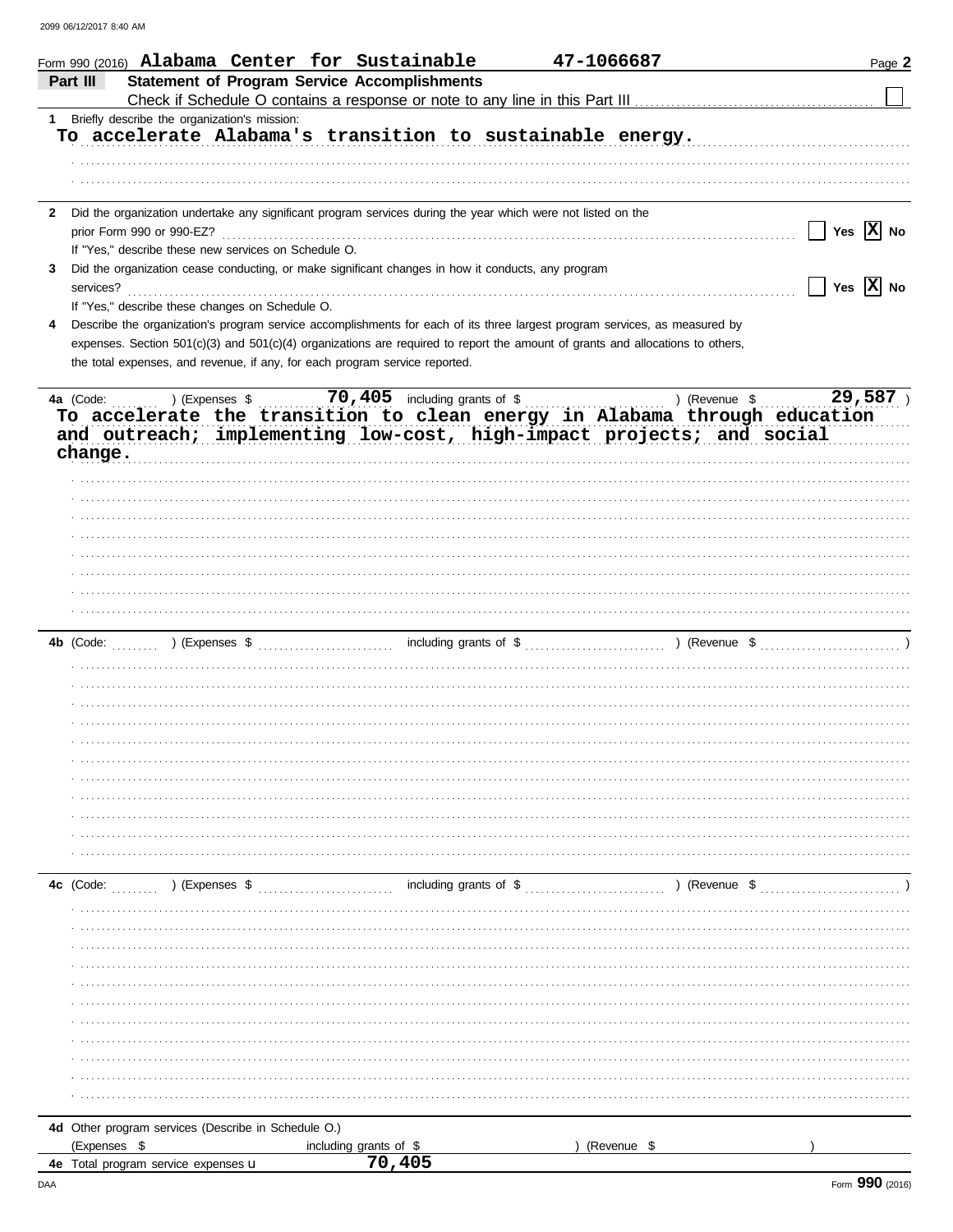|         |                                        |  | Form 990 (2016) Alabama Center for Sustainable | 47-1066687 | Page 3 |
|---------|----------------------------------------|--|------------------------------------------------|------------|--------|
| Part IV | <b>Checklist of Required Schedules</b> |  |                                                |            |        |

|     |                                                                                                                                                                                                                                    |                | Yes         | No                     |
|-----|------------------------------------------------------------------------------------------------------------------------------------------------------------------------------------------------------------------------------------|----------------|-------------|------------------------|
| 1   | Is the organization described in section $501(c)(3)$ or $4947(a)(1)$ (other than a private foundation)? If "Yes,"                                                                                                                  |                |             |                        |
|     | complete Schedule A                                                                                                                                                                                                                | 1              | X           |                        |
| 2   |                                                                                                                                                                                                                                    | $\overline{2}$ | $\mathbf x$ |                        |
| 3   | Did the organization engage in direct or indirect political campaign activities on behalf of or in opposition to<br>candidates for public office? If "Yes," complete Schedule C, Part I                                            | 3              |             | x                      |
| 4   | Section 501(c)(3) organizations. Did the organization engage in lobbying activities, or have a section 501(h)                                                                                                                      |                |             |                        |
|     | election in effect during the tax year? If "Yes," complete Schedule C, Part II                                                                                                                                                     | 4              |             | x                      |
| 5   | Is the organization a section $501(c)(4)$ , $501(c)(5)$ , or $501(c)(6)$ organization that receives membership dues,                                                                                                               |                |             |                        |
|     | assessments, or similar amounts as defined in Revenue Procedure 98-19? If "Yes," complete Schedule C,<br>Part III                                                                                                                  | 5              |             | x                      |
| 6   | Did the organization maintain any donor advised funds or any similar funds or accounts for which donors                                                                                                                            |                |             |                        |
|     | have the right to provide advice on the distribution or investment of amounts in such funds or accounts? If                                                                                                                        |                |             |                        |
|     | "Yes," complete Schedule D, Part I                                                                                                                                                                                                 | 6              |             | X                      |
| 7   | Did the organization receive or hold a conservation easement, including easements to preserve open space,                                                                                                                          |                |             |                        |
|     | the environment, historic land areas, or historic structures? If "Yes," complete Schedule D, Part II                                                                                                                               | $\overline{7}$ |             | X                      |
| 8   | Did the organization maintain collections of works of art, historical treasures, or other similar assets? If "Yes,"                                                                                                                |                |             |                        |
|     | complete Schedule D, Part III                                                                                                                                                                                                      | 8              |             | x                      |
| 9   | Did the organization report an amount in Part X, line 21, for escrow or custodial account liability, serve as a                                                                                                                    |                |             |                        |
|     | custodian for amounts not listed in Part X; or provide credit counseling, debt management, credit repair, or                                                                                                                       |                |             | X                      |
| 10  | debt negotiation services? If "Yes," complete Schedule D, Part IV<br>Did the organization, directly or through a related organization, hold assets in temporarily restricted                                                       | 9              |             |                        |
|     | endowments, permanent endowments, or quasi-endowments? If "Yes," complete Schedule D, Part V                                                                                                                                       | 10             |             | x                      |
| 11  | If the organization's answer to any of the following questions is "Yes," then complete Schedule D, Parts VI,                                                                                                                       |                |             |                        |
|     | VII, VIII, IX, or X as applicable.                                                                                                                                                                                                 |                |             |                        |
| a   | Did the organization report an amount for land, buildings, and equipment in Part X, line 10? If "Yes,"                                                                                                                             |                |             |                        |
|     | complete Schedule D, Part VI                                                                                                                                                                                                       | 11a            | х           |                        |
| b   | Did the organization report an amount for investments-other securities in Part X, line 12 that is 5% or more                                                                                                                       |                |             |                        |
|     | of its total assets reported in Part X, line 16? If "Yes," complete Schedule D, Part VII                                                                                                                                           | 11b            |             | x                      |
| c   | Did the organization report an amount for investments—program related in Part X, line 13 that is 5% or more                                                                                                                        |                |             |                        |
|     | of its total assets reported in Part X, line 16? If "Yes," complete Schedule D, Part VIII                                                                                                                                          | 11c            |             | X                      |
| d   | Did the organization report an amount for other assets in Part X, line 15 that is 5% or more of its total assets                                                                                                                   |                |             |                        |
|     | reported in Part X, line 16? If "Yes," complete Schedule D, Part IX                                                                                                                                                                | 11d            |             | X                      |
| е   | Did the organization report an amount for other liabilities in Part X, line 25? If "Yes," complete Schedule D, Part X                                                                                                              | 11e            |             | x                      |
| f   | Did the organization's separate or consolidated financial statements for the tax year include a footnote that addresses                                                                                                            |                |             |                        |
|     | the organization's liability for uncertain tax positions under FIN 48 (ASC 740)? If "Yes," complete Schedule D, Part X                                                                                                             | 11f            |             | x                      |
|     | 12a Did the organization obtain separate, independent audited financial statements for the tax year? If "Yes," complete                                                                                                            |                |             |                        |
|     |                                                                                                                                                                                                                                    | 12a            |             | $\boldsymbol{\Lambda}$ |
| b   | Was the organization included in consolidated, independent audited financial statements for the tax year? If<br>"Yes," and if the organization answered "No" to line 12a, then completing Schedule D, Parts XI and XII is optional | 12b            |             | X                      |
| 13  |                                                                                                                                                                                                                                    | 13             |             | x                      |
| 14a | Did the organization maintain an office, employees, or agents outside of the United States?                                                                                                                                        | 14a            |             | x                      |
| b   | Did the organization have aggregate revenues or expenses of more than \$10,000 from grantmaking,                                                                                                                                   |                |             |                        |
|     | fundraising, business, investment, and program service activities outside the United States, or aggregate                                                                                                                          |                |             |                        |
|     | foreign investments valued at \$100,000 or more? If "Yes," complete Schedule F, Parts I and IV [[[[[[[[[[[[[[[                                                                                                                     | 14b            |             | X.                     |
| 15  | Did the organization report on Part IX, column (A), line 3, more than \$5,000 of grants or other assistance to or                                                                                                                  |                |             |                        |
|     | for any foreign organization? If "Yes," complete Schedule F, Parts II and IV                                                                                                                                                       | 15             |             | X                      |
| 16  | Did the organization report on Part IX, column (A), line 3, more than \$5,000 of aggregate grants or other                                                                                                                         |                |             |                        |
|     |                                                                                                                                                                                                                                    | 16             |             | X                      |
| 17  | Did the organization report a total of more than \$15,000 of expenses for professional fundraising services on                                                                                                                     |                |             |                        |
|     |                                                                                                                                                                                                                                    | 17             |             | X                      |
| 18  | Did the organization report more than \$15,000 total of fundraising event gross income and contributions on                                                                                                                        |                |             |                        |
|     | Part VIII, lines 1c and 8a? If "Yes," complete Schedule G, Part II                                                                                                                                                                 | 18             |             | X                      |
| 19  | Did the organization report more than \$15,000 of gross income from gaming activities on Part VIII, line 9a?                                                                                                                       | 19             |             | X                      |
|     |                                                                                                                                                                                                                                    |                |             |                        |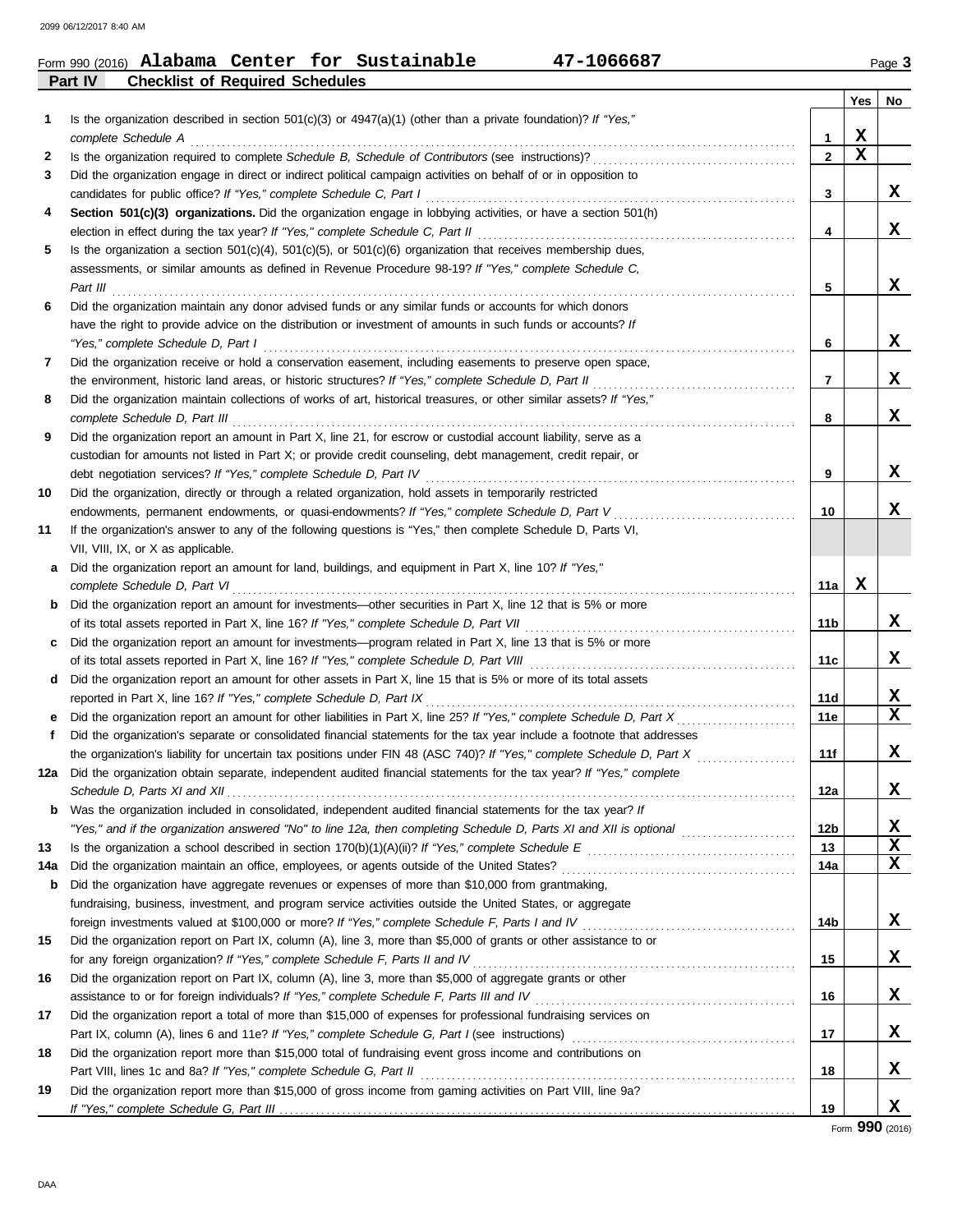|     | Part IV<br><b>Checklist of Required Schedules (continued)</b>                                                                                                                                                                |                 |     |                  |
|-----|------------------------------------------------------------------------------------------------------------------------------------------------------------------------------------------------------------------------------|-----------------|-----|------------------|
|     |                                                                                                                                                                                                                              |                 | Yes | No               |
| 20a | Did the organization operate one or more hospital facilities? If "Yes," complete Schedule H                                                                                                                                  | 20a             |     | x                |
| b   |                                                                                                                                                                                                                              | 20b             |     |                  |
| 21  | Did the organization report more than \$5,000 of grants or other assistance to any domestic organization or                                                                                                                  |                 |     |                  |
|     |                                                                                                                                                                                                                              | 21              |     | X                |
| 22  | Did the organization report more than \$5,000 of grants or other assistance to or for domestic individuals on                                                                                                                |                 |     |                  |
|     | Part IX, column (A), line 2? If "Yes," complete Schedule I, Parts I and III                                                                                                                                                  | 22              |     | X                |
| 23  | Did the organization answer "Yes" to Part VII, Section A, line 3, 4, or 5 about compensation of the                                                                                                                          |                 |     |                  |
|     | organization's current and former officers, directors, trustees, key employees, and highest compensated                                                                                                                      |                 |     |                  |
|     | employees? If "Yes," complete Schedule J                                                                                                                                                                                     | 23              |     | x                |
| 24a | Did the organization have a tax-exempt bond issue with an outstanding principal amount of more than                                                                                                                          |                 |     |                  |
|     | \$100,000 as of the last day of the year, that was issued after December 31, 2002? If "Yes," answer lines 24b                                                                                                                |                 |     |                  |
|     | through 24d and complete Schedule K. If "No," go to line 25a                                                                                                                                                                 | 24a             |     | X                |
| b   | Did the organization invest any proceeds of tax-exempt bonds beyond a temporary period exception?                                                                                                                            | 24b             |     |                  |
| c   | Did the organization maintain an escrow account other than a refunding escrow at any time during the year                                                                                                                    |                 |     |                  |
|     | to defease any tax-exempt bonds?                                                                                                                                                                                             | 24c             |     |                  |
| d   |                                                                                                                                                                                                                              | 24d             |     |                  |
| 25a | Section 501(c)(3), 501(c)(4), and 501(c)(29) organizations. Did the organization engage in an excess benefit                                                                                                                 |                 |     |                  |
|     | transaction with a disqualified person during the year? If "Yes," complete Schedule L, Part I                                                                                                                                | 25a             |     | X                |
| b   | Is the organization aware that it engaged in an excess benefit transaction with a disqualified person in a prior                                                                                                             |                 |     |                  |
|     | year, and that the transaction has not been reported on any of the organization's prior Forms 990 or 990-EZ?                                                                                                                 |                 |     |                  |
|     | If "Yes," complete Schedule L, Part I                                                                                                                                                                                        | 25b             |     | x                |
| 26  | Did the organization report any amount on Part X, line 5, 6, or 22 for receivables from or payables to any                                                                                                                   |                 |     |                  |
|     | current or former officers, directors, trustees, key employees, highest compensated employees, or                                                                                                                            |                 |     |                  |
|     | disqualified persons? If "Yes," complete Schedule L, Part II                                                                                                                                                                 | 26              |     | X                |
| 27  | Did the organization provide a grant or other assistance to an officer, director, trustee, key employee,                                                                                                                     |                 |     |                  |
|     | substantial contributor or employee thereof, a grant selection committee member, or to a 35% controlled                                                                                                                      |                 |     | x                |
|     | entity or family member of any of these persons? If "Yes," complete Schedule L, Part III                                                                                                                                     | 27              |     |                  |
| 28  | Was the organization a party to a business transaction with one of the following parties (see Schedule L,                                                                                                                    |                 |     |                  |
|     | Part IV instructions for applicable filing thresholds, conditions, and exceptions):                                                                                                                                          |                 |     |                  |
| а   | A current or former officer, director, trustee, or key employee? If "Yes," complete Schedule L, Part IV                                                                                                                      | 28a             |     | X                |
| b   | A family member of a current or former officer, director, trustee, or key employee? If "Yes," complete                                                                                                                       |                 |     | X                |
|     | Schedule L, Part IV                                                                                                                                                                                                          | 28b             |     |                  |
| c   | An entity of which a current or former officer, director, trustee, or key employee (or a family member thereof)                                                                                                              |                 |     |                  |
|     | was an officer, director, trustee, or direct or indirect owner? If "Yes," complete Schedule L, Part IV                                                                                                                       | 28c             |     | X<br>$\mathbf x$ |
| 29  |                                                                                                                                                                                                                              | 29              |     |                  |
| 30  | Did the organization receive contributions of art, historical treasures, or other similar assets, or qualified                                                                                                               | 30              |     | X                |
|     | Did the organization liquidate, terminate, or dissolve and cease operations? If "Yes," complete Schedule N,                                                                                                                  |                 |     |                  |
| 31  |                                                                                                                                                                                                                              | 31              |     | X                |
| 32  | Part $I$<br>Did the organization sell, exchange, dispose of, or transfer more than 25% of its net assets? If "Yes,"                                                                                                          |                 |     |                  |
|     |                                                                                                                                                                                                                              | 32              |     | X                |
| 33  | complete Schedule N, Part II et al. et al. et al. et al. et al. et al. et al. et al. et al. et al. et al. et a<br>Did the organization own 100% of an entity disregarded as separate from the organization under Regulations |                 |     |                  |
|     |                                                                                                                                                                                                                              | 33              |     | X                |
| 34  | sections 301.7701-2 and 301.7701-3? If "Yes," complete Schedule R, Part I<br>Was the organization related to any tax-exempt or taxable entity? If "Yes," complete Schedule R, Parts II, III,                                 |                 |     |                  |
|     |                                                                                                                                                                                                                              |                 |     | X                |
| 35a |                                                                                                                                                                                                                              | 34<br>35a       |     | X                |
| b   | If "Yes" to line 35a, did the organization receive any payment from or engage in any transaction with a                                                                                                                      |                 |     |                  |
|     |                                                                                                                                                                                                                              | 35 <sub>b</sub> |     |                  |
| 36  | Section 501(c)(3) organizations. Did the organization make any transfers to an exempt non-charitable                                                                                                                         |                 |     |                  |
|     | related organization? If "Yes," complete Schedule R, Part V, line 2                                                                                                                                                          | 36              |     | x                |
| 37  | Did the organization conduct more than 5% of its activities through an entity that is not a related organization                                                                                                             |                 |     |                  |
|     | and that is treated as a partnership for federal income tax purposes? If "Yes," complete Schedule R,                                                                                                                         |                 |     |                  |
|     | Part VI                                                                                                                                                                                                                      | 37              |     | X                |
| 38  | Did the organization complete Schedule O and provide explanations in Schedule O for Part VI, lines 11b and                                                                                                                   |                 |     |                  |
|     | 19? Note. All Form 990 filers are required to complete Schedule O.                                                                                                                                                           | 38              | X   |                  |
|     |                                                                                                                                                                                                                              |                 |     | Form 990 (2016)  |
|     |                                                                                                                                                                                                                              |                 |     |                  |

Form 990 (2016) **Alabama Center for Sustainable 47-1066687** Page **4 Alabama Center for Sustainable 47-1066687**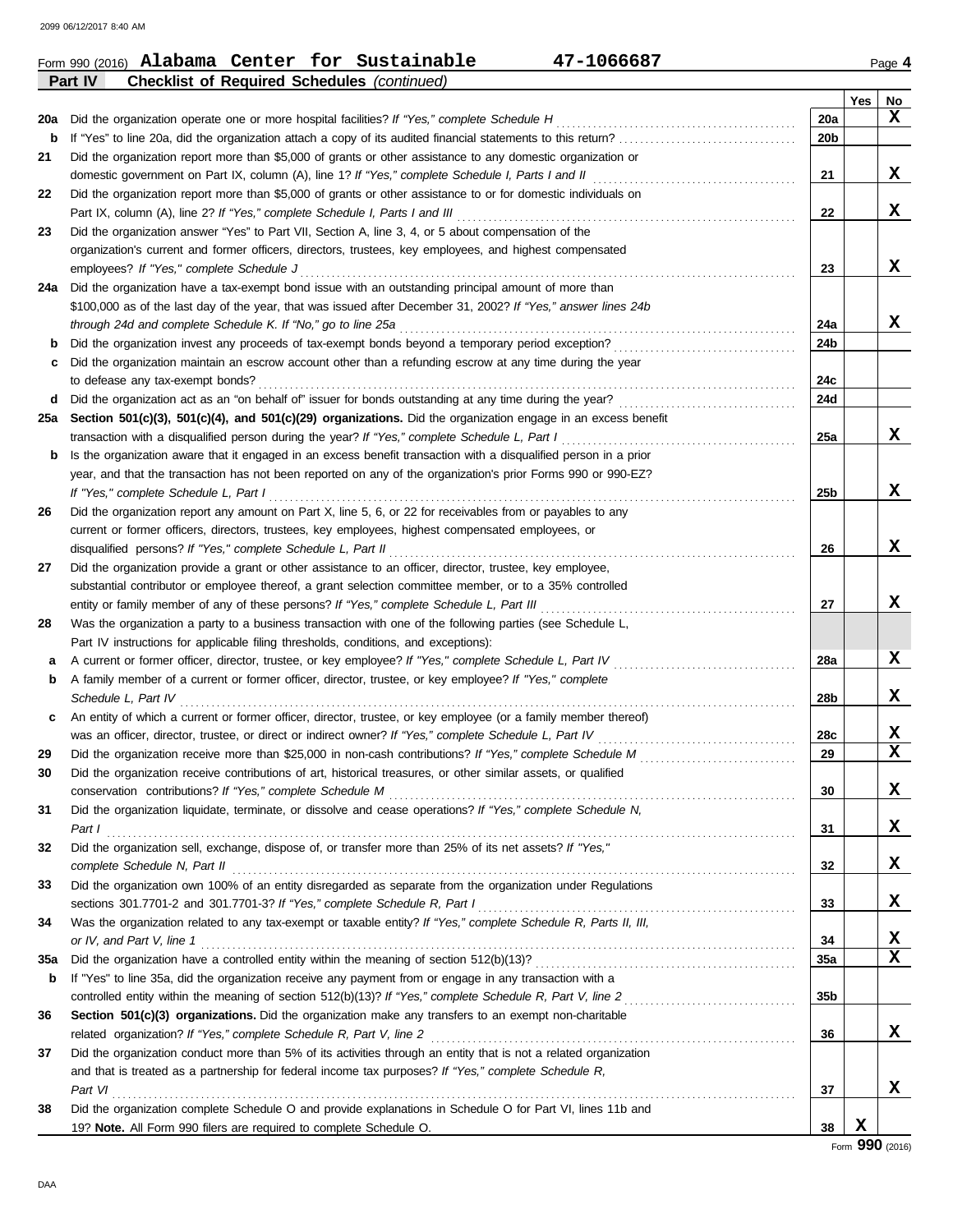|         | Statements Regarding Other IRS Filings and Tax Compliance<br>Part V                                                                                                                 |                      |              |                 |     |                 |
|---------|-------------------------------------------------------------------------------------------------------------------------------------------------------------------------------------|----------------------|--------------|-----------------|-----|-----------------|
|         | Check if Schedule O contains a response or note to any line in this Part V                                                                                                          |                      |              |                 |     |                 |
|         |                                                                                                                                                                                     |                      | $\mathbf 0$  |                 | Yes | No              |
| 1а<br>b | Enter the number reported in Box 3 of Form 1096. Enter -0- if not applicable<br>Enter the number of Forms W-2G included in line 1a. Enter -0- if not applicable <i>minimization</i> | 1a<br>1 <sub>b</sub> | $\mathbf 0$  |                 |     |                 |
| c       | Did the organization comply with backup withholding rules for reportable payments to vendors and                                                                                    |                      |              |                 |     |                 |
|         | reportable gaming (gambling) winnings to prize winners?                                                                                                                             |                      |              | 1c              |     |                 |
| 2a      | Enter the number of employees reported on Form W-3, Transmittal of Wage and Tax                                                                                                     |                      |              |                 |     |                 |
|         | Statements, filed for the calendar year ending with or within the year covered by this return                                                                                       | 2a                   | $\mathbf{2}$ |                 |     |                 |
| b       | If at least one is reported on line 2a, did the organization file all required federal employment tax returns?                                                                      |                      |              | 2b              | X   |                 |
|         | Note. If the sum of lines 1a and 2a is greater than 250, you may be required to e-file (see instructions)                                                                           |                      |              |                 |     |                 |
| За      | Did the organization have unrelated business gross income of \$1,000 or more during the year?                                                                                       |                      |              | 3a              |     | X               |
| b       | If "Yes," has it filed a Form 990-T for this year? If "No" to line 3b, provide an explanation in Schedule O                                                                         |                      |              | 3b              |     |                 |
| 4a      | At any time during the calendar year, did the organization have an interest in, or a signature or other authority                                                                   |                      |              |                 |     |                 |
|         | over, a financial account in a foreign country (such as a bank account, securities account, or other financial                                                                      |                      |              |                 |     |                 |
|         | account)?                                                                                                                                                                           |                      |              | 4a              |     | x               |
| b       | If "Yes," enter the name of the foreign country: <b>u</b>                                                                                                                           |                      |              |                 |     |                 |
|         | See instructions for filing requirements for FinCEN Form 114, Report of Foreign Bank and Financial Accounts                                                                         |                      |              |                 |     |                 |
|         | (FBAR).                                                                                                                                                                             |                      |              |                 |     |                 |
| 5a      | Was the organization a party to a prohibited tax shelter transaction at any time during the tax year?                                                                               |                      |              | 5a              |     | X               |
| b       |                                                                                                                                                                                     |                      |              | 5 <sub>b</sub>  |     | X               |
| c       | If "Yes" to line 5a or 5b, did the organization file Form 8886-T?                                                                                                                   |                      |              | 5c              |     |                 |
| 6а      | Does the organization have annual gross receipts that are normally greater than \$100,000, and did the                                                                              |                      |              |                 |     |                 |
|         | organization solicit any contributions that were not tax deductible as charitable contributions?                                                                                    |                      |              | 6a              |     | x               |
| b       | If "Yes," did the organization include with every solicitation an express statement that such contributions or                                                                      |                      |              |                 |     |                 |
|         | gifts were not tax deductible?                                                                                                                                                      |                      |              | 6b              |     |                 |
| 7       | Organizations that may receive deductible contributions under section 170(c).                                                                                                       |                      |              |                 |     |                 |
| а       | Did the organization receive a payment in excess of \$75 made partly as a contribution and partly for goods                                                                         |                      |              |                 |     |                 |
|         | and services provided to the payor?                                                                                                                                                 |                      |              | 7a              |     | x               |
| b       |                                                                                                                                                                                     |                      |              | 7b              |     |                 |
| c       | Did the organization sell, exchange, or otherwise dispose of tangible personal property for which it was                                                                            |                      |              |                 |     |                 |
|         |                                                                                                                                                                                     |                      |              | 7c              |     | x               |
| d       |                                                                                                                                                                                     | 7d                   |              |                 |     |                 |
| е       |                                                                                                                                                                                     |                      |              | 7e              |     | X               |
| f       | Did the organization, during the year, pay premiums, directly or indirectly, on a personal benefit contract?                                                                        |                      |              | 7f              |     | X               |
| g       | If the organization received a contribution of qualified intellectual property, did the organization file Form 8899 as required?                                                    |                      |              | 7g              |     |                 |
| h       | If the organization received a contribution of cars, boats, airplanes, or other vehicles, did the organization file a Form 1098-C?                                                  |                      |              | 7h              |     |                 |
|         | Sponsoring organizations maintaining donor advised funds. Did a donor advised fund maintained by the                                                                                |                      |              |                 |     |                 |
|         | sponsoring organization have excess business holdings at any time during the year?                                                                                                  |                      |              | 8               |     |                 |
| 9       | Sponsoring organizations maintaining donor advised funds.                                                                                                                           |                      |              |                 |     |                 |
| а       | Did the sponsoring organization make any taxable distributions under section 4966?                                                                                                  |                      |              | 9а              |     |                 |
| b<br>10 | Section 501(c)(7) organizations. Enter:                                                                                                                                             |                      |              | 9b              |     |                 |
|         |                                                                                                                                                                                     | 10a                  |              |                 |     |                 |
| а<br>b  | Gross receipts, included on Form 990, Part VIII, line 12, for public use of club facilities                                                                                         | 10 <sub>b</sub>      |              |                 |     |                 |
| 11      | Section 501(c)(12) organizations. Enter:                                                                                                                                            |                      |              |                 |     |                 |
| а       | Gross income from members or shareholders                                                                                                                                           | 11a                  |              |                 |     |                 |
| b       | Gross income from other sources (Do not net amounts due or paid to other sources                                                                                                    |                      |              |                 |     |                 |
|         | against amounts due or received from them.)                                                                                                                                         | 11 <sub>b</sub>      |              |                 |     |                 |
| 12a     | Section 4947(a)(1) non-exempt charitable trusts. Is the organization filing Form 990 in lieu of Form 1041?                                                                          |                      |              | 12a             |     |                 |
| b       | If "Yes," enter the amount of tax-exempt interest received or accrued during the year                                                                                               | 12b                  |              |                 |     |                 |
| 13      | Section 501(c)(29) qualified nonprofit health insurance issuers.                                                                                                                    |                      |              |                 |     |                 |
| а       | Is the organization licensed to issue qualified health plans in more than one state?                                                                                                |                      |              | 13а             |     |                 |
|         | Note. See the instructions for additional information the organization must report on Schedule O.                                                                                   |                      |              |                 |     |                 |
| b       | Enter the amount of reserves the organization is required to maintain by the states in which                                                                                        |                      |              |                 |     |                 |
|         |                                                                                                                                                                                     | 13 <sub>b</sub>      |              |                 |     |                 |
| c       | Enter the amount of reserves on hand                                                                                                                                                | 13 <sub>c</sub>      |              |                 |     |                 |
| 14a     | Did the organization receive any payments for indoor tanning services during the tax year?                                                                                          |                      |              | 14a             |     | x               |
| b       |                                                                                                                                                                                     |                      |              | 14 <sub>b</sub> |     |                 |
| DAA     |                                                                                                                                                                                     |                      |              |                 |     | Form 990 (2016) |

Form 990 (2016) Page **5 Alabama Center for Sustainable 47-1066687**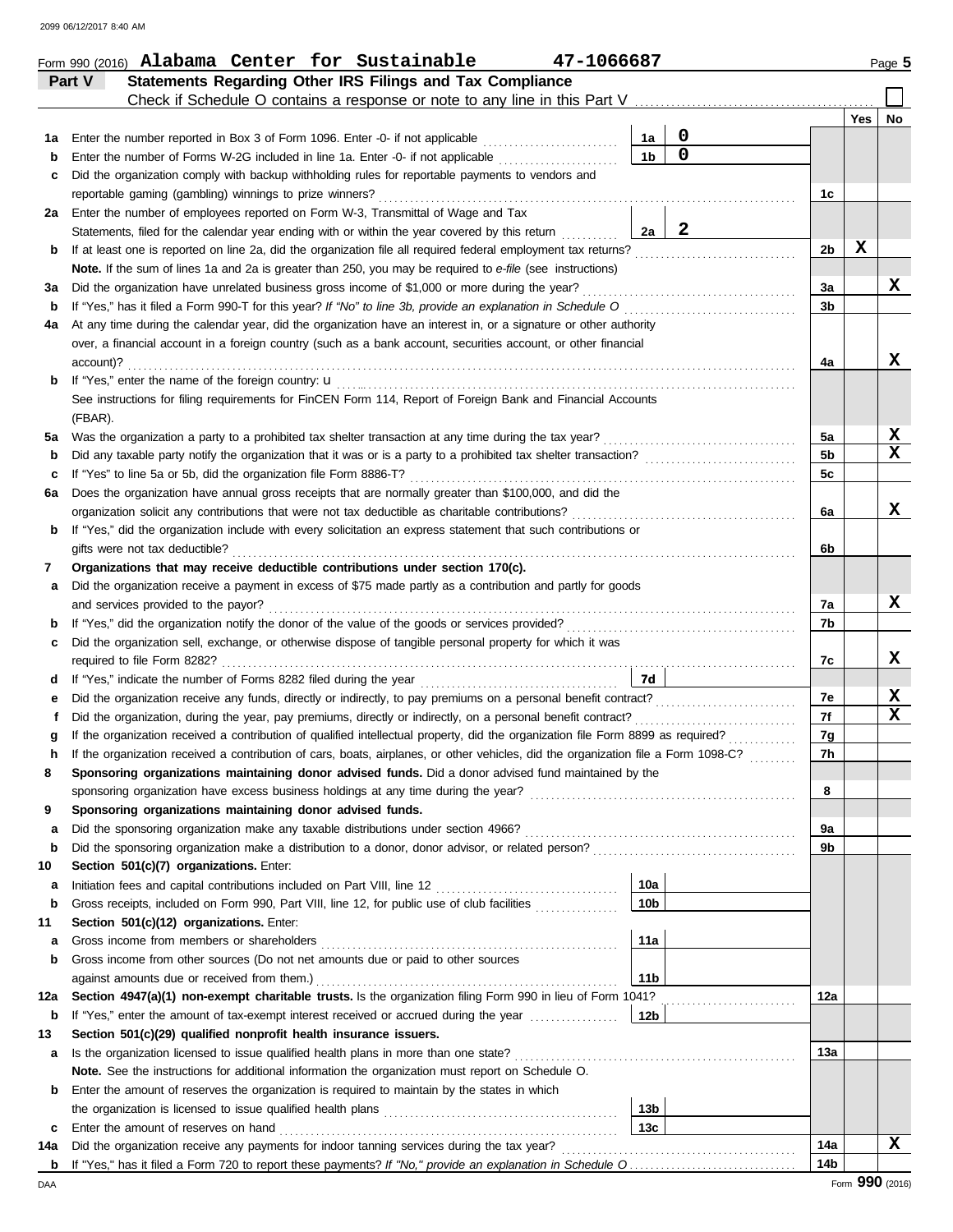|     | Part VI<br>Governance, Management, and Disclosure For each "Yes" response to lines 2 through 7b below, and for a "No"                    |                 |                 |             |
|-----|------------------------------------------------------------------------------------------------------------------------------------------|-----------------|-----------------|-------------|
|     | response to line 8a, 8b, or 10b below, describe the circumstances, processes, or changes in Schedule O. See instructions.                |                 |                 |             |
|     |                                                                                                                                          |                 |                 | x           |
|     | Section A. Governing Body and Management                                                                                                 |                 |                 |             |
|     |                                                                                                                                          |                 | Yes             | No          |
| 1a  | 4<br>Enter the number of voting members of the governing body at the end of the tax year<br>1a                                           |                 |                 |             |
|     | If there are material differences in voting rights among members of the governing body, or                                               |                 |                 |             |
|     | if the governing body delegated broad authority to an executive committee or similar                                                     |                 |                 |             |
|     | committee, explain in Schedule O.                                                                                                        |                 |                 |             |
| b   | 4<br>Enter the number of voting members included in line 1a, above, who are independent<br>1b                                            |                 |                 |             |
|     |                                                                                                                                          |                 |                 |             |
| 2   | Did any officer, director, trustee, or key employee have a family relationship or a business relationship with                           |                 |                 |             |
|     | any other officer, director, trustee, or key employee?                                                                                   | 2               |                 | x           |
| 3   | Did the organization delegate control over management duties customarily performed by or under the direct                                |                 |                 |             |
|     | supervision of officers, directors, or trustees, or key employees to a management company or other person?                               | 3               |                 | x           |
| 4   |                                                                                                                                          | 4               |                 | $\mathbf x$ |
| 5   |                                                                                                                                          | 5               |                 | X           |
| 6   | Did the organization have members or stockholders?                                                                                       | 6               |                 | X           |
| 7a  | Did the organization have members, stockholders, or other persons who had the power to elect or appoint                                  |                 |                 |             |
|     | one or more members of the governing body?                                                                                               | 7а              |                 | X           |
| b   | Are any governance decisions of the organization reserved to (or subject to approval by) members,                                        |                 |                 |             |
|     | stockholders, or persons other than the governing body?                                                                                  | 7b              |                 | x           |
| 8   | Did the organization contemporaneously document the meetings held or written actions undertaken during the year by the following:        |                 |                 |             |
| а   | The governing body?                                                                                                                      | 8а              | X               |             |
| b   | Each committee with authority to act on behalf of the governing body?                                                                    | 8b              | X               |             |
| 9   | Is there any officer, director, trustee, or key employee listed in Part VII, Section A, who cannot be reached at                         |                 |                 |             |
|     |                                                                                                                                          | 9               |                 | x           |
|     | Section B. Policies (This Section B requests information about policies not required by the Internal Revenue Code.)                      |                 |                 |             |
|     |                                                                                                                                          |                 |                 |             |
|     |                                                                                                                                          |                 | Yes             | No<br>x     |
| 10a | Did the organization have local chapters, branches, or affiliates?                                                                       | 10a             |                 |             |
| b   | If "Yes," did the organization have written policies and procedures governing the activities of such chapters,                           |                 |                 |             |
|     |                                                                                                                                          | 10b             |                 |             |
| 11a | Has the organization provided a complete copy of this Form 990 to all members of its governing body before filing the form?              | 11a             | х               |             |
| b   | Describe in Schedule O the process, if any, used by the organization to review this Form 990.                                            |                 |                 |             |
| 12a | Did the organization have a written conflict of interest policy? If "No," go to line 13                                                  | 12a             | X               |             |
| b   | Were officers, directors, or trustees, and key employees required to disclose annually interests that could give rise to conflicts?      | 12b             | x               |             |
| c   | Did the organization regularly and consistently monitor and enforce compliance with the policy? If "Yes,"                                |                 |                 |             |
|     | describe in Schedule O how this was done                                                                                                 | 12c             | X               |             |
| 13  | Did the organization have a written whistleblower policy?                                                                                | 13              | X               |             |
| 14  | Did the organization have a written document retention and destruction policy?                                                           | 14              | X               |             |
| 15  | Did the process for determining compensation of the following persons include a review and approval by                                   |                 |                 |             |
|     | independent persons, comparability data, and contemporaneous substantiation of the deliberation and decision?                            |                 |                 |             |
| а   |                                                                                                                                          | 15a             | X               |             |
| b   | Other officers or key employees of the organization                                                                                      | 15 <sub>b</sub> | X               |             |
|     | If "Yes" to line 15a or 15b, describe the process in Schedule O (see instructions).                                                      |                 |                 |             |
| 16a | Did the organization invest in, contribute assets to, or participate in a joint venture or similar arrangement                           |                 |                 |             |
|     | with a taxable entity during the year?                                                                                                   |                 |                 | X.          |
|     | If "Yes," did the organization follow a written policy or procedure requiring the organization to evaluate its                           | 16a             |                 |             |
| b   | participation in joint venture arrangements under applicable federal tax law, and take steps to safeguard the                            |                 |                 |             |
|     |                                                                                                                                          |                 |                 |             |
|     |                                                                                                                                          | 16b             |                 |             |
|     | <b>Section C. Disclosure</b>                                                                                                             |                 |                 |             |
| 17  | List the states with which a copy of this Form 990 is required to be filed $\boldsymbol{\cup}$<br>AL                                     |                 |                 |             |
| 18  | Section 6104 requires an organization to make its Forms 1023 (or 1024 if applicable), 990, and 990-T (Section 501(c)(3)s only)           |                 |                 |             |
|     | available for public inspection. Indicate how you made these available. Check all that apply.                                            |                 |                 |             |
|     | $\vert$ Another's website $\vert X \vert$ Upon request<br>$ \mathbf{X} $<br>Other (explain in Schedule O)<br>Own website<br>$\mathbf{I}$ |                 |                 |             |
| 19  | Describe in Schedule O whether (and if so, how) the organization made its governing documents, conflict of interest policy, and          |                 |                 |             |
|     | financial statements available to the public during the tax year.                                                                        |                 |                 |             |
| 20  | State the name, address, and telephone number of the person who possesses the organization's books and records: u                        |                 |                 |             |
|     | 6500 Walden Run<br>Daniel Tait                                                                                                           |                 |                 |             |
|     | AL 35806<br>Huntsville                                                                                                                   | 256-303-7773    |                 |             |
| DAA |                                                                                                                                          |                 | Form 990 (2016) |             |

Form 990 (2016) Page **6 Alabama Center for Sustainable 47-1066687**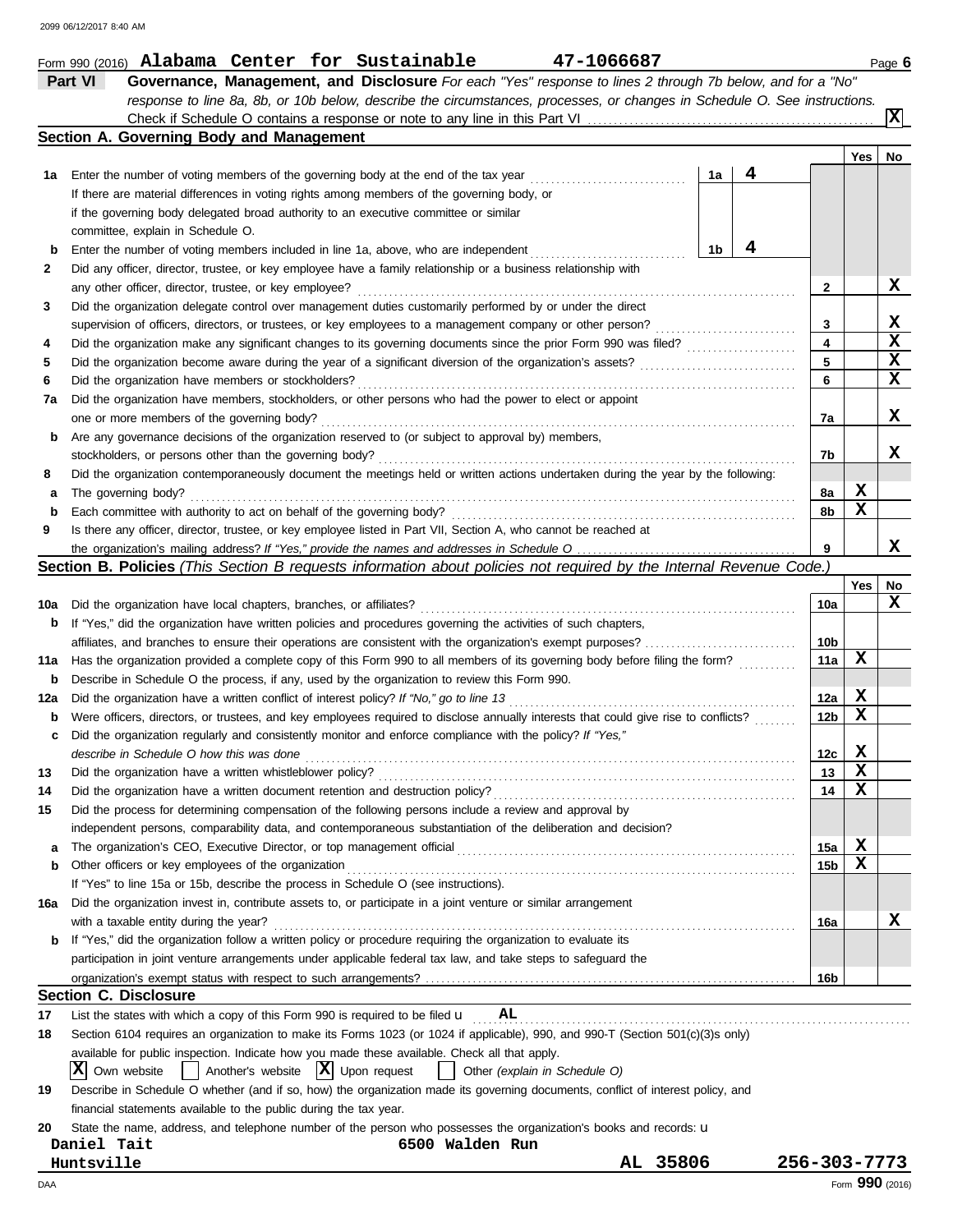|                                                                                               |                                                                                                                                                                                                                                    |  |  | Form 990 (2016) Alabama Center for Sustainable | 47-1066687 | Page 7                                                                                           |  |  |  |  |  |  |
|-----------------------------------------------------------------------------------------------|------------------------------------------------------------------------------------------------------------------------------------------------------------------------------------------------------------------------------------|--|--|------------------------------------------------|------------|--------------------------------------------------------------------------------------------------|--|--|--|--|--|--|
| Part VII                                                                                      |                                                                                                                                                                                                                                    |  |  |                                                |            | Compensation of Officers, Directors, Trustees, Key Employees, Highest Compensated Employees, and |  |  |  |  |  |  |
|                                                                                               | <b>Independent Contractors</b>                                                                                                                                                                                                     |  |  |                                                |            |                                                                                                  |  |  |  |  |  |  |
|                                                                                               |                                                                                                                                                                                                                                    |  |  |                                                |            |                                                                                                  |  |  |  |  |  |  |
| Officers, Directors, Trustees, Key Employees, and Highest Compensated Employees<br>Section A. |                                                                                                                                                                                                                                    |  |  |                                                |            |                                                                                                  |  |  |  |  |  |  |
|                                                                                               | 1a Complete this table for all persons required to be listed. Report compensation for the calendar year ending with or within the<br>organization's tax year.                                                                      |  |  |                                                |            |                                                                                                  |  |  |  |  |  |  |
|                                                                                               | • List all of the organization's <b>current</b> officers, directors, trustees (whether individuals or organizations), regardless of amount of<br>compensation. Enter -0- in columns (D), (E), and (F) if no compensation was paid. |  |  |                                                |            |                                                                                                  |  |  |  |  |  |  |

● List all of the organization's **current** key employees, if any. See instructions for definition of "key employee."

who received reportable compensation (Box 5 of Form W-2 and/or Box 7 of Form 1099-MISC) of more than \$100,000 from the organization and any related organizations. ■ List the organization's five **current** highest compensated employees (other than an officer, director, trustee, or key employee)<br> **•** Pregiund reportable compensation (Box 5 of Ferm W 2 and/or Box 7 of Ferm 1000 MISC) o

■ List all of the organization's **former** officers, key employees, and highest compensated employees who received more than<br> **•** 00.000 of reportable compensation from the examization and any related erganizations \$100,000 of reportable compensation from the organization and any related organizations.

■ List all of the organization's **former directors or trustees** that received, in the capacity as a former director or trustee of the practization more than \$10,000 of reportable compensation from the organization and any organization, more than \$10,000 of reportable compensation from the organization and any related organizations. List persons in the following order: individual trustees or directors; institutional trustees; officers; key employees; highest compensated employees; and former such persons.

Check this box if neither the organization nor any related organization compensated any current officer, director, or trustee.

| (A)<br>Name and Title                  | (B)<br>Average<br>hours per<br>week<br>(list any<br>hours for |                                   |                       | (C)<br>Position |              | (do not check more than one<br>box, unless person is both an<br>officer and a director/trustee) |        | (D)<br>Reportable<br>compensation<br>from<br>the<br>organization | (E)<br>Reportable<br>compensation from<br>related<br>organizations<br>(W-2/1099-MISC) | (F)<br>Estimated<br>amount of<br>other<br>compensation<br>from the |
|----------------------------------------|---------------------------------------------------------------|-----------------------------------|-----------------------|-----------------|--------------|-------------------------------------------------------------------------------------------------|--------|------------------------------------------------------------------|---------------------------------------------------------------------------------------|--------------------------------------------------------------------|
|                                        | related<br>organizations<br>below dotted<br>line)             | Individual trustee<br>or director | Institutional trustee | Officer         | Key employee | Highest compensated<br>empbyee                                                                  | Former | (W-2/1099-MISC)                                                  |                                                                                       | organization<br>and related<br>organizations                       |
| $(1)$ Daniel Tait                      |                                                               |                                   |                       |                 |              |                                                                                                 |        |                                                                  |                                                                                       |                                                                    |
|                                        | 40.00                                                         |                                   |                       |                 |              |                                                                                                 |        |                                                                  |                                                                                       |                                                                    |
| CEO/Secretary/Treas                    | 0.00                                                          | $\mathbf x$                       |                       | $\mathbf x$     |              |                                                                                                 |        | 25,897                                                           | $\mathbf 0$                                                                           | 0                                                                  |
| (2) Sheila McFerran                    | 40.00                                                         |                                   |                       |                 |              |                                                                                                 |        |                                                                  |                                                                                       |                                                                    |
| Dir-Fund Development                   | 0.00                                                          | $\mathbf x$                       |                       |                 |              |                                                                                                 |        | 25,897                                                           | 0                                                                                     | $\mathbf 0$                                                        |
| (3) Bill Millwood                      |                                                               |                                   |                       |                 |              |                                                                                                 |        |                                                                  |                                                                                       |                                                                    |
|                                        | 0.00                                                          |                                   |                       |                 |              |                                                                                                 |        |                                                                  |                                                                                       |                                                                    |
| Director                               | 0.00                                                          | $\mathbf x$                       |                       |                 |              |                                                                                                 |        | 0                                                                | 0                                                                                     | $\pmb{0}$                                                          |
| (4) Randy Buckner                      |                                                               |                                   |                       |                 |              |                                                                                                 |        |                                                                  |                                                                                       |                                                                    |
|                                        | 0.00                                                          |                                   |                       |                 |              |                                                                                                 |        |                                                                  |                                                                                       |                                                                    |
| Director/Chairman                      | 0.00                                                          | $\mathbf x$                       |                       | $\mathbf x$     |              |                                                                                                 |        | 0                                                                | 0                                                                                     | 0                                                                  |
| (5) John Whitman                       | 0.00                                                          |                                   |                       |                 |              |                                                                                                 |        |                                                                  |                                                                                       |                                                                    |
|                                        |                                                               |                                   |                       |                 |              |                                                                                                 |        |                                                                  |                                                                                       | $\mathbf 0$                                                        |
| Director                               | 0.00                                                          | X                                 |                       |                 |              |                                                                                                 |        | 0                                                                | $\mathbf 0$                                                                           |                                                                    |
| (6) Todd Powers                        | 0.00                                                          |                                   |                       |                 |              |                                                                                                 |        |                                                                  |                                                                                       |                                                                    |
|                                        | 0.00                                                          |                                   |                       |                 |              |                                                                                                 |        |                                                                  |                                                                                       |                                                                    |
| Director/Vice Chair<br>(7) Darryl Bird |                                                               | $\mathbf x$                       |                       | $\mathbf x$     |              |                                                                                                 |        | 0                                                                | 0                                                                                     | $\mathbf 0$                                                        |
|                                        | 0.00                                                          |                                   |                       |                 |              |                                                                                                 |        |                                                                  |                                                                                       |                                                                    |
|                                        | 0.00                                                          | $\mathbf x$                       |                       |                 |              |                                                                                                 |        | 0                                                                | 0                                                                                     | 0                                                                  |
| Director                               |                                                               |                                   |                       |                 |              |                                                                                                 |        |                                                                  |                                                                                       |                                                                    |
| (8)                                    |                                                               |                                   |                       |                 |              |                                                                                                 |        |                                                                  |                                                                                       |                                                                    |
|                                        |                                                               |                                   |                       |                 |              |                                                                                                 |        |                                                                  |                                                                                       |                                                                    |
| (9)                                    |                                                               |                                   |                       |                 |              |                                                                                                 |        |                                                                  |                                                                                       |                                                                    |
|                                        |                                                               |                                   |                       |                 |              |                                                                                                 |        |                                                                  |                                                                                       |                                                                    |
|                                        |                                                               |                                   |                       |                 |              |                                                                                                 |        |                                                                  |                                                                                       |                                                                    |
| (10)                                   |                                                               |                                   |                       |                 |              |                                                                                                 |        |                                                                  |                                                                                       |                                                                    |
|                                        |                                                               |                                   |                       |                 |              |                                                                                                 |        |                                                                  |                                                                                       |                                                                    |
| (11)                                   |                                                               |                                   |                       |                 |              |                                                                                                 |        |                                                                  |                                                                                       |                                                                    |
|                                        |                                                               |                                   |                       |                 |              |                                                                                                 |        |                                                                  |                                                                                       |                                                                    |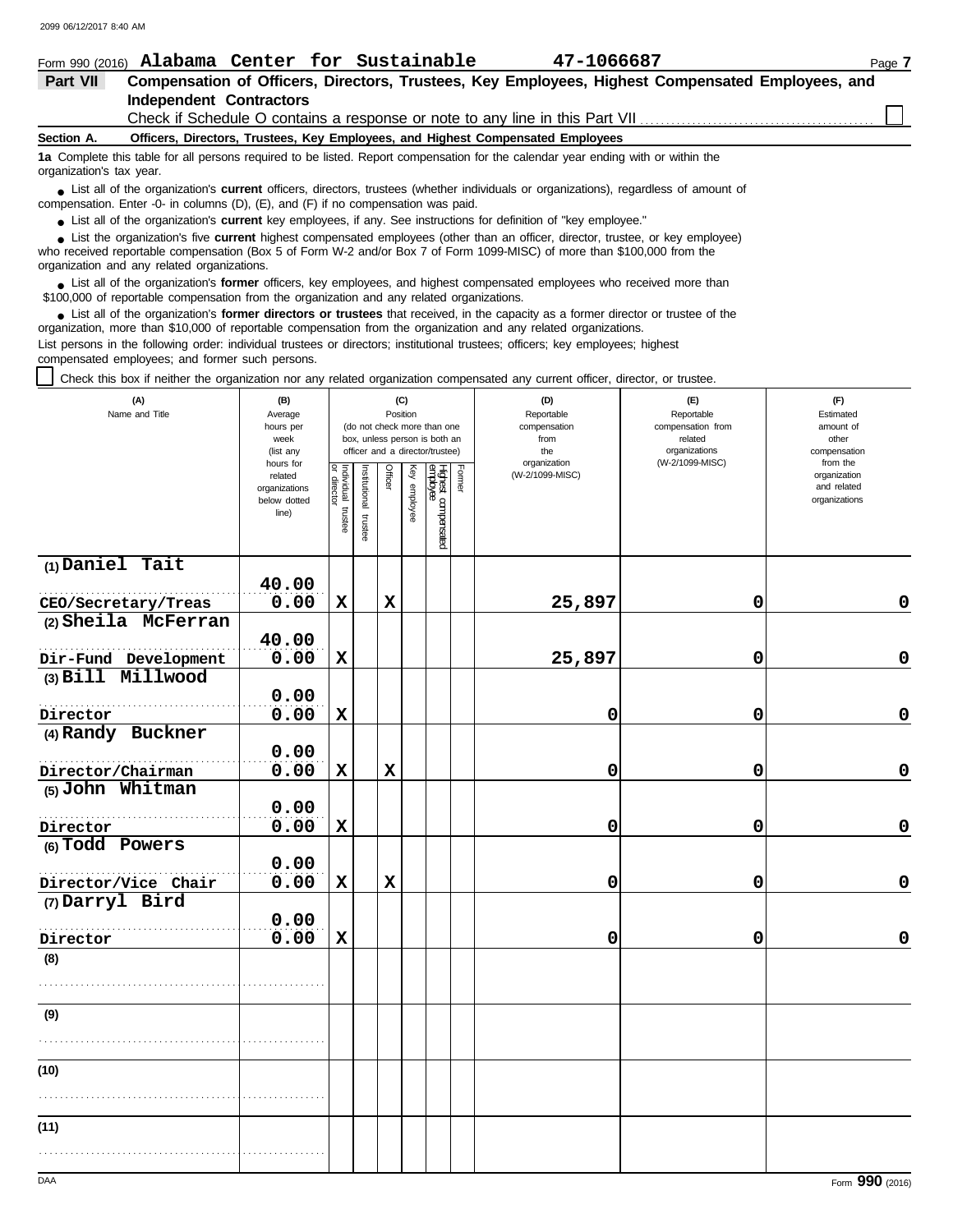| Part VII     | (A)<br>Name and title                                                                                                                                                                                                                                                                                                            | (B)<br>Average<br>hours per                                                                                                                                                                                                                                                                                       |                         |                         |                                                                    |              |                                 |        | Section A. Officers, Directors, Trustees, Key Employees, and Highest Compensated Employees (continued) |                                |        |                                              |                     |
|--------------|----------------------------------------------------------------------------------------------------------------------------------------------------------------------------------------------------------------------------------------------------------------------------------------------------------------------------------|-------------------------------------------------------------------------------------------------------------------------------------------------------------------------------------------------------------------------------------------------------------------------------------------------------------------|-------------------------|-------------------------|--------------------------------------------------------------------|--------------|---------------------------------|--------|--------------------------------------------------------------------------------------------------------|--------------------------------|--------|----------------------------------------------|---------------------|
|              |                                                                                                                                                                                                                                                                                                                                  | (D)<br>(C)<br>(E)<br>Position<br>Reportable<br>Reportable<br>(do not check more than one<br>compensation<br>compensation from<br>box, unless person is both an<br>related<br>from<br>week<br>officer and a director/trustee)<br>the<br>organizations<br>(list any<br>organization<br>(W-2/1099-MISC)<br>hours for |                         |                         | (F)<br>Estimated<br>amount of<br>other<br>compensation<br>from the |              |                                 |        |                                                                                                        |                                |        |                                              |                     |
|              |                                                                                                                                                                                                                                                                                                                                  | related<br>organizations<br>below dotted<br>line)                                                                                                                                                                                                                                                                 | Individual 1<br>trustee | nstitutional<br>trustee | Officer                                                            | Key employee | Highest compensated<br>employee | Former | (W-2/1099-MISC)                                                                                        |                                |        | organization<br>and related<br>organizations |                     |
|              |                                                                                                                                                                                                                                                                                                                                  |                                                                                                                                                                                                                                                                                                                   |                         |                         |                                                                    |              |                                 |        |                                                                                                        |                                |        |                                              |                     |
|              |                                                                                                                                                                                                                                                                                                                                  |                                                                                                                                                                                                                                                                                                                   |                         |                         |                                                                    |              |                                 |        |                                                                                                        |                                |        |                                              |                     |
|              |                                                                                                                                                                                                                                                                                                                                  |                                                                                                                                                                                                                                                                                                                   |                         |                         |                                                                    |              |                                 |        |                                                                                                        |                                |        |                                              |                     |
|              |                                                                                                                                                                                                                                                                                                                                  |                                                                                                                                                                                                                                                                                                                   |                         |                         |                                                                    |              |                                 |        |                                                                                                        |                                |        |                                              |                     |
|              |                                                                                                                                                                                                                                                                                                                                  |                                                                                                                                                                                                                                                                                                                   |                         |                         |                                                                    |              |                                 |        |                                                                                                        |                                |        |                                              |                     |
|              |                                                                                                                                                                                                                                                                                                                                  |                                                                                                                                                                                                                                                                                                                   |                         |                         |                                                                    |              |                                 |        |                                                                                                        |                                |        |                                              |                     |
|              |                                                                                                                                                                                                                                                                                                                                  |                                                                                                                                                                                                                                                                                                                   |                         |                         |                                                                    |              |                                 |        |                                                                                                        |                                |        |                                              |                     |
|              |                                                                                                                                                                                                                                                                                                                                  |                                                                                                                                                                                                                                                                                                                   |                         |                         |                                                                    |              |                                 |        |                                                                                                        |                                |        |                                              |                     |
|              | Total from continuation sheets to Part VII, Section A                                                                                                                                                                                                                                                                            |                                                                                                                                                                                                                                                                                                                   |                         |                         |                                                                    |              |                                 | u      | 51,794                                                                                                 |                                |        |                                              |                     |
| d            |                                                                                                                                                                                                                                                                                                                                  |                                                                                                                                                                                                                                                                                                                   |                         |                         |                                                                    |              |                                 |        | 51,794                                                                                                 |                                |        |                                              |                     |
| $\mathbf{2}$ | Total number of individuals (including but not limited to those listed above) who received more than \$100,000 of<br>reportable compensation from the organization $\mathbf{u}$ $\mathbf{0}$                                                                                                                                     |                                                                                                                                                                                                                                                                                                                   |                         |                         |                                                                    |              |                                 |        |                                                                                                        |                                |        |                                              |                     |
| 3<br>4       | Did the organization list any former officer, director, or trustee, key employee, or highest compensated<br>For any individual listed on line 1a, is the sum of reportable compensation and other compensation from the<br>organization and related organizations greater than \$150,000? If "Yes," complete Schedule J for such |                                                                                                                                                                                                                                                                                                                   |                         |                         |                                                                    |              |                                 |        |                                                                                                        |                                | 3      |                                              | Yes<br>No<br>X      |
| 5            | Did any person listed on line 1a receive or accrue compensation from any unrelated organization or individual                                                                                                                                                                                                                    |                                                                                                                                                                                                                                                                                                                   |                         |                         |                                                                    |              |                                 |        |                                                                                                        |                                | 4<br>5 |                                              | X<br>X              |
|              | Section B. Independent Contractors                                                                                                                                                                                                                                                                                               |                                                                                                                                                                                                                                                                                                                   |                         |                         |                                                                    |              |                                 |        |                                                                                                        |                                |        |                                              |                     |
| 1            | Complete this table for your five highest compensated independent contractors that received more than \$100,000 of<br>compensation from the organization. Report compensation for the calendar year ending with or within the organization's tax year.                                                                           |                                                                                                                                                                                                                                                                                                                   |                         |                         |                                                                    |              |                                 |        |                                                                                                        |                                |        |                                              |                     |
|              |                                                                                                                                                                                                                                                                                                                                  | (A)<br>Name and business address                                                                                                                                                                                                                                                                                  |                         |                         |                                                                    |              |                                 |        |                                                                                                        | (B)<br>Description of services |        |                                              | (C)<br>Compensation |
|              |                                                                                                                                                                                                                                                                                                                                  |                                                                                                                                                                                                                                                                                                                   |                         |                         |                                                                    |              |                                 |        |                                                                                                        |                                |        |                                              |                     |
|              |                                                                                                                                                                                                                                                                                                                                  |                                                                                                                                                                                                                                                                                                                   |                         |                         |                                                                    |              |                                 |        |                                                                                                        |                                |        |                                              |                     |
|              |                                                                                                                                                                                                                                                                                                                                  |                                                                                                                                                                                                                                                                                                                   |                         |                         |                                                                    |              |                                 |        |                                                                                                        |                                |        |                                              |                     |
| $\mathbf{2}$ | Total number of independent contractors (including but not limited to those listed above) who                                                                                                                                                                                                                                    |                                                                                                                                                                                                                                                                                                                   |                         |                         |                                                                    |              |                                 |        |                                                                                                        |                                |        |                                              |                     |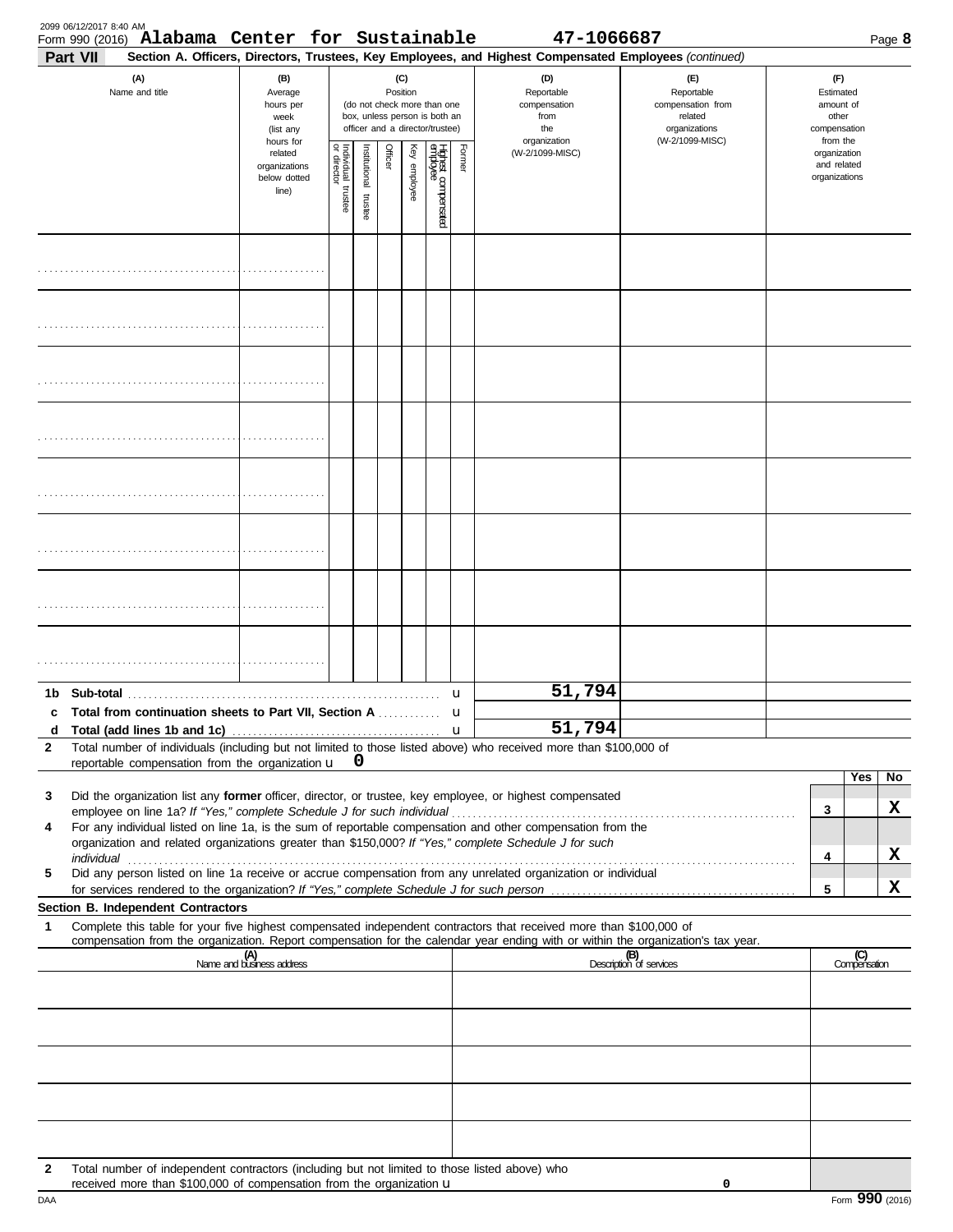DAA

|                                                             |           | Form 990 (2016) Alabama Center for Sustainable                                     |                |    |               |                      | 47-1066687                                         |                                         | Page 9                                                           |
|-------------------------------------------------------------|-----------|------------------------------------------------------------------------------------|----------------|----|---------------|----------------------|----------------------------------------------------|-----------------------------------------|------------------------------------------------------------------|
|                                                             | Part VIII | <b>Statement of Revenue</b>                                                        |                |    |               |                      |                                                    |                                         |                                                                  |
|                                                             |           |                                                                                    |                |    |               |                      |                                                    |                                         |                                                                  |
|                                                             |           |                                                                                    |                |    |               | (A)<br>Total revenue | (B)<br>Related or<br>exempt<br>function<br>revenue | (C)<br>Unrelated<br>business<br>revenue | (D)<br>Revenue<br>excluded from tax<br>under sections<br>512-514 |
|                                                             |           | 1a Federated campaigns                                                             | 1a             |    |               |                      |                                                    |                                         |                                                                  |
|                                                             |           | <b>b</b> Membership dues <i>minimal</i>                                            | 1 <sub>b</sub> |    |               |                      |                                                    |                                         |                                                                  |
|                                                             |           | c Fundraising events                                                               | 1 <sub>c</sub> |    |               |                      |                                                    |                                         |                                                                  |
|                                                             |           | d Related organizations<br>.<br>.                                                  | 1 <sub>d</sub> |    |               |                      |                                                    |                                         |                                                                  |
|                                                             |           | e Government grants (contributions)                                                | 1e             |    |               |                      |                                                    |                                         |                                                                  |
| <b>Program Service Revenue Contributions, Gifts, Grants</b> |           | f All other contributions, gifts, grants,<br>and similar amounts not induded above | 1f             |    | 46,255        |                      |                                                    |                                         |                                                                  |
|                                                             |           | g Noncash contributions included in lines 1a-1f.                                   |                | \$ |               |                      |                                                    |                                         |                                                                  |
|                                                             |           |                                                                                    |                |    | u             | 46,255               |                                                    |                                         |                                                                  |
|                                                             |           |                                                                                    |                |    | Busn. Code    |                      |                                                    |                                         |                                                                  |
|                                                             | 2a        | Program Service Revenue                                                            |                |    | 900099        | 29,587               | 29,587                                             |                                         |                                                                  |
|                                                             | b         |                                                                                    |                |    |               |                      |                                                    |                                         |                                                                  |
|                                                             | c         |                                                                                    |                |    |               |                      |                                                    |                                         |                                                                  |
|                                                             | d         |                                                                                    |                |    |               |                      |                                                    |                                         |                                                                  |
|                                                             |           |                                                                                    |                |    |               |                      |                                                    |                                         |                                                                  |
|                                                             |           | f All other program service revenue                                                |                |    |               |                      |                                                    |                                         |                                                                  |
|                                                             | a         |                                                                                    |                |    | u             | 29,587               |                                                    |                                         |                                                                  |
|                                                             | 3         | Investment income (including dividends, interest,                                  |                |    |               |                      |                                                    |                                         |                                                                  |
|                                                             |           | and other similar amounts)                                                         |                |    | u             |                      |                                                    |                                         |                                                                  |
|                                                             | 4         | Income from investment of tax-exempt bond proceeds                                 |                |    | u             |                      |                                                    |                                         |                                                                  |
|                                                             | 5         |                                                                                    |                |    | u             |                      |                                                    |                                         |                                                                  |
|                                                             |           | (i) Real                                                                           |                |    | (ii) Personal |                      |                                                    |                                         |                                                                  |
|                                                             | 6а        | Gross rents                                                                        |                |    |               |                      |                                                    |                                         |                                                                  |
|                                                             | b         | Less: rental exps.                                                                 |                |    |               |                      |                                                    |                                         |                                                                  |
|                                                             |           | Rental inc. or (loss)                                                              |                |    |               |                      |                                                    |                                         |                                                                  |
|                                                             | d         | <b>7a</b> Gross amount from<br>(i) Securities<br>sales of assets                   |                |    | u             |                      |                                                    |                                         |                                                                  |
|                                                             |           |                                                                                    |                |    | (ii) Other    |                      |                                                    |                                         |                                                                  |
|                                                             |           | other than inventory                                                               |                |    |               |                      |                                                    |                                         |                                                                  |
|                                                             |           | Less: cost or other                                                                |                |    |               |                      |                                                    |                                         |                                                                  |
|                                                             |           | basis & sales exps.                                                                |                |    |               |                      |                                                    |                                         |                                                                  |
|                                                             |           | <b>c</b> Gain or (loss)                                                            |                |    |               |                      |                                                    |                                         |                                                                  |
|                                                             |           |                                                                                    |                |    |               |                      |                                                    |                                         |                                                                  |
|                                                             |           | 8a Gross income from fundraising events                                            |                |    |               |                      |                                                    |                                         |                                                                  |
|                                                             |           |                                                                                    |                |    |               |                      |                                                    |                                         |                                                                  |
|                                                             |           | of contributions reported on line 1c).                                             |                |    |               |                      |                                                    |                                         |                                                                  |
|                                                             |           | See Part IV, line 18 $\ldots$ a                                                    |                |    |               |                      |                                                    |                                         |                                                                  |
| <b>Other Revenue</b>                                        |           | <b>b</b> Less: direct expenses $\ldots$                                            | b              |    |               |                      |                                                    |                                         |                                                                  |
|                                                             |           | c Net income or (loss) from fundraising events  u                                  |                |    |               |                      |                                                    |                                         |                                                                  |
|                                                             |           | 9a Gross income from gaming activities.                                            |                |    |               |                      |                                                    |                                         |                                                                  |
|                                                             |           | See Part IV, line 19 $\ldots$ a                                                    |                |    |               |                      |                                                    |                                         |                                                                  |
|                                                             |           | <b>b</b> Less: direct expenses <i>minimum</i>                                      | $\mathbf b$    |    |               |                      |                                                    |                                         |                                                                  |
|                                                             |           |                                                                                    |                |    |               |                      |                                                    |                                         |                                                                  |
|                                                             |           | 10a Gross sales of inventory, less                                                 |                |    |               |                      |                                                    |                                         |                                                                  |
|                                                             |           | returns and allowances  a                                                          |                |    |               |                      |                                                    |                                         |                                                                  |
|                                                             |           | <b>b</b> Less: cost of goods sold                                                  | $\mathbf b$    |    |               |                      |                                                    |                                         |                                                                  |
|                                                             |           |                                                                                    |                |    |               |                      |                                                    |                                         |                                                                  |
|                                                             |           | Miscellaneous Revenue                                                              |                |    | Busn. Code    |                      |                                                    |                                         |                                                                  |
|                                                             |           |                                                                                    |                |    |               |                      |                                                    |                                         |                                                                  |
|                                                             | b         |                                                                                    |                |    |               |                      |                                                    |                                         |                                                                  |
|                                                             | с         |                                                                                    |                |    |               |                      |                                                    |                                         |                                                                  |
|                                                             |           |                                                                                    |                |    |               |                      |                                                    |                                         |                                                                  |
|                                                             |           |                                                                                    |                |    | u             |                      |                                                    |                                         |                                                                  |
|                                                             |           |                                                                                    |                |    |               | 75,842               | 29,587                                             | 0                                       | 0                                                                |

## Form **990** (2016)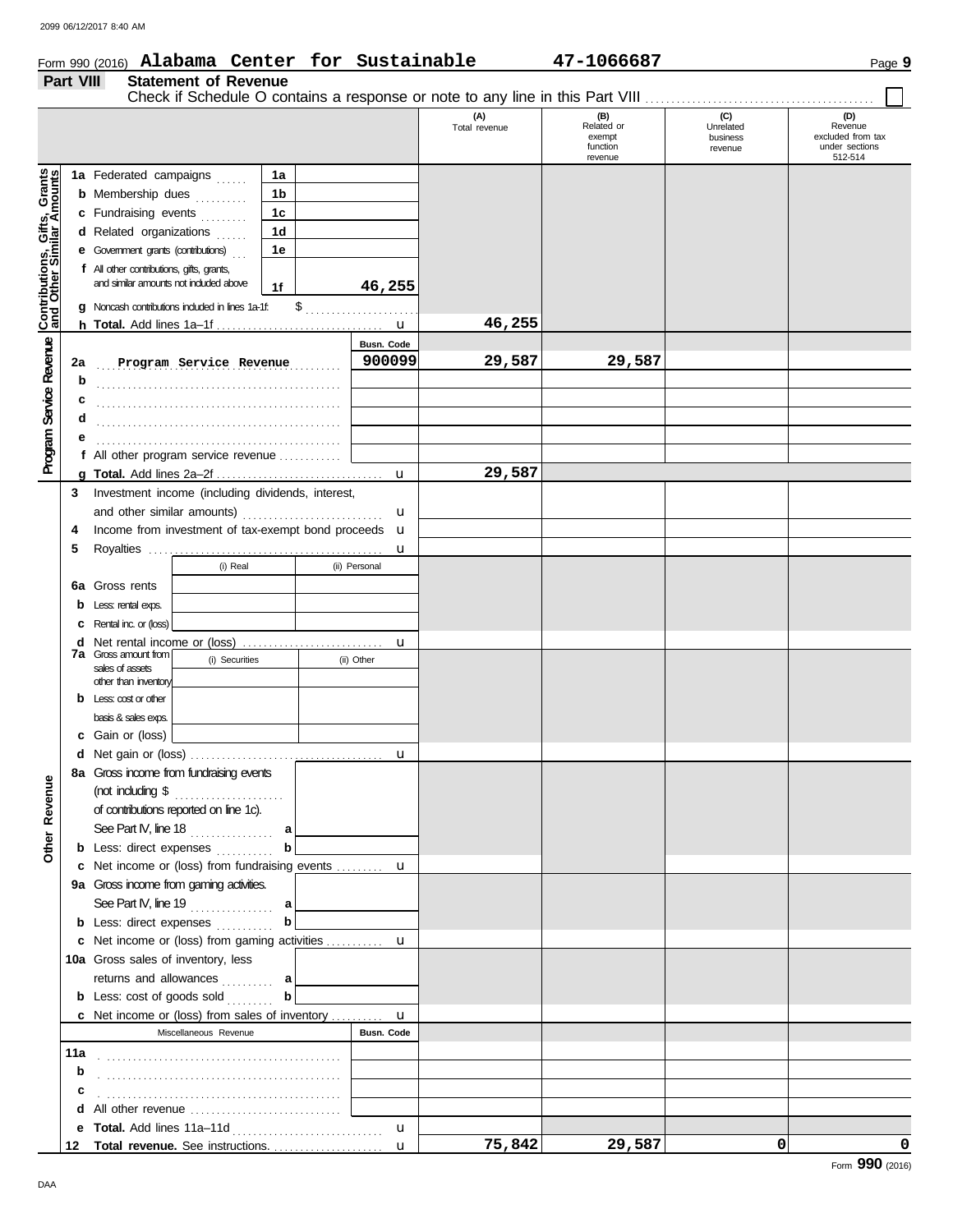### **Part IX Statement of Functional Expenses** Form 990 (2016) Page **10 Alabama Center for Sustainable 47-1066687** *Section 501(c)(3) and 501(c)(4) organizations must complete all columns. All other organizations must complete column (A). Do not include amounts reported on lines 6b, 7b, 8b, 9b, and 10b of Part VIII.* **1 2 3** Grants and other assistance to foreign **4 5** Grants and other assistance to domestic organizations and domestic governments. See Part IV, line 21 Grants and other assistance to domestic individuals. See Part IV, line 22 . . . . . . . . . . . . . . organizations, foreign governments, and foreign individuals. See Part IV, lines 15 and 16 Benefits paid to or for members .............. Compensation of current officers, directors, trustees, and key employees . . . . . . . . . . . . . . . . **(A) (B) (C) (D)** Management and expenses **general** expenses Check if Schedule O contains a response or note to any line in this Part IX **51,794 51,794**

## **6** Compensation not included above, to disqualified **7** persons (as defined under section 4958(f)(1)) and

- **8 9**
- **10 11** Fees for services (non-employees):
- Other salaries and wages . . . . . . . . . . . . . . . . . . . . Pension plan accruals and contributions (include
- Other employee benefits ..................... Payroll taxes . . . . . . . . . . . . . . . . . . . . . . . . . . . . . . . . .
	- **b** Legal . . . . . . . . . . . . . . . . . . . . . . . . . . . . . . . . . . . . . . . . **c** Accounting . . . . . . . . . . . . . . . . . . . . . . . . . . . . . . . . . . **d** Lobbying . . . . . . . . . . . . . . . . . . . . . . . . . . . . . . . . . . . . . **e** Professional fundraising services. See Part IV, line 17 Investment management fees ................
- 
- persons described in section 4958(c)(3)(B) . . . . . . . .
- section 401(k) and 403(b) employer contributions)
- 
- **a** Management .................................

**g** Other. (If line 11g amount exceeds 10% of line 25, column

**12** Advertising and promotion . . . . . . . . . . . . . . . . . .

Office expenses . . . . . . . . . . . . . . . . . . . . . . . . . . . . . Information technology ...................... Royalties . . . . . . . . . . . . . . . . . . . . . . . . . . . . . . . . . . . . Occupancy . . . . . . . . . . . . . . . . . . . . . . . . . . . . . . . . . . Travel . . . . . . . . . . . . . . . . . . . . . . . . . . . . . . . . . . . . . . . Payments of travel or entertainment expenses for any federal, state, or local public officials Conferences, conventions, and meetings Interest . . . . . . . . . . . . . . . . . . . . . . . . . . . . . . . . . . . . . . Payments to affiliates . . . . . . . . . . . . . . . . . . . . . . . .

(A) amount, list line 11g expenses on Schedule O.)  $\ldots \ldots$ 

**22** Depreciation, depletion, and amortization ...

Insurance . . . . . . . . . . . . . . . . . . . . . . . . . . . . . . . . . . . .

above (List miscellaneous expenses in line 24e. If line 24e amount exceeds 10% of line 25, column (A) amount, list line 24e expenses on Schedule O.)

**e** All other expenses . . . . . . . . . . . . . . . . . . . . . . . . . . . **25 Total functional expenses.** Add lines 1 through 24e . . . . .

fundraising solicitation. Check here  $\mathsf{u}$  | if organization reported in column (B) joint costs from a combined educational campaign and

**Joint costs.** Complete this line only if the

following SOP 98-2 (ASC 958-720)

**24** Other expenses. Itemize expenses not covered

- 
- 
- 
- 
- **3,994 3,994**

**110 110**

**545 545**

**481 481**

**2,587 2,587**

**225 225**

**1,567 1,548 19 5,094 4,595 499**

**1,765 1,508 257**

**73,597 70,405 2,417 775**

**contractors 1,687 1,687** 

**1,743 1,743**

. . . . . . . . . . . . . . . . . . . . . . . . . . . . . . . . . . . . . . . . . . . . . . **Office Supplies 273 273** . . . . . . . . . . . . . . . . . . . . . . . . . . . . . . . . . . . . . . . . . . . . . . **Equipment 232 232**

**stipend for Programs 1,500 1,500** 

Fundraising expenses

**26**

**f**

**19 20 21**

**23**

**a b c d**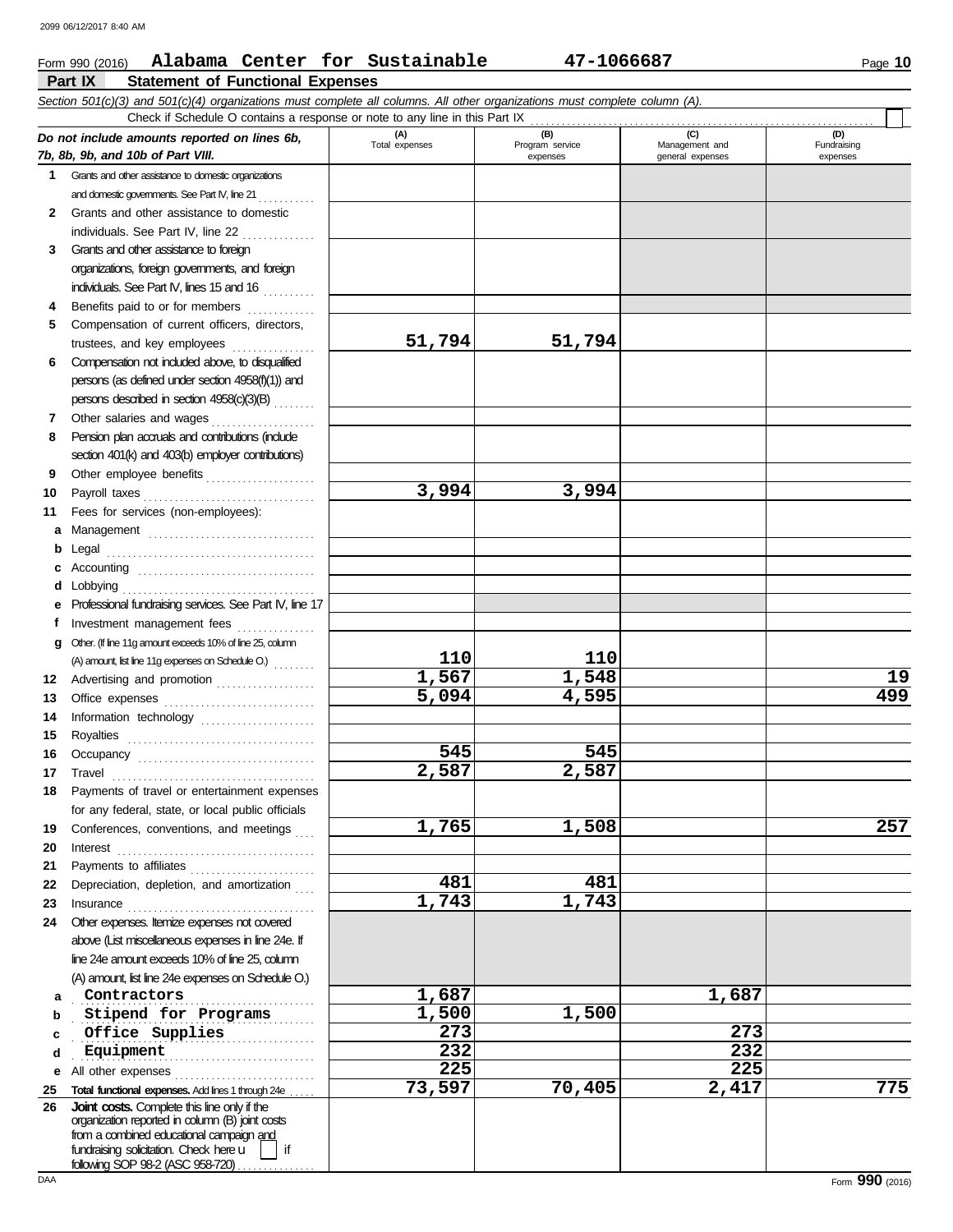|  | age |  |
|--|-----|--|
|--|-----|--|

### Form 990 (2016) Page **11 Alabama Center for Sustainable 47-1066687 Part X Balance Sheet** Check if Schedule O contains a response or note to any line in this Part X **(A) (B)** Beginning of year  $\vert$  | End of year **19,640 7,426** Cash—non-interest bearing . . . . . . . . . . . . . . . . . . . . . . . . . . . . . . . . . . . . . . . . . . . . . . . . . . . . . . . . . . . . . . . **1 1** Savings and temporary cash investments . . . . . . . . . . . . . . . . . . . . . . . . . . . . . . . . . . . . . . . . . . . . . . . . . **2 2 3 3** Pledges and grants receivable, net . . . . . . . . . . . . . . . . . . . . . . . . . . . . . . . . . . . . . . . . . . . . . . . . . . . . . . . . **1,656 7,261 4 4** Accounts receivable, net . . . . . . . . . . . . . . . . . . . . . . . . . . . . . . . . . . . . . . . . . . . . . . . . . . . . . . . . . . . . . . . . . . **5** Loans and other receivables from current and former officers, directors, trustees, key employees, and highest compensated employees. Complete Part II of Schedule L . . . . . . . . . . . . . . . . . . . . . . . . . . . . . . . . . . . . . . . . . . . . . . . . . . . . . . . . . . . . **5 6** Loans and other receivables from other disqualified persons (as defined under section 4958(f)(1)), persons described in section 4958(c)(3)(B), and contributing employers and sponsoring organizations of section 501(c)(9) voluntary employees' beneficiary organizations (see instructions). Complete Part II of Schedule L . . . . . . . . . . . . . . . . . . . . . . . . . . . **6 Assets 7 7** Notes and loans receivable, net . . . . . . . . . . . . . . . . . . . . . . . . . . . . . . . . . . . . . . . . . . . . . . . . . . . . . . . . . . . Inventories for sale or use . . . . . . . . . . . . . . . . . . . . . . . . . . . . . . . . . . . . . . . . . . . . . . . . . . . . . . . . . . . . . . . . . **8 8** Prepaid expenses and deferred charges . . . . . . . . . . . . . . . . . . . . . . . . . . . . . . . . . . . . . . . . . . . . . . . . . . **4,889 9 9 10a** Land, buildings, and equipment: cost or **3,370** other basis. Complete Part VI of Schedule D . . . . . . . . . 10a **10b 481 2,889 10c b** Less: accumulated depreciation . . . . . . . . . . . . . . . . . . . . . . . . Investments—publicly traded securities . . . . . . . . . . . . . . . . . . . . . . . . . . . . . . . . . . . . . . . . . . . . . . . . . . . **11 11** Investments—other securities. See Part IV, line 11 . . . . . . . . . . . . . . . . . . . . . . . . . . . . . . . . . . . . . . . . **12 12** Investments—program-related. See Part IV, line 11 . . . . . . . . . . . . . . . . . . . . . . . . . . . . . . . . . . . . . . . **13 13** Intangible assets . . . . . . . . . . . . . . . . . . . . . . . . . . . . . . . . . . . . . . . . . . . . . . . . . . . . . . . . . . . . . . . . . . . . . . . . . . **14 14 15** Other assets. See Part IV, line 11 . . . . . . . . . . . . . . . . . . . . . . . . . . . . . . . . . . . . . . . . . . . . . . . . . . . . . . . . . **15 21,296 22,465 16 Total assets.** Add lines 1 through 15 (must equal line 34) . . . . . . . . . . . . . . . . . . . . . . . . . . . . . . . . . **16 1,884 808** Accounts payable and accrued expenses . . . . . . . . . . . . . . . . . . . . . . . . . . . . . . . . . . . . . . . . . . . . . . . . . **17 17 18** Grants payable . . . . . . . . . . . . . . . . . . . . . . . . . . . . . . . . . . . . . . . . . . . . . . . . . . . . . . . . . . . . . . . . . . . . . . . . . . . . **18 19** Deferred revenue . . . . . . . . . . . . . . . . . . . . . . . . . . . . . . . . . . . . . . . . . . . . . . . . . . . . . . . . . . . . . . . . . . . . . . . . . . **19** Tax-exempt bond liabilities . . . . . . . . . . . . . . . . . . . . . . . . . . . . . . . . . . . . . . . . . . . . . . . . . . . . . . . . . . . . . . . . **20 20** Escrow or custodial account liability. Complete Part IV of Schedule D . . . . . . . . . . . . . . . . . . . . . **21 21 22** Loans and other payables to current and former officers, directors, **Liabilities** trustees, key employees, highest compensated employees, and disqualified persons. Complete Part II of Schedule L . . . . . . . . . . . . . . . . . . . . . . . . . . . . . . . . . . . . . . **22** Secured mortgages and notes payable to unrelated third parties ......................... **23 23** Unsecured notes and loans payable to unrelated third parties . . . . . . . . . . . . . . . . . . . . . . . . . . . . . **24 24 25** Other liabilities (including federal income tax, payables to related third parties, and other liabilities not included on lines 17-24). Complete Part X of Schedule D . . . . . . . . . . . . . . . . . . . . . . . . . . . . . . . . . . . . . . . . . . . . . . . . . . . . . . . . . . . . . . . . . . . . . . . . . . . . . **25 1,884 808 26** Total liabilities. Add lines 17 through 25 **26 Organizations that follow SFAS 117 (ASC 958), check here** u **and X Balances Net Assets or Fund Balances complete lines 27 through 29, and lines 33 and 34.** Unrestricted net assets . . . . . . . . . . . . . . . . . . . . . . . . . . . . . . . . . . . . . . . . . . . . . . . . . . . . . . . . . . . . . . . . . . . . **19,412 21,657 27 27** Temporarily restricted net assets . . . . . . . . . . . . . . . . . . . . . . . . . . . . . . . . . . . . . . . . . . . . . . . . . . . . . . . . . . **28 28 Net Assets or Fund 29 29** Permanently restricted net assets . . . . . . . . . . . . . . . . . . . . . . . . . . . . . . . . . . . . . . . . . . . . . . . . . . . . . . . . . **Organizations that do not follow SFAS 117 (ASC 958), check here** u **and complete lines 30 through 34.** Capital stock or trust principal, or current funds . . . . . . . . . . . . . . . . . . . . . . . . . . . . . . . . . . . . . . . . . . . . **30 30 31** Paid-in or capital surplus, or land, building, or equipment fund ................................... **31** Retained earnings, endowment, accumulated income, or other funds ...................... **32 32** Total net assets or fund balances . . . . . . . . . . . . . . . . . . . . . . . . . . . . . . . . . . . . . . . . . . . . . . . . . . . . . . . . . **19,412 21,657 33 33** Total liabilities and net assets/fund balances ................................. **21,296 22,465 34 34**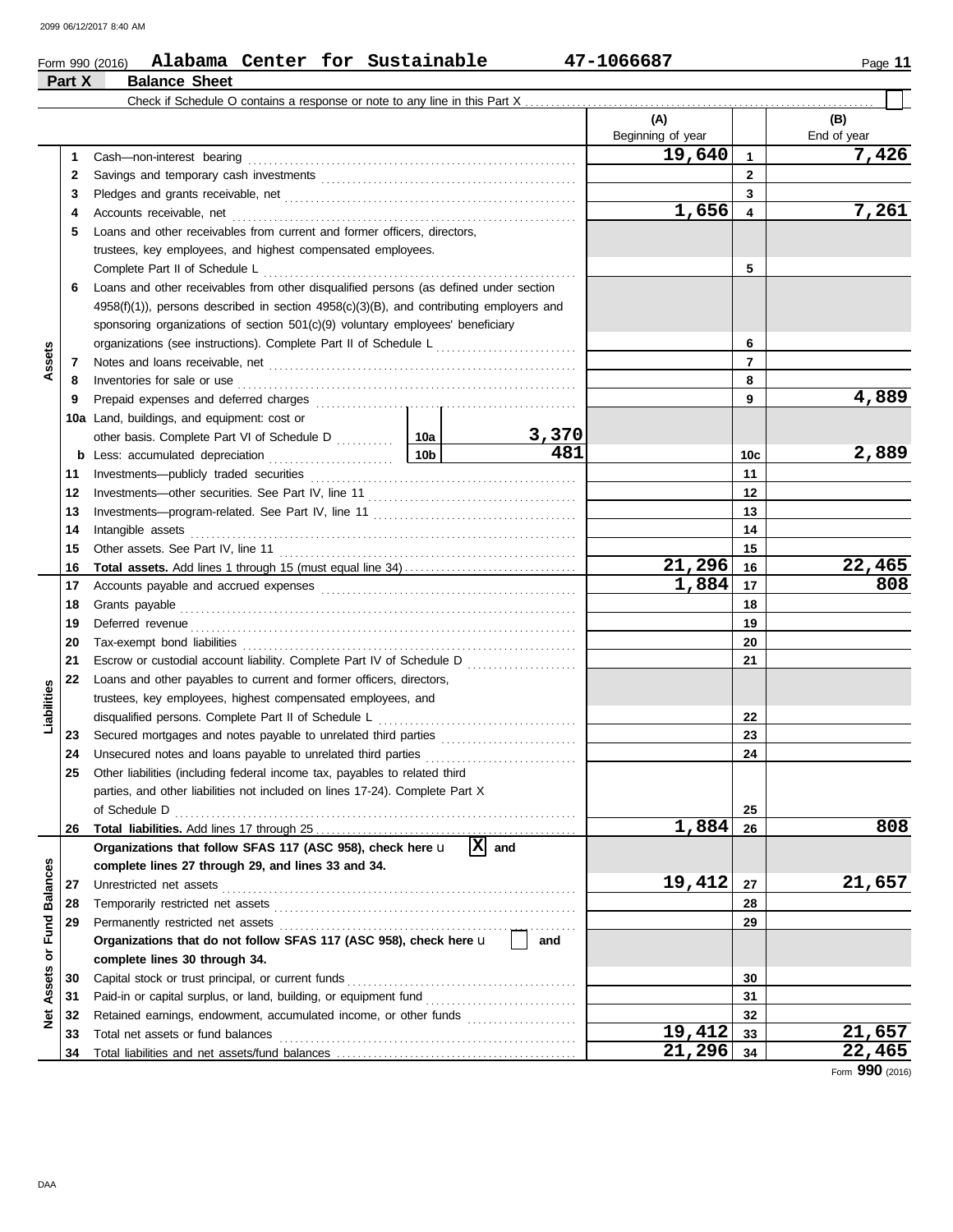|    | 47-1066687<br>Form 990 (2016) Alabama Center for Sustainable                                                                                                                                                                   |                         |                |     | Page 12   |  |  |
|----|--------------------------------------------------------------------------------------------------------------------------------------------------------------------------------------------------------------------------------|-------------------------|----------------|-----|-----------|--|--|
|    | Part XI<br><b>Reconciliation of Net Assets</b>                                                                                                                                                                                 |                         |                |     |           |  |  |
|    |                                                                                                                                                                                                                                |                         |                |     |           |  |  |
| 1  |                                                                                                                                                                                                                                | $\mathbf{1}$            |                |     | 75,842    |  |  |
| 2  |                                                                                                                                                                                                                                | $\overline{2}$          |                |     | 73,597    |  |  |
| 3  |                                                                                                                                                                                                                                | $\overline{\mathbf{3}}$ |                |     | 2,245     |  |  |
| 4  |                                                                                                                                                                                                                                | $\overline{\mathbf{4}}$ |                |     | 19,412    |  |  |
| 5  |                                                                                                                                                                                                                                | 5                       |                |     |           |  |  |
| 6  | Donated services and use of facilities <b>constructs</b> and the service of the service of the services and use of facilities                                                                                                  | 6                       |                |     |           |  |  |
| 7  | Investment expenses with the contract of the contract of the contract of the contract of the contract of the contract of the contract of the contract of the contract of the contract of the contract of the contract of the c | $\overline{7}$          |                |     |           |  |  |
| 8  | Prior period adjustments <b>constructs constructs constructs constructs constructs constructs constructs constructs constructs constructs constructs constructs constructs constructs constructs c</b>                         | 8                       |                |     |           |  |  |
| 9  |                                                                                                                                                                                                                                | 9                       |                |     |           |  |  |
| 10 | Net assets or fund balances at end of year. Combine lines 3 through 9 (must equal Part X, line                                                                                                                                 |                         |                |     |           |  |  |
|    | 10                                                                                                                                                                                                                             |                         |                |     |           |  |  |
|    | <b>Financial Statements and Reporting</b><br>Part XII                                                                                                                                                                          |                         |                |     |           |  |  |
|    |                                                                                                                                                                                                                                |                         |                |     |           |  |  |
|    |                                                                                                                                                                                                                                |                         |                | Yes | <b>No</b> |  |  |
| 1  | X <br>Accounting method used to prepare the Form 990:<br>Cash<br>Accrual<br>Other                                                                                                                                              |                         |                |     |           |  |  |
|    | If the organization changed its method of accounting from a prior year or checked "Other," explain in                                                                                                                          |                         |                |     |           |  |  |
|    | Schedule O.                                                                                                                                                                                                                    |                         |                |     |           |  |  |
|    | 2a Were the organization's financial statements compiled or reviewed by an independent accountant?                                                                                                                             |                         | 2a             |     | х         |  |  |
|    | If "Yes," check a box below to indicate whether the financial statements for the year were compiled or                                                                                                                         |                         |                |     |           |  |  |
|    | reviewed on a separate basis, consolidated basis, or both:                                                                                                                                                                     |                         |                |     |           |  |  |
|    | Separate basis<br>Consolidated basis<br>Both consolidated and separate basis                                                                                                                                                   |                         |                |     |           |  |  |
|    | <b>b</b> Were the organization's financial statements audited by an independent accountant?                                                                                                                                    |                         | 2b             |     | x         |  |  |
|    | If "Yes," check a box below to indicate whether the financial statements for the year were audited on a                                                                                                                        |                         |                |     |           |  |  |
|    | separate basis, consolidated basis, or both:                                                                                                                                                                                   |                         |                |     |           |  |  |
|    | Both consolidated and separate basis<br>Separate basis<br>Consolidated basis                                                                                                                                                   |                         |                |     |           |  |  |
|    | c If "Yes" to line 2a or 2b, does the organization have a committee that assumes responsibility for oversight                                                                                                                  |                         |                |     |           |  |  |
|    | of the audit, review, or compilation of its financial statements and selection of an independent accountant?                                                                                                                   |                         | 2c             |     |           |  |  |
|    | If the organization changed either its oversight process or selection process during the tax year, explain in                                                                                                                  |                         |                |     |           |  |  |
|    | Schedule O.                                                                                                                                                                                                                    |                         |                |     |           |  |  |
|    | 3a As a result of a federal award, was the organization required to undergo an audit or audits as set forth in                                                                                                                 |                         |                |     |           |  |  |
|    | the Single Audit Act and OMB Circular A-133?                                                                                                                                                                                   |                         | За             |     | X         |  |  |
|    | b If "Yes," did the organization undergo the required audit or audits? If the organization did not undergo the                                                                                                                 |                         |                |     |           |  |  |
|    | required audit or audits, explain why in Schedule O and describe any steps taken to undergo such audits.                                                                                                                       |                         | 3 <sub>b</sub> |     |           |  |  |

Form **990** (2016)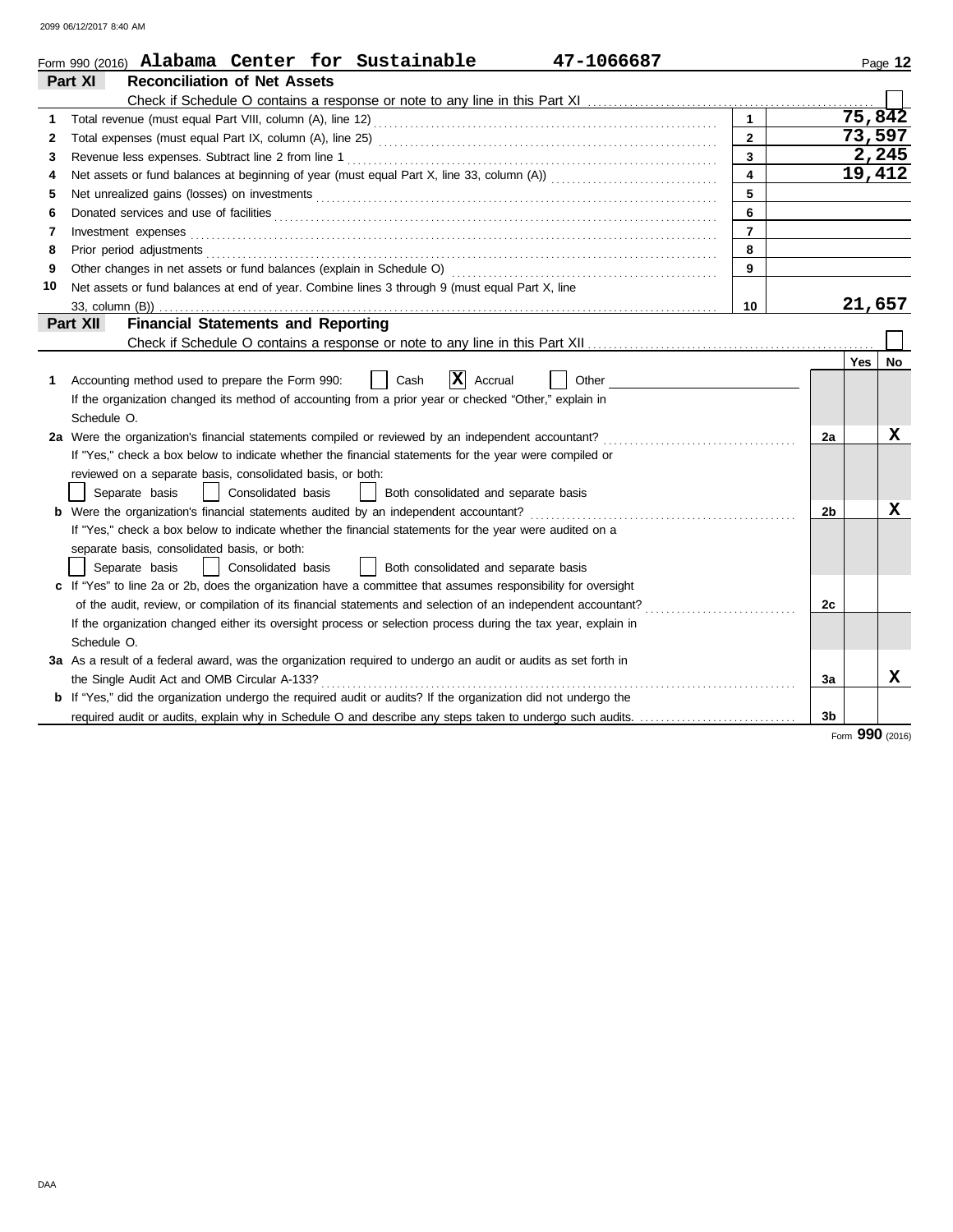| <b>Public Charity Status and Public Support</b><br><b>SCHEDULE A</b> |                                                                                                                                                                                                                                                                                                                                                   |                                                                                                                                                                                                                                                                                                                              |                                                                   |    |                                        |                                              | OMB No. 1545-0047                    |  |  |  |
|----------------------------------------------------------------------|---------------------------------------------------------------------------------------------------------------------------------------------------------------------------------------------------------------------------------------------------------------------------------------------------------------------------------------------------|------------------------------------------------------------------------------------------------------------------------------------------------------------------------------------------------------------------------------------------------------------------------------------------------------------------------------|-------------------------------------------------------------------|----|----------------------------------------|----------------------------------------------|--------------------------------------|--|--|--|
| (Form 990 or 990-EZ)                                                 |                                                                                                                                                                                                                                                                                                                                                   | Complete if the organization is a section 501(c)(3) organization or a section 4947(a)(1) nonexempt charitable trust.                                                                                                                                                                                                         |                                                                   |    |                                        |                                              | <b>2016</b>                          |  |  |  |
| Department of the Treasury                                           |                                                                                                                                                                                                                                                                                                                                                   | U Attach to Form 990 or Form 990-EZ.                                                                                                                                                                                                                                                                                         |                                                                   |    |                                        |                                              | Open to Public                       |  |  |  |
| Internal Revenue Service                                             |                                                                                                                                                                                                                                                                                                                                                   | La Information about Schedule A (Form 990 or 990-EZ) and its instructions is at www.irs.gov/form990.                                                                                                                                                                                                                         |                                                                   |    |                                        |                                              | Inspection                           |  |  |  |
| Name of the organization                                             | Energy                                                                                                                                                                                                                                                                                                                                            | Alabama Center for Sustainable                                                                                                                                                                                                                                                                                               |                                                                   |    |                                        | Employer identification number<br>47-1066687 |                                      |  |  |  |
| Part I                                                               |                                                                                                                                                                                                                                                                                                                                                   | Reason for Public Charity Status (All organizations must complete this part.) See instructions.                                                                                                                                                                                                                              |                                                                   |    |                                        |                                              |                                      |  |  |  |
|                                                                      |                                                                                                                                                                                                                                                                                                                                                   | The organization is not a private foundation because it is: (For lines 1 through 12, check only one box.)                                                                                                                                                                                                                    |                                                                   |    |                                        |                                              |                                      |  |  |  |
| 1                                                                    |                                                                                                                                                                                                                                                                                                                                                   | A church, convention of churches, or association of churches described in section 170(b)(1)(A)(i).                                                                                                                                                                                                                           |                                                                   |    |                                        |                                              |                                      |  |  |  |
| 2                                                                    |                                                                                                                                                                                                                                                                                                                                                   | A school described in <b>section 170(b)(1)(A)(ii).</b> (Attach Schedule E (Form 990 or 990-EZ).)                                                                                                                                                                                                                             |                                                                   |    |                                        |                                              |                                      |  |  |  |
| 3                                                                    |                                                                                                                                                                                                                                                                                                                                                   | A hospital or a cooperative hospital service organization described in section 170(b)(1)(A)(iii).                                                                                                                                                                                                                            |                                                                   |    |                                        |                                              |                                      |  |  |  |
| 4<br>city, and state:                                                |                                                                                                                                                                                                                                                                                                                                                   | A medical research organization operated in conjunction with a hospital described in section 170(b)(1)(A)(iii). Enter the hospital's name,                                                                                                                                                                                   |                                                                   |    |                                        |                                              |                                      |  |  |  |
| 5                                                                    |                                                                                                                                                                                                                                                                                                                                                   | An organization operated for the benefit of a college or university owned or operated by a governmental unit described in                                                                                                                                                                                                    |                                                                   |    |                                        |                                              |                                      |  |  |  |
|                                                                      | section 170(b)(1)(A)(iv). (Complete Part II.)                                                                                                                                                                                                                                                                                                     |                                                                                                                                                                                                                                                                                                                              |                                                                   |    |                                        |                                              |                                      |  |  |  |
| 6                                                                    | A federal, state, or local government or governmental unit described in section 170(b)(1)(A)(v).                                                                                                                                                                                                                                                  |                                                                                                                                                                                                                                                                                                                              |                                                                   |    |                                        |                                              |                                      |  |  |  |
| 7                                                                    | X<br>An organization that normally receives a substantial part of its support from a governmental unit or from the general public<br>described in section 170(b)(1)(A)(vi). (Complete Part II.)                                                                                                                                                   |                                                                                                                                                                                                                                                                                                                              |                                                                   |    |                                        |                                              |                                      |  |  |  |
| 8                                                                    | A community trust described in section 170(b)(1)(A)(vi). (Complete Part II.)                                                                                                                                                                                                                                                                      |                                                                                                                                                                                                                                                                                                                              |                                                                   |    |                                        |                                              |                                      |  |  |  |
| 9<br>university:                                                     | An agricultural research organization described in section 170(b)(1)(A)(ix) operated in conjunction with a land-grant college<br>or university or a non-land grant college of agriculture (see instructions). Enter the name, city, and state of the college or                                                                                   |                                                                                                                                                                                                                                                                                                                              |                                                                   |    |                                        |                                              |                                      |  |  |  |
| 10                                                                   | An organization that normally receives: (1) more than 33 1/3% of its support from contributions, membership fees, and gross                                                                                                                                                                                                                       |                                                                                                                                                                                                                                                                                                                              |                                                                   |    |                                        |                                              |                                      |  |  |  |
|                                                                      | receipts from activities related to its exempt functions—subject to certain exceptions, and (2) no more than 33 1/3% of its<br>support from gross investment income and unrelated business taxable income (less section 511 tax) from businesses<br>acquired by the organization after June 30, 1975. See section 509(a)(2). (Complete Part III.) |                                                                                                                                                                                                                                                                                                                              |                                                                   |    |                                        |                                              |                                      |  |  |  |
| 11                                                                   | An organization organized and operated exclusively to test for public safety. See section 509(a)(4).                                                                                                                                                                                                                                              |                                                                                                                                                                                                                                                                                                                              |                                                                   |    |                                        |                                              |                                      |  |  |  |
| 12                                                                   | An organization organized and operated exclusively for the benefit of, to perform the functions of, or to carry out the purposes                                                                                                                                                                                                                  |                                                                                                                                                                                                                                                                                                                              |                                                                   |    |                                        |                                              |                                      |  |  |  |
|                                                                      |                                                                                                                                                                                                                                                                                                                                                   | of one or more publicly supported organizations described in section 509(a)(1) or section 509(a)(2). See section 509(a)(3).                                                                                                                                                                                                  |                                                                   |    |                                        |                                              |                                      |  |  |  |
|                                                                      |                                                                                                                                                                                                                                                                                                                                                   | Check the box in lines 12a through 12d that describes the type of supporting organization and complete lines 12e, 12f, and 12g.                                                                                                                                                                                              |                                                                   |    |                                        |                                              |                                      |  |  |  |
| a                                                                    |                                                                                                                                                                                                                                                                                                                                                   | Type I. A supporting organization operated, supervised, or controlled by its supported organization(s), typically by giving<br>the supported organization(s) the power to regularly appoint or elect a majority of the directors or trustees of the<br>supporting organization. You must complete Part IV, Sections A and B. |                                                                   |    |                                        |                                              |                                      |  |  |  |
| b                                                                    |                                                                                                                                                                                                                                                                                                                                                   | Type II. A supporting organization supervised or controlled in connection with its supported organization(s), by having                                                                                                                                                                                                      |                                                                   |    |                                        |                                              |                                      |  |  |  |
|                                                                      |                                                                                                                                                                                                                                                                                                                                                   | control or management of the supporting organization vested in the same persons that control or manage the supported<br>organization(s). You must complete Part IV, Sections A and C.                                                                                                                                        |                                                                   |    |                                        |                                              |                                      |  |  |  |
| c                                                                    |                                                                                                                                                                                                                                                                                                                                                   | Type III functionally integrated. A supporting organization operated in connection with, and functionally integrated with,<br>its supported organization(s) (see instructions). You must complete Part IV, Sections A. D. and E.                                                                                             |                                                                   |    |                                        |                                              |                                      |  |  |  |
| d                                                                    |                                                                                                                                                                                                                                                                                                                                                   | Type III non-functionally integrated. A supporting organization operated in connection with its supported organization(s)<br>that is not functionally integrated. The organization generally must satisfy a distribution requirement and an attentiveness                                                                    |                                                                   |    |                                        |                                              |                                      |  |  |  |
|                                                                      |                                                                                                                                                                                                                                                                                                                                                   | requirement (see instructions). You must complete Part IV, Sections A and D, and Part V.                                                                                                                                                                                                                                     |                                                                   |    |                                        |                                              |                                      |  |  |  |
| е                                                                    |                                                                                                                                                                                                                                                                                                                                                   | Check this box if the organization received a written determination from the IRS that it is a Type I, Type II, Type III                                                                                                                                                                                                      |                                                                   |    |                                        |                                              |                                      |  |  |  |
| f                                                                    | Enter the number of supported organizations                                                                                                                                                                                                                                                                                                       | functionally integrated, or Type III non-functionally integrated supporting organization.                                                                                                                                                                                                                                    |                                                                   |    |                                        |                                              |                                      |  |  |  |
| g                                                                    |                                                                                                                                                                                                                                                                                                                                                   | Provide the following information about the supported organization(s).                                                                                                                                                                                                                                                       |                                                                   |    |                                        |                                              |                                      |  |  |  |
| (i) Name of supported<br>organization                                | (ii) EIN                                                                                                                                                                                                                                                                                                                                          | (iii) Type of organization<br>(described on lines 1-10                                                                                                                                                                                                                                                                       | (iv) Is the organization<br>listed in your governing<br>document? |    | (v) Amount of monetary<br>support (see |                                              | (vi) Amount of<br>other support (see |  |  |  |
|                                                                      |                                                                                                                                                                                                                                                                                                                                                   | above (see instructions))                                                                                                                                                                                                                                                                                                    | Yes                                                               | No | instructions)                          |                                              | instructions)                        |  |  |  |
| (A)                                                                  |                                                                                                                                                                                                                                                                                                                                                   |                                                                                                                                                                                                                                                                                                                              |                                                                   |    |                                        |                                              |                                      |  |  |  |
| (B)                                                                  |                                                                                                                                                                                                                                                                                                                                                   |                                                                                                                                                                                                                                                                                                                              |                                                                   |    |                                        |                                              |                                      |  |  |  |
| (C)                                                                  |                                                                                                                                                                                                                                                                                                                                                   |                                                                                                                                                                                                                                                                                                                              |                                                                   |    |                                        |                                              |                                      |  |  |  |
| (D)                                                                  |                                                                                                                                                                                                                                                                                                                                                   |                                                                                                                                                                                                                                                                                                                              |                                                                   |    |                                        |                                              |                                      |  |  |  |
| (E)                                                                  |                                                                                                                                                                                                                                                                                                                                                   |                                                                                                                                                                                                                                                                                                                              |                                                                   |    |                                        |                                              |                                      |  |  |  |
| Total                                                                |                                                                                                                                                                                                                                                                                                                                                   |                                                                                                                                                                                                                                                                                                                              |                                                                   |    |                                        |                                              |                                      |  |  |  |
|                                                                      |                                                                                                                                                                                                                                                                                                                                                   | For Paperwork Reduction Act Notice, see the Instructions for Form 000 or 000-F7                                                                                                                                                                                                                                              |                                                                   |    |                                        |                                              | Schodule A (Form 990 or 990-F7) 2016 |  |  |  |

**For Paperwork Reduction Act Notice, see the Instructions for Form 990 or 990-EZ.**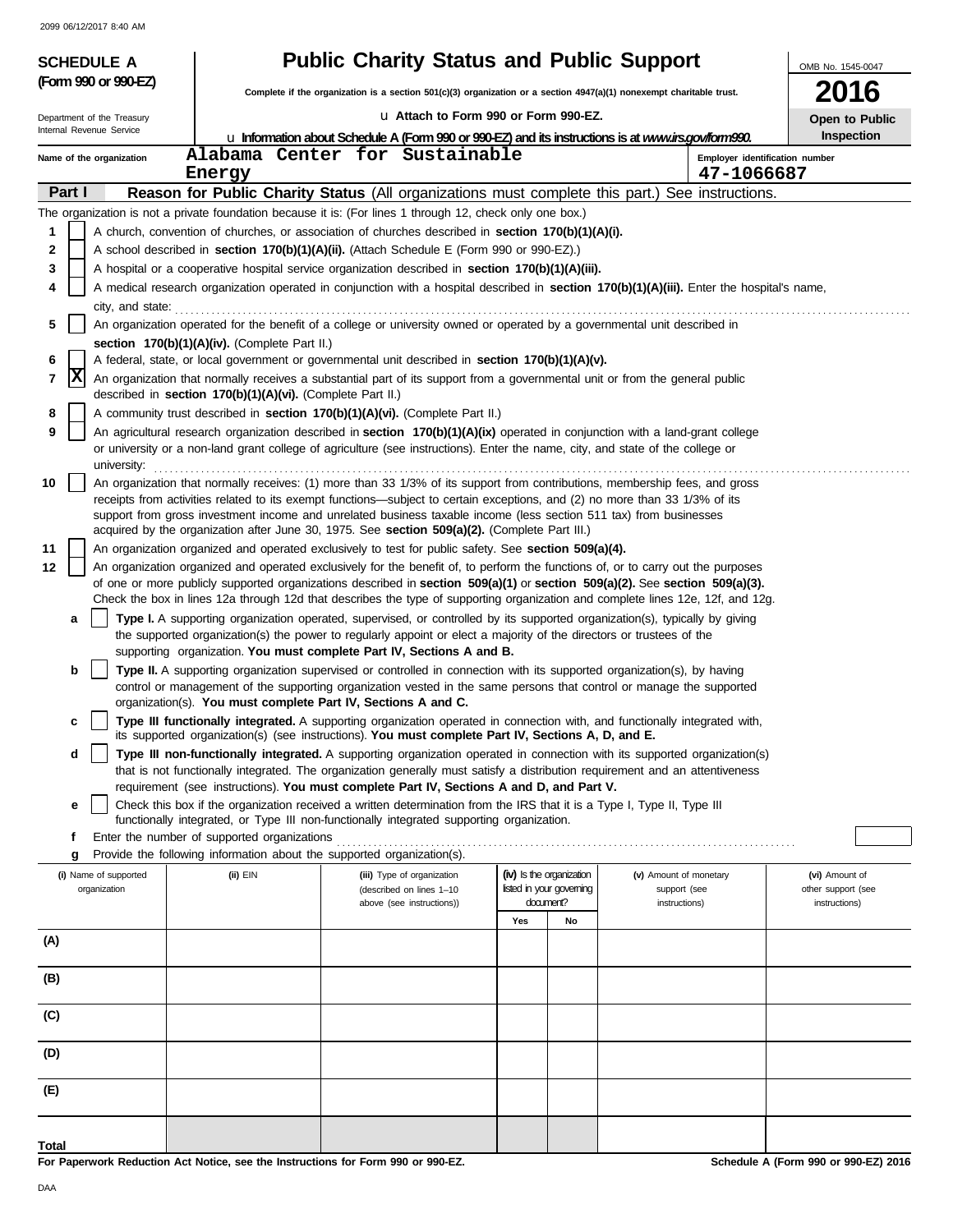|              | Schedule A (Form 990 or 990-EZ) 2016                                                                                                                                                                                                                                                                                                                          |   |            |            | Alabama Center for Sustainable |              | 47-1066687 | Page 2                                 |
|--------------|---------------------------------------------------------------------------------------------------------------------------------------------------------------------------------------------------------------------------------------------------------------------------------------------------------------------------------------------------------------|---|------------|------------|--------------------------------|--------------|------------|----------------------------------------|
|              | Support Schedule for Organizations Described in Sections 170(b)(1)(A)(iv) and 170(b)(1)(A)(vi)<br>Part II                                                                                                                                                                                                                                                     |   |            |            |                                |              |            |                                        |
|              | (Complete only if you checked the box on line 5, 7, or 8 of Part I or if the organization failed to qualify under                                                                                                                                                                                                                                             |   |            |            |                                |              |            |                                        |
|              | Part III. If the organization fails to qualify under the tests listed below, please complete Part III.)                                                                                                                                                                                                                                                       |   |            |            |                                |              |            |                                        |
|              | <b>Section A. Public Support</b>                                                                                                                                                                                                                                                                                                                              |   |            |            |                                |              |            |                                        |
|              | Calendar year (or fiscal year beginning in)                                                                                                                                                                                                                                                                                                                   | u | (a) 2012   | (b) $2013$ | $(c)$ 2014                     | $(d)$ 2015   | (e) $2016$ | (f) Total                              |
| 1            | Gifts, grants, contributions, and<br>membership fees received. (Do not<br>include any "unusual grants.")                                                                                                                                                                                                                                                      |   |            |            | 4,258                          | 130,035      | 46,255     | 180,548                                |
| $\mathbf{2}$ | Tax revenues levied for the<br>organization's benefit and either paid<br>to or expended on its behalf                                                                                                                                                                                                                                                         |   |            |            |                                |              |            |                                        |
| 3            | The value of services or facilities<br>furnished by a governmental unit to the<br>organization without charge                                                                                                                                                                                                                                                 |   |            |            |                                |              |            |                                        |
| 4            | Total. Add lines 1 through 3                                                                                                                                                                                                                                                                                                                                  |   |            |            | 4,258                          | 130,035      | 46,255     | 180,548                                |
| 5            | The portion of total contributions by<br>each person (other than a<br>governmental unit or publicly<br>supported organization) included on<br>line 1 that exceeds 2% of the amount<br>shown on line 11, column (f)<br>.                                                                                                                                       |   |            |            |                                |              |            |                                        |
| 6            | Public support. Subtract line 5 from line 4.                                                                                                                                                                                                                                                                                                                  |   |            |            |                                |              |            | 180,548                                |
|              | <b>Section B. Total Support</b>                                                                                                                                                                                                                                                                                                                               |   |            |            |                                |              |            |                                        |
|              | Calendar year (or fiscal year beginning in)                                                                                                                                                                                                                                                                                                                   | u | (a) $2012$ | (b) $2013$ | $(c)$ 2014                     | (d) $2015$   | (e) $2016$ | (f) Total                              |
| 7            | Amounts from line 4                                                                                                                                                                                                                                                                                                                                           |   |            |            | 4,258                          | 130,035      | 46,255     | 180,548                                |
| 8            | Gross income from interest, dividends,<br>payments received on securities loans,<br>rents, royalties and income from similar<br>sources                                                                                                                                                                                                                       |   |            |            |                                | $\mathbf{1}$ |            | 1                                      |
| 9            | Net income from unrelated business<br>activities, whether or not the business<br>is regularly carried on                                                                                                                                                                                                                                                      |   |            |            |                                |              |            |                                        |
| 10           | Other income. Do not include gain or<br>loss from the sale of capital assets<br>(Explain in Part VI.)                                                                                                                                                                                                                                                         |   |            |            |                                |              |            |                                        |
| 11           | Total support. Add lines 7 through 10                                                                                                                                                                                                                                                                                                                         |   |            |            |                                |              |            | 180,549                                |
| 12           | Gross receipts from related activities, etc. (see instructions)                                                                                                                                                                                                                                                                                               |   |            |            |                                |              | $12 \,$    | 29,587                                 |
| 13           | First five years. If the Form 990 is for the organization's first, second, third, fourth, or fifth tax year as a section 501(c)(3)                                                                                                                                                                                                                            |   |            |            |                                |              |            |                                        |
|              |                                                                                                                                                                                                                                                                                                                                                               |   |            |            |                                |              |            | $\blacktriangleright \boxed{\text{X}}$ |
|              | Section C. Computation of Public Support Percentage                                                                                                                                                                                                                                                                                                           |   |            |            |                                |              |            |                                        |
| 14           | Public support percentage for 2016 (line 6, column (f) divided by line 11, column (f) [[[[[[[[[[[[[[[[[[[[[[[                                                                                                                                                                                                                                                 |   |            |            |                                |              | 14         | %                                      |
| 15           |                                                                                                                                                                                                                                                                                                                                                               |   |            |            |                                |              | 15         | %                                      |
| 16a          | 33 1/3% support test-2016. If the organization did not check the box on line 13, and line 14 is 33 1/3% or more, check this                                                                                                                                                                                                                                   |   |            |            |                                |              |            |                                        |
| b            | box and stop here. The organization qualifies as a publicly supported organization [11] content content content content of the content of the content of the content of the content of the content of the content of the conte<br>33 1/3% support test-2015. If the organization did not check a box on line 13 or 16a, and line 15 is 33 1/3% or more, check |   |            |            |                                |              |            |                                        |
|              |                                                                                                                                                                                                                                                                                                                                                               |   |            |            |                                |              |            |                                        |
| 17a          | 10%-facts-and-circumstances test-2016. If the organization did not check a box on line 13, 16a, or 16b, and line 14 is                                                                                                                                                                                                                                        |   |            |            |                                |              |            |                                        |
|              | 10% or more, and if the organization meets the "facts-and-circumstances" test, check this box and stop here. Explain in                                                                                                                                                                                                                                       |   |            |            |                                |              |            |                                        |
|              | Part VI how the organization meets the "facts-and-circumstances" test. The organization qualifies as a publicly supported                                                                                                                                                                                                                                     |   |            |            |                                |              |            |                                        |
|              | organization                                                                                                                                                                                                                                                                                                                                                  |   |            |            |                                |              |            |                                        |
| b            | 10%-facts-and-circumstances test-2015. If the organization did not check a box on line 13, 16a, 16b, or 17a, and line                                                                                                                                                                                                                                         |   |            |            |                                |              |            |                                        |
|              | 15 is 10% or more, and if the organization meets the "facts-and-circumstances" test, check this box and stop here.                                                                                                                                                                                                                                            |   |            |            |                                |              |            |                                        |
|              | Explain in Part VI how the organization meets the "facts-and-circumstances" test. The organization qualifies as a publicly                                                                                                                                                                                                                                    |   |            |            |                                |              |            |                                        |
|              |                                                                                                                                                                                                                                                                                                                                                               |   |            |            |                                |              |            |                                        |
| 18           | supported organization contains and contains a supported organization contains a supported organization contains a supported organization<br>Private foundation. If the organization did not check a box on line 13, 16a, 16b, 17a, or 17b, check this box and see                                                                                            |   |            |            |                                |              |            |                                        |
|              |                                                                                                                                                                                                                                                                                                                                                               |   |            |            |                                |              |            |                                        |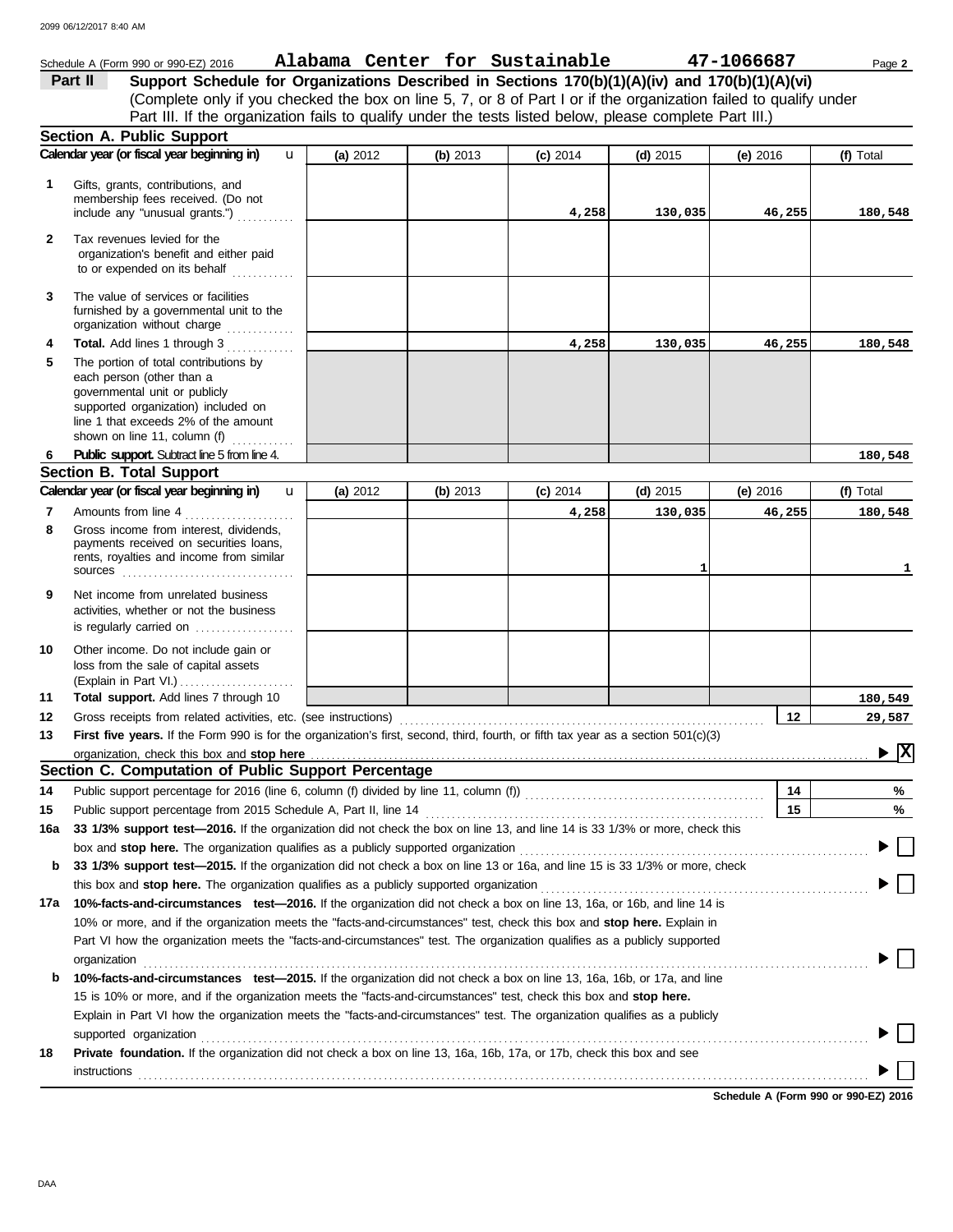|     | Schedule A (Form 990 or 990-EZ) 2016                                                                                                                                                                                                                                                       |          |          | Alabama Center for Sustainable |            | 47-1066687 |          | Page 3    |
|-----|--------------------------------------------------------------------------------------------------------------------------------------------------------------------------------------------------------------------------------------------------------------------------------------------|----------|----------|--------------------------------|------------|------------|----------|-----------|
|     | Part III<br>Support Schedule for Organizations Described in Section 509(a)(2)                                                                                                                                                                                                              |          |          |                                |            |            |          |           |
|     | (Complete only if you checked the box on line 10 of Part I or if the organization failed to qualify under Part II.                                                                                                                                                                         |          |          |                                |            |            |          |           |
|     | If the organization fails to qualify under the tests listed below, please complete Part II.)                                                                                                                                                                                               |          |          |                                |            |            |          |           |
|     | <b>Section A. Public Support</b>                                                                                                                                                                                                                                                           |          |          |                                |            |            |          |           |
|     | Calendar year (or fiscal year beginning in)<br>u                                                                                                                                                                                                                                           | (a) 2012 | (b) 2013 | $(c)$ 2014                     | $(d)$ 2015 | (e) $2016$ |          | (f) Total |
| 1.  | Gifts, grants, contributions, and membership<br>fees received. (Do not include any "unusual grants.")                                                                                                                                                                                      |          |          |                                |            |            |          |           |
| 2   | Gross receipts from admissions, merchandise<br>sold or services performed, or facilities<br>fumished in any activity that is related to the<br>organization's tax-exempt purpose                                                                                                           |          |          |                                |            |            |          |           |
| 3   | Gross receipts from activities that are not an<br>unrelated trade or business under section 513                                                                                                                                                                                            |          |          |                                |            |            |          |           |
| 4   | Tax revenues levied for the<br>organization's benefit and either paid<br>to or expended on its behalf                                                                                                                                                                                      |          |          |                                |            |            |          |           |
| 5   | The value of services or facilities<br>furnished by a governmental unit to the<br>organization without charge                                                                                                                                                                              |          |          |                                |            |            |          |           |
| 6   | Total. Add lines 1 through 5                                                                                                                                                                                                                                                               |          |          |                                |            |            |          |           |
|     | 7a Amounts included on lines 1, 2, and 3<br>received from disqualified persons                                                                                                                                                                                                             |          |          |                                |            |            |          |           |
| b   | Amounts included on lines 2 and 3<br>received from other than disqualified<br>persons that exceed the greater of \$5,000<br>or 1% of the amount on line 13 for the year                                                                                                                    |          |          |                                |            |            |          |           |
| c   | Add lines 7a and 7b<br>.                                                                                                                                                                                                                                                                   |          |          |                                |            |            |          |           |
| 8   | Public support. (Subtract line 7c from<br>line $6.$ )                                                                                                                                                                                                                                      |          |          |                                |            |            |          |           |
|     | <b>Section B. Total Support</b>                                                                                                                                                                                                                                                            |          |          |                                |            |            |          |           |
|     | Calendar year (or fiscal year beginning in)<br>$\mathbf{u}$                                                                                                                                                                                                                                | (a) 2012 | (b) 2013 | $(c)$ 2014                     | $(d)$ 2015 | (e) $2016$ |          | (f) Total |
| 9   | Amounts from line 6                                                                                                                                                                                                                                                                        |          |          |                                |            |            |          |           |
|     | <b>10a</b> Gross income from interest, dividends,<br>payments received on securities loans, rents,                                                                                                                                                                                         |          |          |                                |            |            |          |           |
|     | royalties and income from similar sources                                                                                                                                                                                                                                                  |          |          |                                |            |            |          |           |
| b   | Unrelated business taxable income (less<br>section 511 taxes) from businesses<br>acquired after June 30, 1975                                                                                                                                                                              |          |          |                                |            |            |          |           |
| c   |                                                                                                                                                                                                                                                                                            |          |          |                                |            |            |          |           |
| 11  | Net income from unrelated business<br>activities not included in line 10b, whether<br>or not the business is regularly carried on                                                                                                                                                          |          |          |                                |            |            |          |           |
| 12  | Other income. Do not include gain or<br>loss from the sale of capital assets<br>(Explain in Part VI.)                                                                                                                                                                                      |          |          |                                |            |            |          |           |
| 13  | Total support. (Add lines 9, 10c, 11,                                                                                                                                                                                                                                                      |          |          |                                |            |            |          |           |
| 14  | First five years. If the Form 990 is for the organization's first, second, third, fourth, or fifth tax year as a section 501(c)(3)                                                                                                                                                         |          |          |                                |            |            |          |           |
|     | organization, check this box and stop here <b>constant and an intervention and an intervention and stop here</b> constant and stop here constant and an intervention and stop here constant and an intervention and stop here const<br>Section C. Computation of Public Support Percentage |          |          |                                |            |            |          |           |
|     |                                                                                                                                                                                                                                                                                            |          |          |                                |            |            |          |           |
| 15  | Public support percentage for 2016 (line 8, column (f) divided by line 13, column (f) [[[[[[[[[[[[[[[[[[[[[[[                                                                                                                                                                              |          |          |                                |            |            | 15<br>16 | %         |
| 16  | Section D. Computation of Investment Income Percentage                                                                                                                                                                                                                                     |          |          |                                |            |            |          | %         |
| 17  |                                                                                                                                                                                                                                                                                            |          |          |                                |            |            | 17       | %         |
| 18  | Investment income percentage from 2015 Schedule A, Part III, line 17                                                                                                                                                                                                                       |          |          |                                |            |            | 18       | %         |
| 19a | 33 1/3% support tests-2016. If the organization did not check the box on line 14, and line 15 is more than 33 1/3%, and line                                                                                                                                                               |          |          |                                |            |            |          |           |
|     |                                                                                                                                                                                                                                                                                            |          |          |                                |            |            |          |           |
| b   | 33 1/3% support tests—2015. If the organization did not check a box on line 14 or line 19a, and line 16 is more than 33 1/3%, and                                                                                                                                                          |          |          |                                |            |            |          |           |
|     | line 18 is not more than 33 1/3%, check this box and <b>stop here.</b> The organization qualifies as a publicly supported organization <i>companient</i> of the state of the state of the state of the state of the state of the state o                                                   |          |          |                                |            |            |          |           |
| 20  |                                                                                                                                                                                                                                                                                            |          |          |                                |            |            |          |           |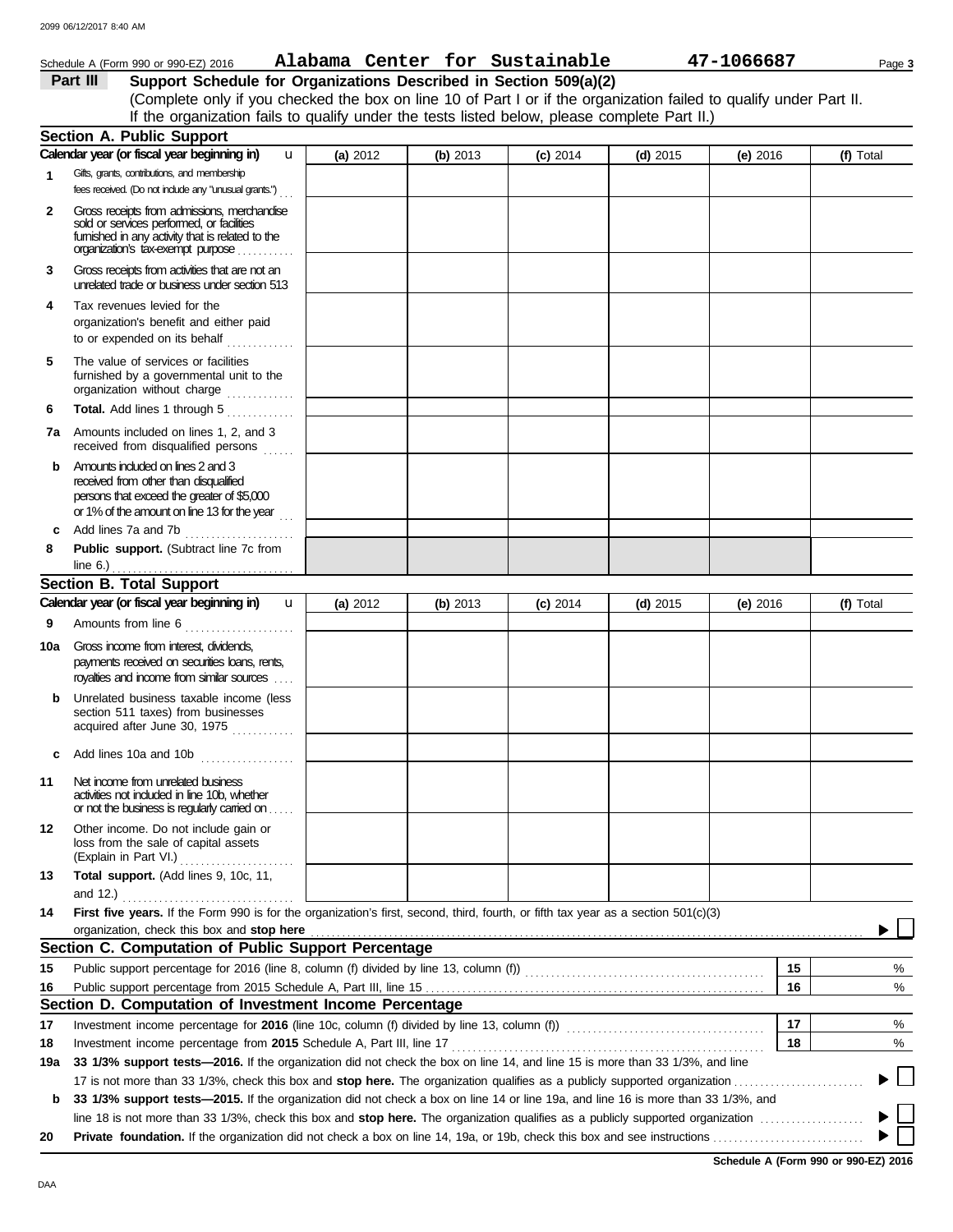|     | Alabama Center for Sustainable<br>Schedule A (Form 990 or 990-EZ) 2016                                                          | 47-1066687      |     | Page 4 |  |  |  |  |
|-----|---------------------------------------------------------------------------------------------------------------------------------|-----------------|-----|--------|--|--|--|--|
|     | <b>Part IV</b><br><b>Supporting Organizations</b>                                                                               |                 |     |        |  |  |  |  |
|     | (Complete only if you checked a box in line 12 on Part I. If you checked 12a of Part I, complete Sections A                     |                 |     |        |  |  |  |  |
|     | and B. If you checked 12b of Part I, complete Sections A and C. If you checked 12c of Part I, complete                          |                 |     |        |  |  |  |  |
|     | Sections A, D, and E. If you checked 12d of Part I, complete Sections A and D, and complete Part V.)                            |                 |     |        |  |  |  |  |
|     | Section A. All Supporting Organizations                                                                                         |                 |     |        |  |  |  |  |
|     |                                                                                                                                 |                 | Yes | No     |  |  |  |  |
| 1   | Are all of the organization's supported organizations listed by name in the organization's governing                            |                 |     |        |  |  |  |  |
|     | documents? If "No," describe in Part VI how the supported organizations are designated. If designated by                        |                 |     |        |  |  |  |  |
|     | class or purpose, describe the designation. If historic and continuing relationship, explain.                                   | 1               |     |        |  |  |  |  |
| 2   | Did the organization have any supported organization that does not have an IRS determination of status                          |                 |     |        |  |  |  |  |
|     | under section $509(a)(1)$ or (2)? If "Yes," explain in Part VI how the organization determined that the supported               |                 |     |        |  |  |  |  |
|     | organization was described in section 509(a)(1) or (2).                                                                         | 2               |     |        |  |  |  |  |
|     |                                                                                                                                 |                 |     |        |  |  |  |  |
|     | Did the organization have a supported organization described in section $501(c)(4)$ , (5), or (6)? If "Yes," answer<br>За<br>3a |                 |     |        |  |  |  |  |
|     | $(b)$ and $(c)$ below.                                                                                                          |                 |     |        |  |  |  |  |
| b   | Did the organization confirm that each supported organization qualified under section $501(c)(4)$ , (5), or (6) and             |                 |     |        |  |  |  |  |
|     | satisfied the public support tests under section $509(a)(2)$ ? If "Yes," describe in Part VI when and how the                   |                 |     |        |  |  |  |  |
|     | organization made the determination.                                                                                            | 3b              |     |        |  |  |  |  |
| c   | Did the organization ensure that all support to such organizations was used exclusively for section $170(c)(2)(B)$              |                 |     |        |  |  |  |  |
|     | purposes? If "Yes," explain in Part VI what controls the organization put in place to ensure such use.                          | 3c              |     |        |  |  |  |  |
| 4a  | Was any supported organization not organized in the United States ("foreign supported organization")? If                        |                 |     |        |  |  |  |  |
|     | "Yes," and if you checked 12a or 12b in Part I, answer (b) and (c) below.                                                       | 4a              |     |        |  |  |  |  |
| b   | Did the organization have ultimate control and discretion in deciding whether to make grants to the foreign                     |                 |     |        |  |  |  |  |
|     | supported organization? If "Yes," describe in Part VI how the organization had such control and discretion                      |                 |     |        |  |  |  |  |
|     | despite being controlled or supervised by or in connection with its supported organizations.                                    | 4b              |     |        |  |  |  |  |
| c   | Did the organization support any foreign supported organization that does not have an IRS determination                         |                 |     |        |  |  |  |  |
|     | under sections $501(c)(3)$ and $509(a)(1)$ or $(2)?$ If "Yes," explain in Part VI what controls the organization used           |                 |     |        |  |  |  |  |
|     | to ensure that all support to the foreign supported organization was used exclusively for section $170(c)(2)(B)$                |                 |     |        |  |  |  |  |
|     | purposes.                                                                                                                       | 4c              |     |        |  |  |  |  |
| 5a  | Did the organization add, substitute, or remove any supported organizations during the tax year? If "Yes,"                      |                 |     |        |  |  |  |  |
|     | answer (b) and (c) below (if applicable). Also, provide detail in Part VI, including (i) the names and EIN                      |                 |     |        |  |  |  |  |
|     | numbers of the supported organizations added, substituted, or removed; (ii) the reasons for each such action;                   |                 |     |        |  |  |  |  |
|     | (iii) the authority under the organization's organizing document authorizing such action; and (iv) how the action               |                 |     |        |  |  |  |  |
|     | was accomplished (such as by amendment to the organizing document).                                                             | 5a              |     |        |  |  |  |  |
| b   | Type I or Type II only. Was any added or substituted supported organization part of a class already                             |                 |     |        |  |  |  |  |
|     | designated in the organization's organizing document?                                                                           | 5b              |     |        |  |  |  |  |
| c   | Substitutions only. Was the substitution the result of an event beyond the organization's control?                              | 5 <sub>c</sub>  |     |        |  |  |  |  |
| 6   | Did the organization provide support (whether in the form of grants or the provision of services or facilities) to              |                 |     |        |  |  |  |  |
|     | anyone other than (i) its supported organizations, (ii) individuals that are part of the charitable class benefited             |                 |     |        |  |  |  |  |
|     | by one or more of its supported organizations, or (iii) other supporting organizations that also support or                     |                 |     |        |  |  |  |  |
|     | benefit one or more of the filing organization's supported organizations? If "Yes," provide detail in Part VI.                  | 6               |     |        |  |  |  |  |
| 7   | Did the organization provide a grant, loan, compensation, or other similar payment to a substantial contributor                 |                 |     |        |  |  |  |  |
|     | (defined in section 4958(c)(3)(C)), a family member of a substantial contributor, or a 35% controlled entity with               |                 |     |        |  |  |  |  |
|     | regard to a substantial contributor? If "Yes," complete Part I of Schedule L (Form 990 or 990-EZ).                              | 7               |     |        |  |  |  |  |
| 8   | Did the organization make a loan to a disqualified person (as defined in section 4958) not described in line 7?                 |                 |     |        |  |  |  |  |
|     | If "Yes," complete Part I of Schedule L (Form 990 or 990-EZ).                                                                   | 8               |     |        |  |  |  |  |
| 9а  | Was the organization controlled directly or indirectly at any time during the tax year by one or more                           |                 |     |        |  |  |  |  |
|     | disqualified persons as defined in section 4946 (other than foundation managers and organizations described                     |                 |     |        |  |  |  |  |
|     | in section $509(a)(1)$ or $(2)$ ? If "Yes," provide detail in Part VI.                                                          | 9а              |     |        |  |  |  |  |
| b   | Did one or more disqualified persons (as defined in line 9a) hold a controlling interest in any entity in which                 |                 |     |        |  |  |  |  |
|     | the supporting organization had an interest? If "Yes," provide detail in Part VI.                                               | 9b              |     |        |  |  |  |  |
| c   | Did a disqualified person (as defined in line 9a) have an ownership interest in, or derive any personal benefit                 |                 |     |        |  |  |  |  |
|     | from, assets in which the supporting organization also had an interest? If "Yes," provide detail in Part VI.                    | 9с              |     |        |  |  |  |  |
|     |                                                                                                                                 |                 |     |        |  |  |  |  |
| 10a | Was the organization subject to the excess business holdings rules of section 4943 because of section                           |                 |     |        |  |  |  |  |
|     | 4943(f) (regarding certain Type II supporting organizations, and all Type III non-functionally integrated                       |                 |     |        |  |  |  |  |
|     | supporting organizations)? If "Yes," answer 10b below.                                                                          | 10a             |     |        |  |  |  |  |
| b   | Did the organization have any excess business holdings in the tax year? (Use Schedule C, Form 4720, to                          |                 |     |        |  |  |  |  |
|     | determine whether the organization had excess business holdings.)                                                               | 10 <sub>b</sub> |     |        |  |  |  |  |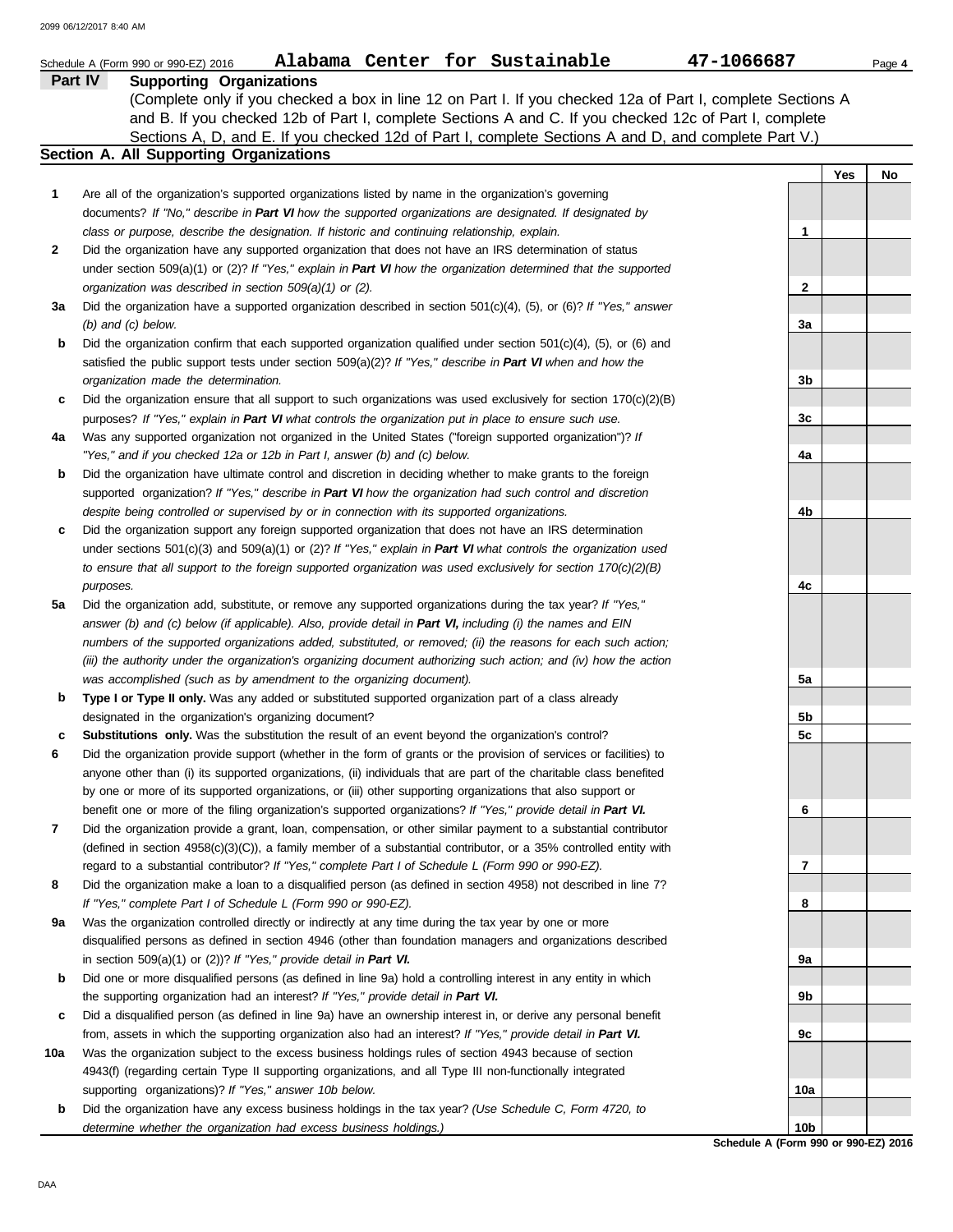|                                                  | 47-1066687<br>Alabama Center for Sustainable<br>Schedule A (Form 990 or 990-EZ) 2016                                                                                                                                   |                        |     | Page 5 |  |  |  |  |  |  |
|--------------------------------------------------|------------------------------------------------------------------------------------------------------------------------------------------------------------------------------------------------------------------------|------------------------|-----|--------|--|--|--|--|--|--|
| <b>Part IV</b>                                   | <b>Supporting Organizations (continued)</b>                                                                                                                                                                            |                        |     |        |  |  |  |  |  |  |
|                                                  |                                                                                                                                                                                                                        |                        | Yes | No     |  |  |  |  |  |  |
| 11                                               | Has the organization accepted a gift or contribution from any of the following persons?                                                                                                                                |                        |     |        |  |  |  |  |  |  |
| а                                                | A person who directly or indirectly controls, either alone or together with persons described in (b) and (c)                                                                                                           |                        |     |        |  |  |  |  |  |  |
| b                                                | below, the governing body of a supported organization?<br>A family member of a person described in (a) above?                                                                                                          | 11a<br>11 <sub>b</sub> |     |        |  |  |  |  |  |  |
| c                                                | A 35% controlled entity of a person described in (a) or (b) above? If "Yes" to a, b, or c, provide detail in Part VI.                                                                                                  | 11c                    |     |        |  |  |  |  |  |  |
|                                                  | <b>Section B. Type I Supporting Organizations</b>                                                                                                                                                                      |                        |     |        |  |  |  |  |  |  |
|                                                  |                                                                                                                                                                                                                        |                        | Yes | No     |  |  |  |  |  |  |
| 1                                                | Did the directors, trustees, or membership of one or more supported organizations have the power to                                                                                                                    |                        |     |        |  |  |  |  |  |  |
|                                                  | regularly appoint or elect at least a majority of the organization's directors or trustees at all times during the                                                                                                     |                        |     |        |  |  |  |  |  |  |
|                                                  | tax year? If "No," describe in Part VI how the supported organization(s) effectively operated, supervised, or                                                                                                          |                        |     |        |  |  |  |  |  |  |
|                                                  | controlled the organization's activities. If the organization had more than one supported organization,                                                                                                                |                        |     |        |  |  |  |  |  |  |
|                                                  | describe how the powers to appoint and/or remove directors or trustees were allocated among the supported                                                                                                              |                        |     |        |  |  |  |  |  |  |
|                                                  | organizations and what conditions or restrictions, if any, applied to such powers during the tax year.                                                                                                                 | 1                      |     |        |  |  |  |  |  |  |
| 2                                                | Did the organization operate for the benefit of any supported organization other than the supported                                                                                                                    |                        |     |        |  |  |  |  |  |  |
|                                                  | organization(s) that operated, supervised, or controlled the supporting organization? If "Yes," explain in Part                                                                                                        |                        |     |        |  |  |  |  |  |  |
|                                                  | VI how providing such benefit carried out the purposes of the supported organization(s) that operated,                                                                                                                 |                        |     |        |  |  |  |  |  |  |
|                                                  | supervised, or controlled the supporting organization.<br>Section C. Type II Supporting Organizations                                                                                                                  | $\mathbf{2}$           |     |        |  |  |  |  |  |  |
|                                                  |                                                                                                                                                                                                                        |                        | Yes | No     |  |  |  |  |  |  |
| 1                                                | Were a majority of the organization's directors or trustees during the tax year also a majority of the directors                                                                                                       |                        |     |        |  |  |  |  |  |  |
|                                                  | or trustees of each of the organization's supported organization(s)? If "No," describe in Part VI how control                                                                                                          |                        |     |        |  |  |  |  |  |  |
|                                                  | or management of the supporting organization was vested in the same persons that controlled or managed                                                                                                                 |                        |     |        |  |  |  |  |  |  |
|                                                  | the supported organization(s).                                                                                                                                                                                         | 1                      |     |        |  |  |  |  |  |  |
| Section D. All Type III Supporting Organizations |                                                                                                                                                                                                                        |                        |     |        |  |  |  |  |  |  |
|                                                  |                                                                                                                                                                                                                        |                        | Yes | No     |  |  |  |  |  |  |
| 1                                                | Did the organization provide to each of its supported organizations, by the last day of the fifth month of the                                                                                                         |                        |     |        |  |  |  |  |  |  |
|                                                  | organization's tax year, (i) a written notice describing the type and amount of support provided during the prior tax                                                                                                  |                        |     |        |  |  |  |  |  |  |
|                                                  | year, (ii) a copy of the Form 990 that was most recently filed as of the date of notification, and (iii) copies of the                                                                                                 |                        |     |        |  |  |  |  |  |  |
|                                                  | organization's governing documents in effect on the date of notification, to the extent not previously provided?                                                                                                       | 1                      |     |        |  |  |  |  |  |  |
| 2                                                | Were any of the organization's officers, directors, or trustees either (i) appointed or elected by the supported                                                                                                       |                        |     |        |  |  |  |  |  |  |
|                                                  | organization(s) or (ii) serving on the governing body of a supported organization? If "No," explain in Part VI how                                                                                                     |                        |     |        |  |  |  |  |  |  |
|                                                  | the organization maintained a close and continuous working relationship with the supported organization(s).                                                                                                            | 2                      |     |        |  |  |  |  |  |  |
| 3                                                | By reason of the relationship described in (2), did the organization's supported organizations have a                                                                                                                  |                        |     |        |  |  |  |  |  |  |
|                                                  | significant voice in the organization's investment policies and in directing the use of the organization's                                                                                                             |                        |     |        |  |  |  |  |  |  |
|                                                  | income or assets at all times during the tax year? If "Yes," describe in Part VI the role the organization's<br>supported organizations played in this regard.                                                         | 3                      |     |        |  |  |  |  |  |  |
|                                                  | Section E. Type III Functionally-Integrated Supporting Organizations                                                                                                                                                   |                        |     |        |  |  |  |  |  |  |
| 1                                                | Check the box next to the method that the organization used to satisfy the Integral Part Test during the year (see instructions).                                                                                      |                        |     |        |  |  |  |  |  |  |
| a                                                | The organization satisfied the Activities Test. Complete line 2 below.                                                                                                                                                 |                        |     |        |  |  |  |  |  |  |
| b                                                | The organization is the parent of each of its supported organizations. Complete line 3 below.                                                                                                                          |                        |     |        |  |  |  |  |  |  |
| c                                                | The organization supported a governmental entity. Describe in Part VI how you supported a government entity (see instructions).                                                                                        |                        |     |        |  |  |  |  |  |  |
|                                                  |                                                                                                                                                                                                                        |                        |     |        |  |  |  |  |  |  |
| 2                                                | Activities Test. Answer (a) and (b) below.                                                                                                                                                                             |                        | Yes | No     |  |  |  |  |  |  |
| а                                                | Did substantially all of the organization's activities during the tax year directly further the exempt purposes of                                                                                                     |                        |     |        |  |  |  |  |  |  |
|                                                  | the supported organization(s) to which the organization was responsive? If "Yes," then in Part VI identify                                                                                                             |                        |     |        |  |  |  |  |  |  |
|                                                  | those supported organizations and explain how these activities directly furthered their exempt purposes,                                                                                                               |                        |     |        |  |  |  |  |  |  |
|                                                  | how the organization was responsive to those supported organizations, and how the organization determined                                                                                                              |                        |     |        |  |  |  |  |  |  |
|                                                  | that these activities constituted substantially all of its activities.                                                                                                                                                 | 2a                     |     |        |  |  |  |  |  |  |
| b                                                | Did the activities described in (a) constitute activities that, but for the organization's involvement, one or more                                                                                                    |                        |     |        |  |  |  |  |  |  |
|                                                  | of the organization's supported organization(s) would have been engaged in? If "Yes," explain in Part VI the<br>reasons for the organization's position that its supported organization(s) would have engaged in these |                        |     |        |  |  |  |  |  |  |
|                                                  | activities but for the organization's involvement.                                                                                                                                                                     | 2b                     |     |        |  |  |  |  |  |  |
| 3                                                | Parent of Supported Organizations. Answer (a) and (b) below.                                                                                                                                                           |                        |     |        |  |  |  |  |  |  |
| а                                                | Did the organization have the power to regularly appoint or elect a majority of the officers, directors, or                                                                                                            |                        |     |        |  |  |  |  |  |  |
|                                                  | trustees of each of the supported organizations? Provide details in Part VI.                                                                                                                                           | За                     |     |        |  |  |  |  |  |  |
| b                                                | Did the organization exercise a substantial degree of direction over the policies, programs, and activities of each                                                                                                    |                        |     |        |  |  |  |  |  |  |
|                                                  | of its supported organizations? If "Yes," describe in Part VI the role played by the organization in this regard.                                                                                                      | 3b                     |     |        |  |  |  |  |  |  |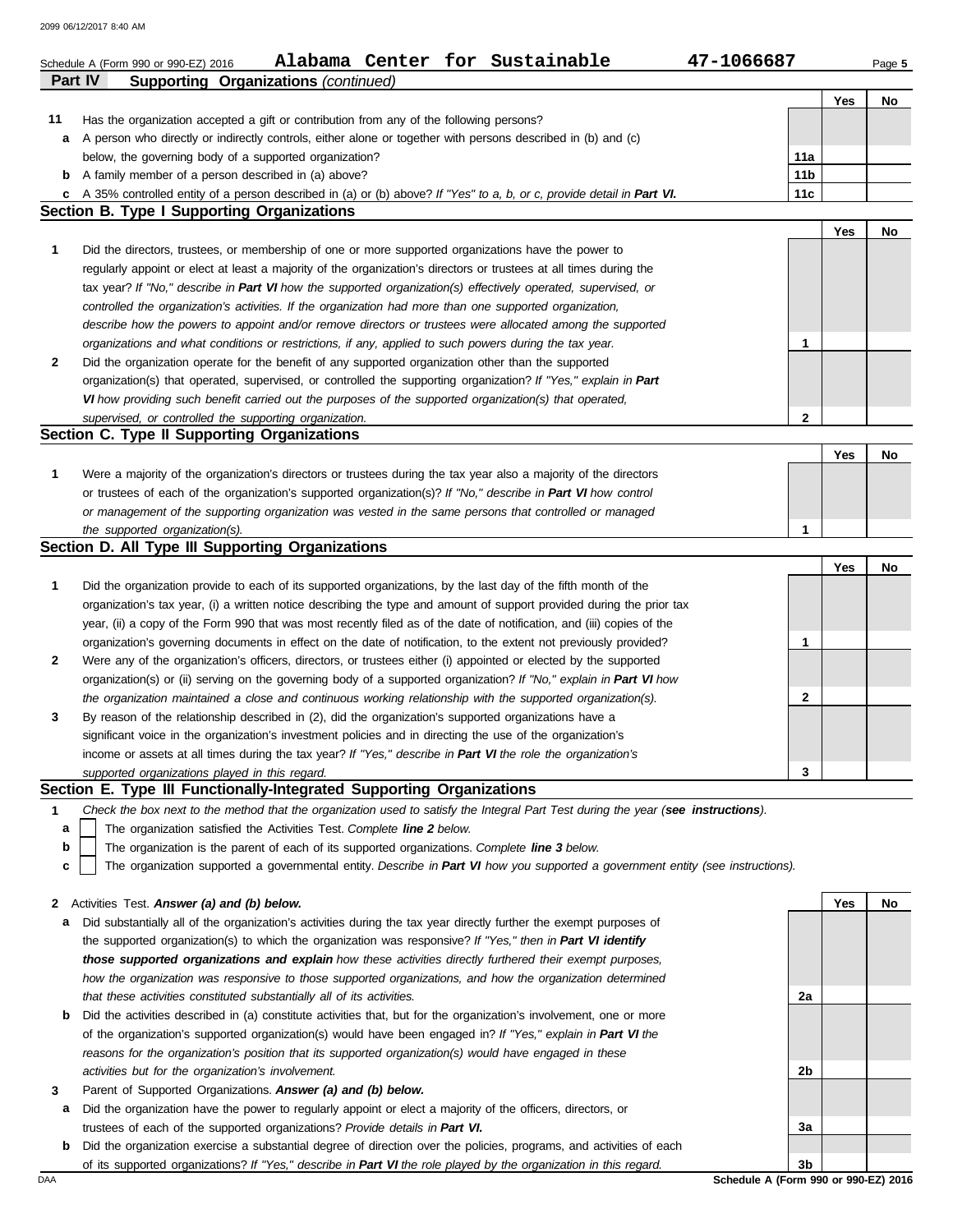| Alabama Center for Sustainable<br>Schedule A (Form 990 or 990-EZ) 2016                                                               |                | 47-1066687     | Page 6                         |
|--------------------------------------------------------------------------------------------------------------------------------------|----------------|----------------|--------------------------------|
| Part V<br>Type III Non-Functionally Integrated 509(a)(3) Supporting Organizations                                                    |                |                |                                |
| Check here if the organization satisfied the Integral Part Test as a qualifying trust on Nov. 20, 1970 (explain in Part VI).See<br>1 |                |                |                                |
| <b>instructions.</b> All other Type III non-functionally integrated supporting organizations must complete Sections A through E.     |                |                |                                |
| Section A - Adjusted Net Income                                                                                                      |                | (A) Prior Year | (B) Current Year<br>(optional) |
| Net short-term capital gain<br>1.                                                                                                    | 1              |                |                                |
| $\mathbf{2}$<br>Recoveries of prior-year distributions                                                                               | $\mathbf{2}$   |                |                                |
| 3<br>Other gross income (see instructions)                                                                                           | 3              |                |                                |
| 4<br>Add lines 1 through 3.                                                                                                          | 4              |                |                                |
| 5<br>Depreciation and depletion                                                                                                      | 5              |                |                                |
| 6<br>Portion of operating expenses paid or incurred for production or                                                                |                |                |                                |
| collection of gross income or for management, conservation, or                                                                       |                |                |                                |
| maintenance of property held for production of income (see instructions)                                                             | 6              |                |                                |
| 7<br>Other expenses (see instructions)                                                                                               | $\overline{7}$ |                |                                |
| 8<br>Adjusted Net Income (subtract lines 5, 6 and 7 from line 4).                                                                    | 8              |                |                                |
| <b>Section B - Minimum Asset Amount</b>                                                                                              |                | (A) Prior Year | (B) Current Year<br>(optional) |
| Aggregate fair market value of all non-exempt-use assets (see<br>1.                                                                  |                |                |                                |
| instructions for short tax year or assets held for part of year):                                                                    |                |                |                                |
| Average monthly value of securities<br>a                                                                                             | 1a             |                |                                |
| Average monthly cash balances<br>b                                                                                                   | 1b             |                |                                |
| Fair market value of other non-exempt-use assets<br>c                                                                                | 1 <sub>c</sub> |                |                                |
| <b>Total</b> (add lines 1a, 1b, and 1c)<br>d                                                                                         | 1d             |                |                                |
| <b>Discount</b> claimed for blockage or other<br>е                                                                                   |                |                |                                |
| factors (explain in detail in <b>Part VI)</b> :                                                                                      |                |                |                                |
| $\mathbf{2}$<br>Acquisition indebtedness applicable to non-exempt-use assets                                                         | $\mathbf{2}$   |                |                                |
| 3<br>Subtract line 2 from line 1d.                                                                                                   | 3              |                |                                |
| Cash deemed held for exempt use. Enter 1-1/2% of line 3 (for greater amount,<br>4                                                    |                |                |                                |
| see instructions).                                                                                                                   | 4              |                |                                |
| 5.<br>Net value of non-exempt-use assets (subtract line 4 from line 3)                                                               | 5              |                |                                |
| 6<br>.035. Multiply line 5 by                                                                                                        | 6              |                |                                |
| $\overline{7}$<br>Recoveries of prior-year distributions                                                                             | $\overline{7}$ |                |                                |
| 8<br>Minimum Asset Amount (add line 7 to line 6)                                                                                     | 8              |                |                                |
| Section C - Distributable Amount                                                                                                     |                |                | <b>Current Year</b>            |
| Adjusted net income for prior year (from Section A, line 8, Column A)<br>1                                                           | 1              |                |                                |
| $\mathbf{2}$<br>Enter 85% of line 1.                                                                                                 | 2              |                |                                |
| 3<br>Minimum asset amount for prior year (from Section B, line 8, Column A)                                                          | 3              |                |                                |
| 4<br>Enter greater of line 2 or line 3.                                                                                              | 4              |                |                                |
| 5<br>Income tax imposed in prior year                                                                                                | 5              |                |                                |
| <b>Distributable Amount.</b> Subtract line 5 from line 4, unless subject to<br>6                                                     |                |                |                                |
| emergency temporary reduction (see instructions).                                                                                    | 6              |                |                                |

**7** instructions). Check here if the current year is the organization's first as a non-functionally integrated Type III supporting organization (see

**Schedule A (Form 990 or 990-EZ) 2016**

DAA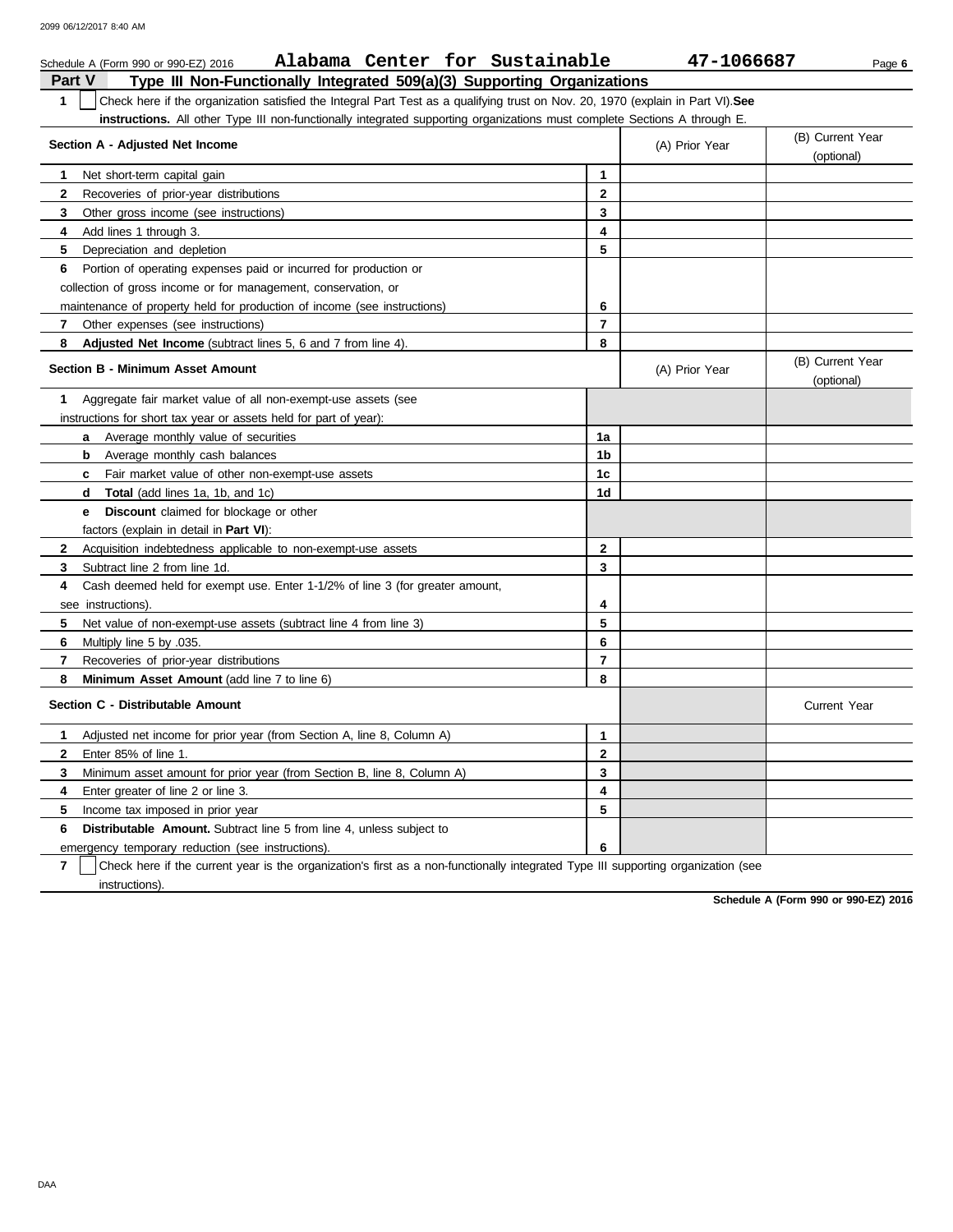|              | Alabama Center for Sustainable<br>Schedule A (Form 990 or 990-EZ) 2016                                     |                             | 47-1066687                | Page 7               |  |  |  |  |  |  |
|--------------|------------------------------------------------------------------------------------------------------------|-----------------------------|---------------------------|----------------------|--|--|--|--|--|--|
| Part V       | Type III Non-Functionally Integrated 509(a)(3) Supporting Organizations (continued)                        |                             |                           |                      |  |  |  |  |  |  |
|              | <b>Section D - Distributions</b>                                                                           |                             |                           | <b>Current Year</b>  |  |  |  |  |  |  |
| 1            | Amounts paid to supported organizations to accomplish exempt purposes                                      |                             |                           |                      |  |  |  |  |  |  |
| $\mathbf{2}$ | Amounts paid to perform activity that directly furthers exempt purposes of supported                       |                             |                           |                      |  |  |  |  |  |  |
|              | organizations, in excess of income from activity                                                           |                             |                           |                      |  |  |  |  |  |  |
| 3            | Administrative expenses paid to accomplish exempt purposes of supported organizations                      |                             |                           |                      |  |  |  |  |  |  |
| 4            | Amounts paid to acquire exempt-use assets                                                                  |                             |                           |                      |  |  |  |  |  |  |
| 5            | Qualified set-aside amounts (prior IRS approval required)                                                  |                             |                           |                      |  |  |  |  |  |  |
| 6            | Other distributions (describe in <b>Part VI</b> ). See instructions.                                       |                             |                           |                      |  |  |  |  |  |  |
| 7            | Total annual distributions. Add lines 1 through 6.                                                         |                             |                           |                      |  |  |  |  |  |  |
| 8            | Distributions to attentive supported organizations to which the organization is responsive                 |                             |                           |                      |  |  |  |  |  |  |
|              | (provide details in <b>Part VI</b> ). See instructions.                                                    |                             |                           |                      |  |  |  |  |  |  |
| 9            | Distributable amount for 2016 from Section C, line 6                                                       |                             |                           |                      |  |  |  |  |  |  |
| 10           | Line 8 amount divided by Line 9 amount                                                                     |                             |                           |                      |  |  |  |  |  |  |
|              |                                                                                                            | (i)                         | (ii)                      | (iii)                |  |  |  |  |  |  |
|              | Section E - Distribution Allocations (see instructions)                                                    | <b>Excess Distributions</b> | <b>Underdistributions</b> | <b>Distributable</b> |  |  |  |  |  |  |
|              |                                                                                                            |                             | Pre-2016                  | Amount for 2016      |  |  |  |  |  |  |
| 1            | Distributable amount for 2016 from Section C, line 6                                                       |                             |                           |                      |  |  |  |  |  |  |
|              | Underdistributions, if any, for years prior to 2016<br>(reasonable cause required-explain in Part VI). See |                             |                           |                      |  |  |  |  |  |  |
| $\mathbf{2}$ | instructions.                                                                                              |                             |                           |                      |  |  |  |  |  |  |
| 3.           | Excess distributions carryover, if any, to 2016:                                                           |                             |                           |                      |  |  |  |  |  |  |
| a            |                                                                                                            |                             |                           |                      |  |  |  |  |  |  |
| b            |                                                                                                            |                             |                           |                      |  |  |  |  |  |  |
|              |                                                                                                            |                             |                           |                      |  |  |  |  |  |  |
|              |                                                                                                            |                             |                           |                      |  |  |  |  |  |  |
|              |                                                                                                            |                             |                           |                      |  |  |  |  |  |  |
|              | f Total of lines 3a through e                                                                              |                             |                           |                      |  |  |  |  |  |  |
|              | <b>g</b> Applied to underdistributions of prior years                                                      |                             |                           |                      |  |  |  |  |  |  |
|              | h Applied to 2016 distributable amount                                                                     |                             |                           |                      |  |  |  |  |  |  |
|              | <i>i</i> Carryover from 2011 not applied (see instructions)                                                |                             |                           |                      |  |  |  |  |  |  |
|              | Remainder. Subtract lines 3g, 3h, and 3i from 3f.                                                          |                             |                           |                      |  |  |  |  |  |  |
| 4            | Distributions for 2016 from                                                                                |                             |                           |                      |  |  |  |  |  |  |
|              | Section D, line 7:<br>\$                                                                                   |                             |                           |                      |  |  |  |  |  |  |
|              | <b>a</b> Applied to underdistributions of prior years                                                      |                             |                           |                      |  |  |  |  |  |  |
|              | <b>b</b> Applied to 2016 distributable amount                                                              |                             |                           |                      |  |  |  |  |  |  |
|              | <b>c</b> Remainder. Subtract lines 4a and 4b from 4.                                                       |                             |                           |                      |  |  |  |  |  |  |
| 5            | Remaining underdistributions for years prior to 2016, if                                                   |                             |                           |                      |  |  |  |  |  |  |
|              | any. Subtract lines 3g and 4a from line 2. For result                                                      |                             |                           |                      |  |  |  |  |  |  |
|              | greater than zero, explain in Part VI. See instructions.                                                   |                             |                           |                      |  |  |  |  |  |  |
| 6            | Remaining underdistributions for 2016. Subtract lines 3h                                                   |                             |                           |                      |  |  |  |  |  |  |
|              | and 4b from line 1. For result greater than zero, explain in                                               |                             |                           |                      |  |  |  |  |  |  |
|              | Part VI. See instructions.                                                                                 |                             |                           |                      |  |  |  |  |  |  |
| 7            | Excess distributions carryover to 2017. Add lines 3j                                                       |                             |                           |                      |  |  |  |  |  |  |
|              | and 4c.                                                                                                    |                             |                           |                      |  |  |  |  |  |  |
| 8            | Breakdown of line 7:                                                                                       |                             |                           |                      |  |  |  |  |  |  |
| a            |                                                                                                            |                             |                           |                      |  |  |  |  |  |  |
|              |                                                                                                            |                             |                           |                      |  |  |  |  |  |  |
|              |                                                                                                            |                             |                           |                      |  |  |  |  |  |  |
|              |                                                                                                            |                             |                           |                      |  |  |  |  |  |  |
|              | e Excess from 2016                                                                                         |                             |                           |                      |  |  |  |  |  |  |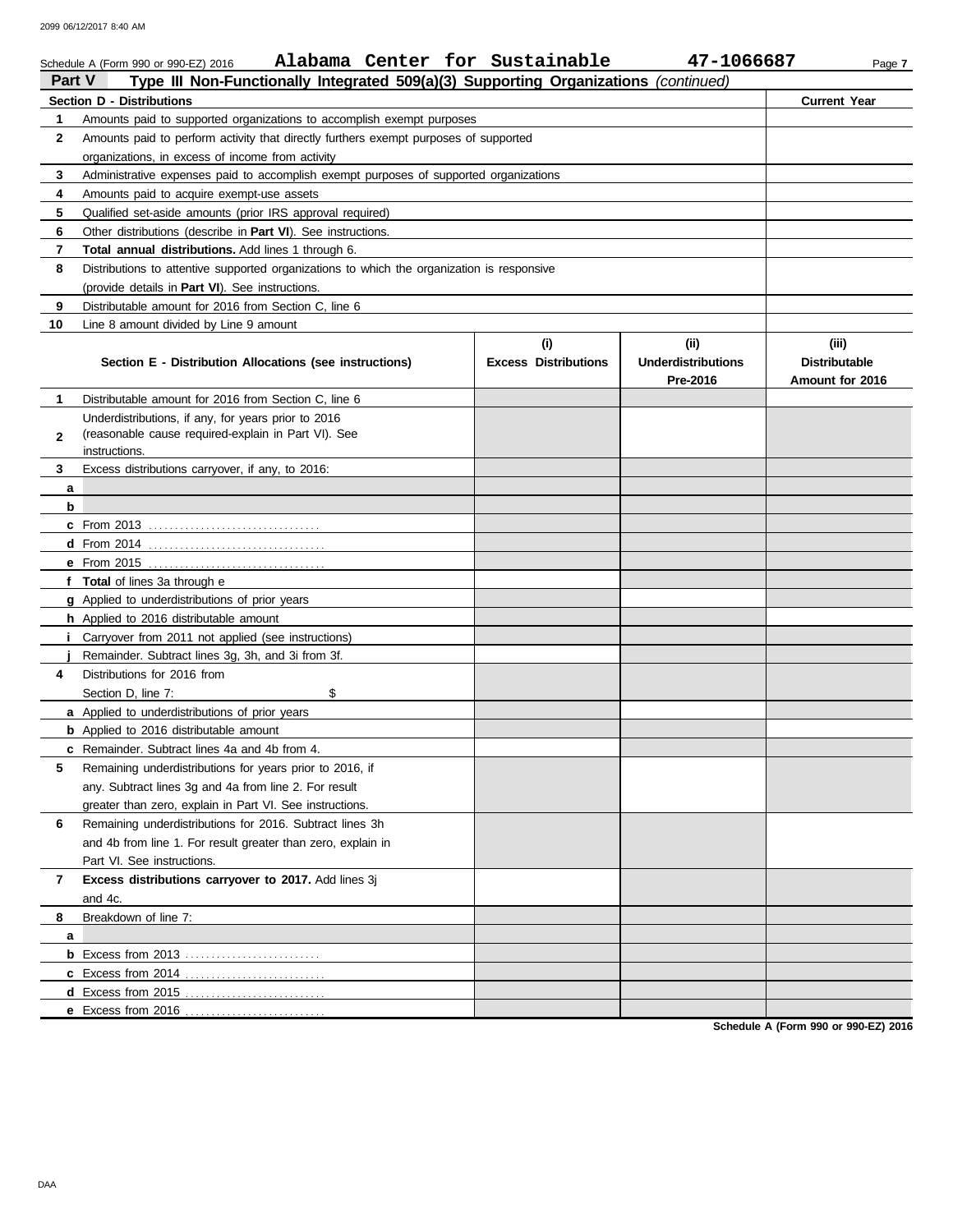|         | Schedule A (Form 990 or 990-EZ) 2016 |                                                                                                |  | Alabama Center for Sustainable | 47-1066687                                                                                                                                                                                                                                                                                                                                                                                                                                                                               | Page 8 |
|---------|--------------------------------------|------------------------------------------------------------------------------------------------|--|--------------------------------|------------------------------------------------------------------------------------------------------------------------------------------------------------------------------------------------------------------------------------------------------------------------------------------------------------------------------------------------------------------------------------------------------------------------------------------------------------------------------------------|--------|
| Part VI |                                      | lines 2, 5, and 6. Also complete this part for any additional information. (See instructions.) |  |                                | Supplemental Information. Provide the explanations required by Part II, line 10; Part II, line 17a or 17b; Part<br>III, line 12; Part IV, Section A, lines 1, 2, 3b, 3c, 4b, 4c, 5a, 6, 9a, 9b, 9c, 11a, 11b, and 11c; Part IV, Section<br>B, lines 1 and 2; Part IV, Section C, line 1; Part IV, Section D, lines 2 and 3; Part IV, Section E, lines 1c, 2a, 2b,<br>3a and 3b; Part V, line 1; Part V, Section B, line 1e; Part V, Section D, lines 5, 6, and 8; and Part V, Section E, |        |
|         |                                      |                                                                                                |  |                                |                                                                                                                                                                                                                                                                                                                                                                                                                                                                                          |        |
|         |                                      |                                                                                                |  |                                |                                                                                                                                                                                                                                                                                                                                                                                                                                                                                          |        |
|         |                                      |                                                                                                |  |                                |                                                                                                                                                                                                                                                                                                                                                                                                                                                                                          |        |
|         |                                      |                                                                                                |  |                                |                                                                                                                                                                                                                                                                                                                                                                                                                                                                                          |        |
|         |                                      |                                                                                                |  |                                |                                                                                                                                                                                                                                                                                                                                                                                                                                                                                          |        |
|         |                                      |                                                                                                |  |                                |                                                                                                                                                                                                                                                                                                                                                                                                                                                                                          |        |
|         |                                      |                                                                                                |  |                                |                                                                                                                                                                                                                                                                                                                                                                                                                                                                                          |        |
|         |                                      |                                                                                                |  |                                |                                                                                                                                                                                                                                                                                                                                                                                                                                                                                          |        |
|         |                                      |                                                                                                |  |                                |                                                                                                                                                                                                                                                                                                                                                                                                                                                                                          |        |
|         |                                      |                                                                                                |  |                                |                                                                                                                                                                                                                                                                                                                                                                                                                                                                                          |        |
|         |                                      |                                                                                                |  |                                |                                                                                                                                                                                                                                                                                                                                                                                                                                                                                          |        |
|         |                                      |                                                                                                |  |                                |                                                                                                                                                                                                                                                                                                                                                                                                                                                                                          |        |
|         |                                      |                                                                                                |  |                                |                                                                                                                                                                                                                                                                                                                                                                                                                                                                                          |        |
|         |                                      |                                                                                                |  |                                |                                                                                                                                                                                                                                                                                                                                                                                                                                                                                          |        |
|         |                                      |                                                                                                |  |                                |                                                                                                                                                                                                                                                                                                                                                                                                                                                                                          |        |
|         |                                      |                                                                                                |  |                                |                                                                                                                                                                                                                                                                                                                                                                                                                                                                                          |        |
|         |                                      |                                                                                                |  |                                |                                                                                                                                                                                                                                                                                                                                                                                                                                                                                          |        |
|         |                                      |                                                                                                |  |                                |                                                                                                                                                                                                                                                                                                                                                                                                                                                                                          |        |
|         |                                      |                                                                                                |  |                                |                                                                                                                                                                                                                                                                                                                                                                                                                                                                                          |        |
|         |                                      |                                                                                                |  |                                |                                                                                                                                                                                                                                                                                                                                                                                                                                                                                          |        |
|         |                                      |                                                                                                |  |                                |                                                                                                                                                                                                                                                                                                                                                                                                                                                                                          |        |
|         |                                      |                                                                                                |  |                                |                                                                                                                                                                                                                                                                                                                                                                                                                                                                                          |        |
|         |                                      |                                                                                                |  |                                |                                                                                                                                                                                                                                                                                                                                                                                                                                                                                          |        |
|         |                                      |                                                                                                |  |                                |                                                                                                                                                                                                                                                                                                                                                                                                                                                                                          |        |
|         |                                      |                                                                                                |  |                                |                                                                                                                                                                                                                                                                                                                                                                                                                                                                                          |        |
|         |                                      |                                                                                                |  |                                |                                                                                                                                                                                                                                                                                                                                                                                                                                                                                          |        |
|         |                                      |                                                                                                |  |                                |                                                                                                                                                                                                                                                                                                                                                                                                                                                                                          |        |
|         |                                      |                                                                                                |  |                                |                                                                                                                                                                                                                                                                                                                                                                                                                                                                                          |        |
|         |                                      |                                                                                                |  |                                |                                                                                                                                                                                                                                                                                                                                                                                                                                                                                          |        |
|         |                                      |                                                                                                |  |                                |                                                                                                                                                                                                                                                                                                                                                                                                                                                                                          |        |
|         |                                      |                                                                                                |  |                                |                                                                                                                                                                                                                                                                                                                                                                                                                                                                                          |        |
|         |                                      |                                                                                                |  |                                |                                                                                                                                                                                                                                                                                                                                                                                                                                                                                          |        |
|         |                                      |                                                                                                |  |                                |                                                                                                                                                                                                                                                                                                                                                                                                                                                                                          |        |
|         |                                      |                                                                                                |  |                                |                                                                                                                                                                                                                                                                                                                                                                                                                                                                                          |        |
|         |                                      |                                                                                                |  |                                |                                                                                                                                                                                                                                                                                                                                                                                                                                                                                          |        |
|         |                                      |                                                                                                |  |                                |                                                                                                                                                                                                                                                                                                                                                                                                                                                                                          |        |
|         |                                      |                                                                                                |  |                                |                                                                                                                                                                                                                                                                                                                                                                                                                                                                                          |        |
|         |                                      |                                                                                                |  |                                |                                                                                                                                                                                                                                                                                                                                                                                                                                                                                          |        |
|         |                                      |                                                                                                |  |                                |                                                                                                                                                                                                                                                                                                                                                                                                                                                                                          |        |
|         |                                      |                                                                                                |  |                                |                                                                                                                                                                                                                                                                                                                                                                                                                                                                                          |        |
|         |                                      |                                                                                                |  |                                |                                                                                                                                                                                                                                                                                                                                                                                                                                                                                          |        |
|         |                                      |                                                                                                |  |                                |                                                                                                                                                                                                                                                                                                                                                                                                                                                                                          |        |
|         |                                      |                                                                                                |  |                                |                                                                                                                                                                                                                                                                                                                                                                                                                                                                                          |        |
|         |                                      |                                                                                                |  |                                |                                                                                                                                                                                                                                                                                                                                                                                                                                                                                          |        |
|         |                                      |                                                                                                |  |                                |                                                                                                                                                                                                                                                                                                                                                                                                                                                                                          |        |
|         |                                      |                                                                                                |  |                                |                                                                                                                                                                                                                                                                                                                                                                                                                                                                                          |        |
|         |                                      |                                                                                                |  |                                |                                                                                                                                                                                                                                                                                                                                                                                                                                                                                          |        |
|         |                                      |                                                                                                |  |                                |                                                                                                                                                                                                                                                                                                                                                                                                                                                                                          |        |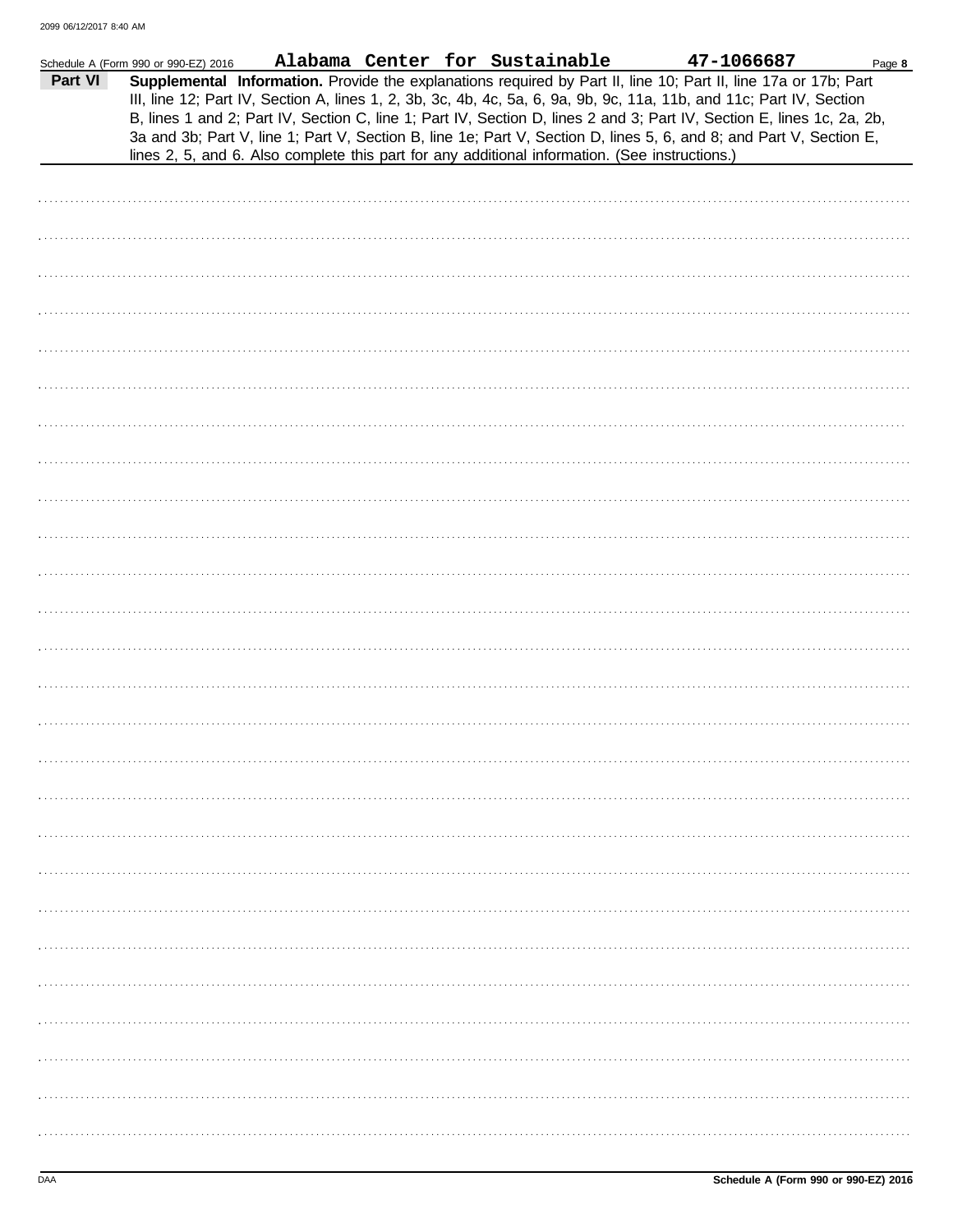| <b>Schedule B</b>                                                                          | <b>Schedule of Contributors</b>                                                                                                                                                                             | OMB No. 1545-0047 |                                |  |  |  |  |
|--------------------------------------------------------------------------------------------|-------------------------------------------------------------------------------------------------------------------------------------------------------------------------------------------------------------|-------------------|--------------------------------|--|--|--|--|
| (Form 990, 990-EZ,<br>or 990-PF)<br>Department of the Treasury<br>Internal Revenue Service | La Attach to Form 990, Form 990-EZ, or Form 990-PF.<br>U Information about Schedule B (Form 990, 990-EZ, or 990-PF) and its instructions is at www.irs.gov/form990.                                         |                   | 2016                           |  |  |  |  |
| Name of the organization<br>Energy                                                         | Alabama Center for Sustainable                                                                                                                                                                              | 47-1066687        | Employer identification number |  |  |  |  |
| Organization type (check one):                                                             |                                                                                                                                                                                                             |                   |                                |  |  |  |  |
| Filers of:                                                                                 | Section:                                                                                                                                                                                                    |                   |                                |  |  |  |  |
| Form 990 or 990-EZ                                                                         | X <br>501(c)<br>3 ) (enter number) organization                                                                                                                                                             |                   |                                |  |  |  |  |
|                                                                                            | $4947(a)(1)$ nonexempt charitable trust not treated as a private foundation                                                                                                                                 |                   |                                |  |  |  |  |
|                                                                                            | 527 political organization                                                                                                                                                                                  |                   |                                |  |  |  |  |
| Form 990-PF                                                                                | 501(c)(3) exempt private foundation                                                                                                                                                                         |                   |                                |  |  |  |  |
|                                                                                            | 4947(a)(1) nonexempt charitable trust treated as a private foundation                                                                                                                                       |                   |                                |  |  |  |  |
|                                                                                            | 501(c)(3) taxable private foundation                                                                                                                                                                        |                   |                                |  |  |  |  |
|                                                                                            |                                                                                                                                                                                                             |                   |                                |  |  |  |  |
| instructions.                                                                              | Check if your organization is covered by the General Rule or a Special Rule.<br>Note: Only a section 501(c)(7), (8), or (10) organization can check boxes for both the General Rule and a Special Rule. See |                   |                                |  |  |  |  |

### **General Rule**

| For an organization filing Form 990, 990-EZ, or 990-PF that received, during the year, contributions totaling \$5,000 |
|-----------------------------------------------------------------------------------------------------------------------|
| or more (in money or property) from any one contributor. Complete Parts I and II. See instructions for determining a  |
| contributor's total contributions.                                                                                    |

### **Special Rules**

| X | For an organization described in section 501(c)(3) filing Form 990 or 990-EZ that met the 33 <sup>1</sup> /3 % support test of the<br>regulations under sections 509(a)(1) and 170(b)(1)(A)(vi), that checked Schedule A (Form 990 or 990-EZ), Part II, line<br>13, 16a, or 16b, and that received from any one contributor, during the year, total contributions of the greater of (1)<br>\$5,000 or (2) 2% of the amount on (i) Form 990, Part VIII, line 1h, or (ii) Form 990-EZ, line 1. Complete Parts I and II.                                                                                                                                           |
|---|-----------------------------------------------------------------------------------------------------------------------------------------------------------------------------------------------------------------------------------------------------------------------------------------------------------------------------------------------------------------------------------------------------------------------------------------------------------------------------------------------------------------------------------------------------------------------------------------------------------------------------------------------------------------|
|   | For an organization described in section 501(c)(7), (8), or (10) filing Form 990 or 990-EZ that received from any one<br>contributor, during the year, total contributions of more than \$1,000 exclusively for religious, charitable, scientific,<br>literary, or educational purposes, or for the prevention of cruelty to children or animals. Complete Parts I, II, and III.                                                                                                                                                                                                                                                                                |
|   | For an organization described in section 501(c)(7), (8), or (10) filing Form 990 or 990-EZ that received from any one<br>contributor, during the year, contributions exclusively for religious, charitable, etc., purposes, but no such<br>contributions totaled more than \$1,000. If this box is checked, enter here the total contributions that were received<br>during the year for an exclusively religious, charitable, etc., purpose. Don't complete any of the parts unless the<br>General Rule applies to this organization because it received nonexclusively religious, charitable, etc., contributions<br>totaling \$5,000 or more during the year |

990-EZ, or 990-PF), but it **must** answer "No" on Part IV, line 2, of its Form 990; or check the box on line H of its Form 990-EZ or on its Form 990-PF, Part I, line 2, to certify that it doesn't meet the filing requirements of Schedule B (Form 990, 990-EZ, or 990-PF). **Caution:** An organization that isn't covered by the General Rule and/or the Special Rules doesn't file Schedule B (Form 990,

**For Paperwork Reduction Act Notice, see the Instructions for Form 990, 990-EZ, or 990-PF.**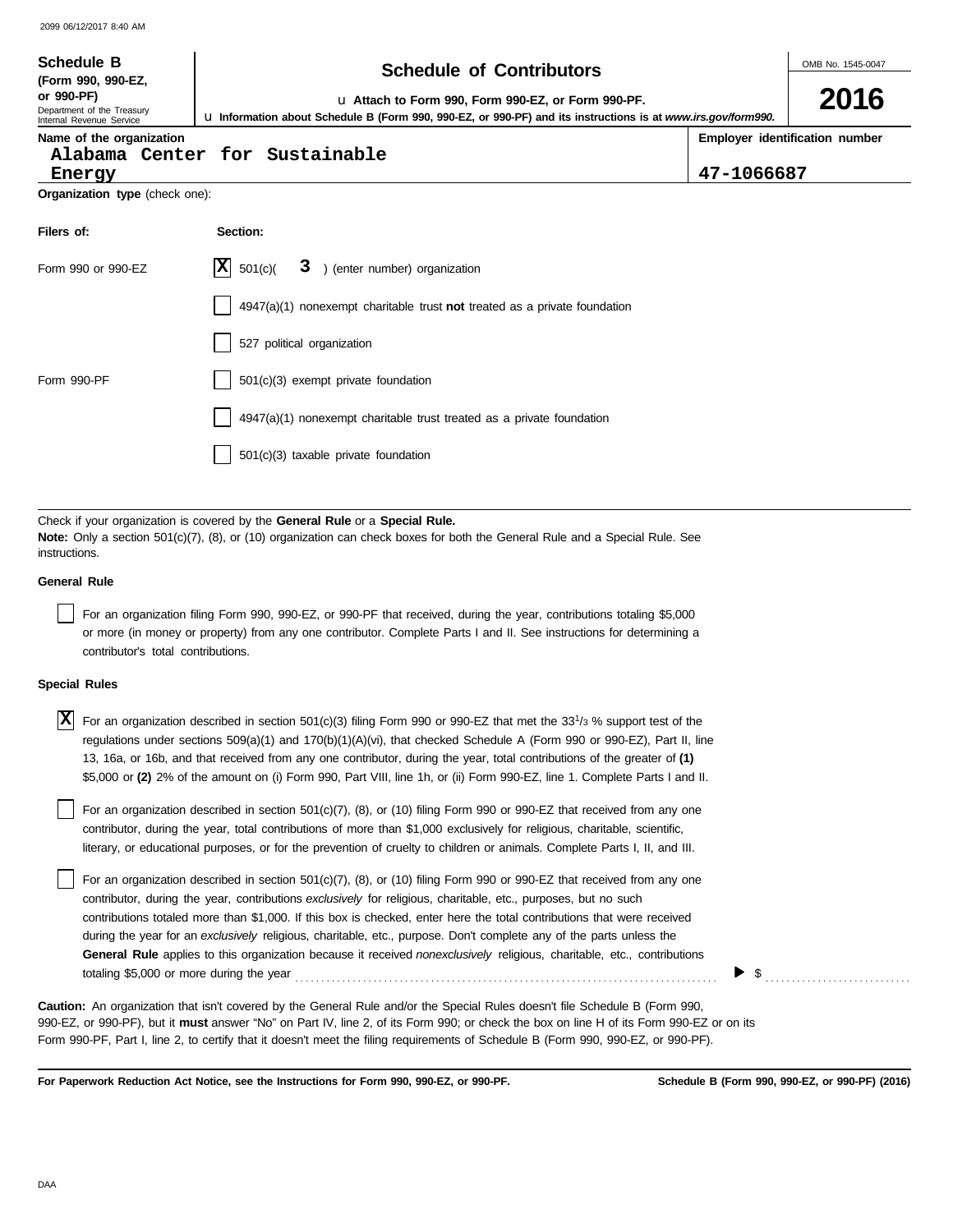|              | Schedule B (Form 990, 990-EZ, or 990-PF) (2016)<br>Name of organization<br>Alabama Center for Sustainable |                                   | Page 1 of 1<br>Page 2<br>Employer identification number<br>47-1066687                        |
|--------------|-----------------------------------------------------------------------------------------------------------|-----------------------------------|----------------------------------------------------------------------------------------------|
| Part I       | <b>Contributors</b> (See instructions). Use duplicate copies of Part I if additional space is needed.     |                                   |                                                                                              |
| (a)<br>No.   | (b)<br>Name, address, and ZIP + 4                                                                         | (c)<br><b>Total contributions</b> | (d)<br>Type of contribution                                                                  |
| $\mathbf{1}$ | The Daniel Foundation of Alabama<br>510 Office Park Dr<br>$AL$ 35223<br>Mountain Brook                    | 15,000<br>$\mathsf{\$}$           | X<br>Person<br>Payroll<br><b>Noncash</b><br>(Complete Part II for<br>noncash contributions.) |
| (a)<br>No.   | (b)<br>Name, address, and ZIP + 4                                                                         | (c)<br><b>Total contributions</b> | (d)<br>Type of contribution                                                                  |
| 2            | CSX Transportation<br>500 Water Street<br>15th Floor<br><b>TELL FIOOL</b><br>Jacksonville FL 32202        | 5,000<br>$\$\quad$                | х<br>Person<br>Payroll<br><b>Noncash</b><br>(Complete Part II for<br>noncash contributions.) |
| (a)<br>No.   | (b)<br>Name, address, and ZIP + 4                                                                         | (c)<br><b>Total contributions</b> | (d)<br>Type of contribution                                                                  |
| 3            | Lockheed Martin<br>PO Box 33010<br><b>FL 33807</b><br>Lakeland                                            | 5,000<br>$\frac{1}{2}$            | х<br>Person<br>Payroll<br><b>Noncash</b><br>(Complete Part II for<br>noncash contributions.) |
| (a)<br>No.   | (b)<br>Name, address, and ZIP + 4                                                                         | (c)<br><b>Total contributions</b> | (d)<br>Type of contribution                                                                  |
|              |                                                                                                           | \$                                | Person<br>Payroll<br><b>Noncash</b><br>(Complete Part II for<br>noncash contributions.)      |
| (a)<br>No.   | (b)<br>Name, address, and ZIP + 4                                                                         | (c)<br><b>Total contributions</b> | (d)<br>Type of contribution                                                                  |
|              |                                                                                                           | \$                                | Person<br>Payroll<br>Noncash<br>(Complete Part II for                                        |
|              |                                                                                                           |                                   | noncash contributions.)                                                                      |

(Complete Part II for noncash contributions.)

**Person Payroll Noncash**

\$ ................................

. . . . . . .

. . . . . . . . . . . . . . . . . . . . . . . . . . . . . . . . . . . . . . . . . . . . . . . . . . . . . . . . . . . . . . . . . . . . . . . . . . . . . . . . . . . . . . . . . . . . . . . . . . . . . . . . . . . . . . . . . . . . . . . . . . . . . . . . . . . . . . . . . . . . . . . . . . . . . . . . . . . .

. . . . . . . . . . . . . . . . . . . . . . . . . . . . . . . . . . . . . . . . . . . . . . . . . . . . . . . . . . . . . . . . . . . . . . . . . . . . . .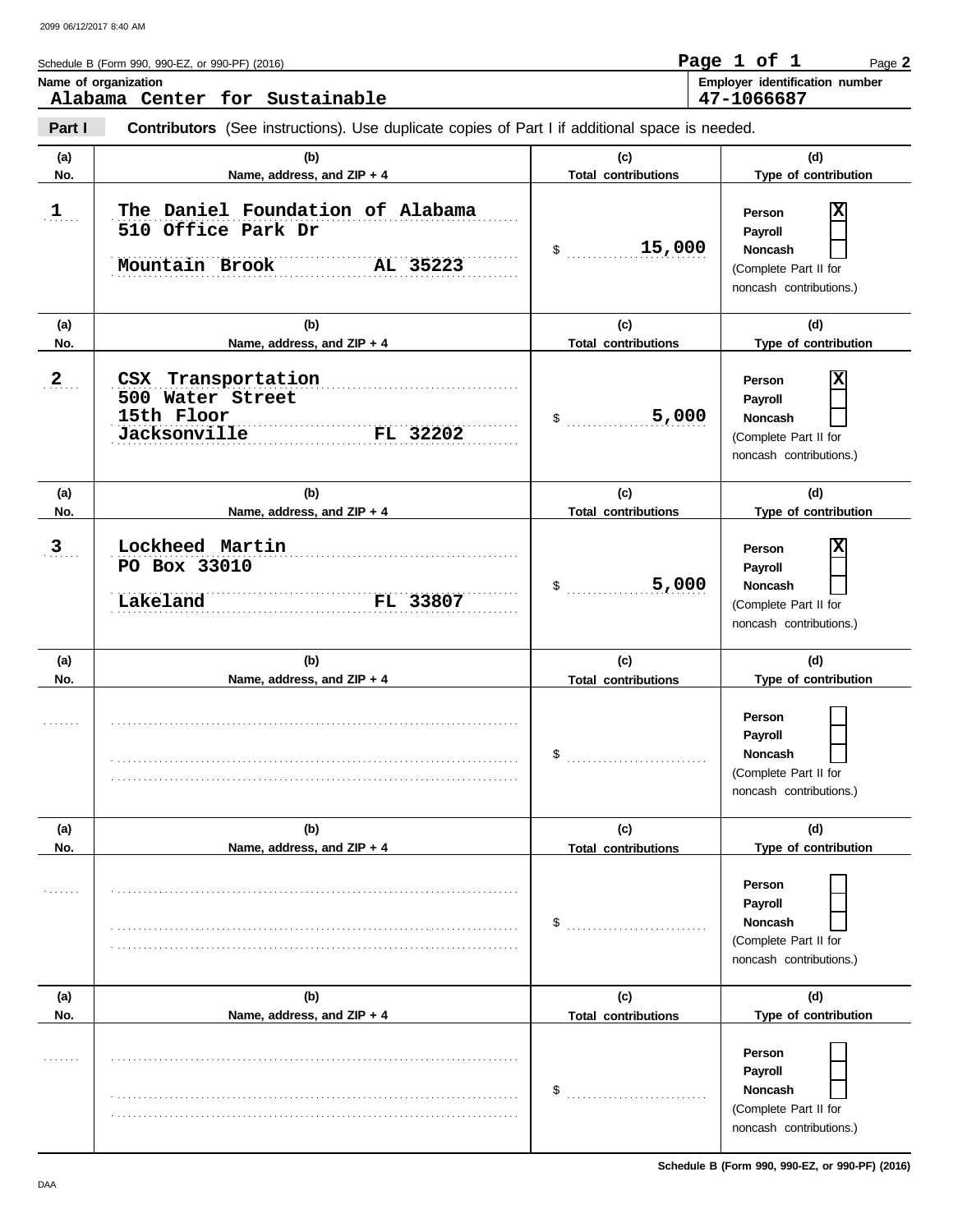|   | <b>SCHEDULE D</b>                                                                                                                                    |                                                                                                                                                                                                                                                                     | <b>Supplemental Financial Statements</b>           |    |                                | OMB No. 1545-0047               |  |  |  |
|---|------------------------------------------------------------------------------------------------------------------------------------------------------|---------------------------------------------------------------------------------------------------------------------------------------------------------------------------------------------------------------------------------------------------------------------|----------------------------------------------------|----|--------------------------------|---------------------------------|--|--|--|
|   | U Complete if the organization answered "Yes" on Form 990,<br>(Form 990)<br>Part IV, line 6, 7, 8, 9, 10, 11a, 11b, 11c, 11d, 11e, 11f, 12a, or 12b. |                                                                                                                                                                                                                                                                     |                                                    |    |                                |                                 |  |  |  |
|   | Department of the Treasury<br>Internal Revenue Service                                                                                               |                                                                                                                                                                                                                                                                     | U Attach to Form 990.                              |    |                                | <b>Open to Public</b>           |  |  |  |
|   |                                                                                                                                                      | La Information about Schedule D (Form 990) and its instructions is at www.irs.gov/form990.                                                                                                                                                                          |                                                    |    |                                | <b>Inspection</b>               |  |  |  |
|   | Name of the organization                                                                                                                             | Alabama Center for Sustainable                                                                                                                                                                                                                                      |                                                    |    | Employer identification number |                                 |  |  |  |
|   | Energy                                                                                                                                               |                                                                                                                                                                                                                                                                     |                                                    |    | 47-1066687                     |                                 |  |  |  |
|   | Part I                                                                                                                                               | Organizations Maintaining Donor Advised Funds or Other Similar Funds or Accounts.                                                                                                                                                                                   |                                                    |    |                                |                                 |  |  |  |
|   |                                                                                                                                                      | Complete if the organization answered "Yes" on Form 990, Part IV, line 6.                                                                                                                                                                                           |                                                    |    |                                |                                 |  |  |  |
|   |                                                                                                                                                      |                                                                                                                                                                                                                                                                     | (a) Donor advised funds                            |    |                                | (b) Funds and other accounts    |  |  |  |
| 1 | Total number at end of year                                                                                                                          |                                                                                                                                                                                                                                                                     |                                                    |    |                                |                                 |  |  |  |
| 2 |                                                                                                                                                      | Aggregate value of contributions to (during year)                                                                                                                                                                                                                   |                                                    |    |                                |                                 |  |  |  |
| 3 |                                                                                                                                                      |                                                                                                                                                                                                                                                                     |                                                    |    |                                |                                 |  |  |  |
| 4 |                                                                                                                                                      |                                                                                                                                                                                                                                                                     |                                                    |    |                                |                                 |  |  |  |
| 5 |                                                                                                                                                      | Did the organization inform all donors and donor advisors in writing that the assets held in donor advised                                                                                                                                                          |                                                    |    |                                |                                 |  |  |  |
|   |                                                                                                                                                      |                                                                                                                                                                                                                                                                     |                                                    |    |                                | Yes<br>No                       |  |  |  |
| 6 |                                                                                                                                                      | Did the organization inform all grantees, donors, and donor advisors in writing that grant funds can be used                                                                                                                                                        |                                                    |    |                                |                                 |  |  |  |
|   |                                                                                                                                                      | only for charitable purposes and not for the benefit of the donor or donor advisor, or for any other purpose                                                                                                                                                        |                                                    |    |                                |                                 |  |  |  |
|   |                                                                                                                                                      |                                                                                                                                                                                                                                                                     |                                                    |    |                                | Yes<br>No                       |  |  |  |
|   | Part II                                                                                                                                              | <b>Conservation Easements.</b>                                                                                                                                                                                                                                      |                                                    |    |                                |                                 |  |  |  |
|   |                                                                                                                                                      | Complete if the organization answered "Yes" on Form 990, Part IV, line 7.                                                                                                                                                                                           |                                                    |    |                                |                                 |  |  |  |
| 1 |                                                                                                                                                      | Purpose(s) of conservation easements held by the organization (check all that apply).                                                                                                                                                                               |                                                    |    |                                |                                 |  |  |  |
|   |                                                                                                                                                      | Preservation of land for public use (e.g., recreation or education)                                                                                                                                                                                                 | Preservation of a historically important land area |    |                                |                                 |  |  |  |
|   | Protection of natural habitat                                                                                                                        |                                                                                                                                                                                                                                                                     | Preservation of a certified historic structure     |    |                                |                                 |  |  |  |
|   | Preservation of open space                                                                                                                           |                                                                                                                                                                                                                                                                     |                                                    |    |                                |                                 |  |  |  |
| 2 |                                                                                                                                                      | Complete lines 2a through 2d if the organization held a qualified conservation contribution in the form of a conservation                                                                                                                                           |                                                    |    |                                |                                 |  |  |  |
|   | easement on the last day of the tax year.                                                                                                            |                                                                                                                                                                                                                                                                     |                                                    |    |                                | Held at the End of the Tax Year |  |  |  |
| а |                                                                                                                                                      |                                                                                                                                                                                                                                                                     |                                                    | 2a |                                |                                 |  |  |  |
| b |                                                                                                                                                      |                                                                                                                                                                                                                                                                     |                                                    | 2b |                                |                                 |  |  |  |
| c |                                                                                                                                                      | Number of conservation easements on a certified historic structure included in (a) [11] Number of conservation easements on a certified historic structure included in (a)                                                                                          |                                                    | 2c |                                |                                 |  |  |  |
|   |                                                                                                                                                      | d Number of conservation easements included in (c) acquired after 8/17/06, and not on a                                                                                                                                                                             |                                                    |    |                                |                                 |  |  |  |
|   |                                                                                                                                                      | historic structure listed in the National Register                                                                                                                                                                                                                  |                                                    | 2d |                                |                                 |  |  |  |
| 3 |                                                                                                                                                      | Number of conservation easements modified, transferred, released, extinguished, or terminated by the organization during the                                                                                                                                        |                                                    |    |                                |                                 |  |  |  |
|   | tax year $\mathbf{u}$                                                                                                                                |                                                                                                                                                                                                                                                                     |                                                    |    |                                |                                 |  |  |  |
|   |                                                                                                                                                      | Number of states where property subject to conservation easement is located $\bigcup$                                                                                                                                                                               |                                                    |    |                                |                                 |  |  |  |
| 5 |                                                                                                                                                      | Does the organization have a written policy regarding the periodic monitoring, inspection, handling of                                                                                                                                                              |                                                    |    |                                |                                 |  |  |  |
|   |                                                                                                                                                      | violations, and enforcement of the conservation easements it holds?                                                                                                                                                                                                 |                                                    |    |                                | Yes<br>No                       |  |  |  |
| 6 |                                                                                                                                                      | Staff and volunteer hours devoted to monitoring, inspecting, handling of violations, and enforcing conservation easements during the year                                                                                                                           |                                                    |    |                                |                                 |  |  |  |
|   | <b>u</b> <sub>……………</sub>                                                                                                                            | Amount of expenses incurred in monitoring, inspecting, handling of violations, and enforcing conservation easements during the year                                                                                                                                 |                                                    |    |                                |                                 |  |  |  |
| 7 |                                                                                                                                                      |                                                                                                                                                                                                                                                                     |                                                    |    |                                |                                 |  |  |  |
|   | $u$ \$                                                                                                                                               | Does each conservation easement reported on line 2(d) above satisfy the requirements of section 170(h)(4)(B)(i)                                                                                                                                                     |                                                    |    |                                |                                 |  |  |  |
| 8 |                                                                                                                                                      |                                                                                                                                                                                                                                                                     |                                                    |    |                                | Yes<br>No                       |  |  |  |
| 9 |                                                                                                                                                      | In Part XIII, describe how the organization reports conservation easements in its revenue and expense statement, and                                                                                                                                                |                                                    |    |                                |                                 |  |  |  |
|   |                                                                                                                                                      | balance sheet, and include, if applicable, the text of the footnote to the organization's financial statements that describes the                                                                                                                                   |                                                    |    |                                |                                 |  |  |  |
|   |                                                                                                                                                      | organization's accounting for conservation easements.                                                                                                                                                                                                               |                                                    |    |                                |                                 |  |  |  |
|   | Part III                                                                                                                                             | Organizations Maintaining Collections of Art, Historical Treasures, or Other Similar Assets.<br>Complete if the organization answered "Yes" on Form 990, Part IV, line 8.                                                                                           |                                                    |    |                                |                                 |  |  |  |
|   |                                                                                                                                                      |                                                                                                                                                                                                                                                                     |                                                    |    |                                |                                 |  |  |  |
|   |                                                                                                                                                      | 1a If the organization elected, as permitted under SFAS 116 (ASC 958), not to report in its revenue statement and balance sheet<br>works of art, historical treasures, or other similar assets held for public exhibition, education, or research in furtherance of |                                                    |    |                                |                                 |  |  |  |
|   |                                                                                                                                                      | public service, provide, in Part XIII, the text of the footnote to its financial statements that describes these items.                                                                                                                                             |                                                    |    |                                |                                 |  |  |  |
| b |                                                                                                                                                      | If the organization elected, as permitted under SFAS 116 (ASC 958), to report in its revenue statement and balance sheet                                                                                                                                            |                                                    |    |                                |                                 |  |  |  |
|   |                                                                                                                                                      | works of art, historical treasures, or other similar assets held for public exhibition, education, or research in furtherance of                                                                                                                                    |                                                    |    |                                |                                 |  |  |  |
|   |                                                                                                                                                      | public service, provide the following amounts relating to these items:                                                                                                                                                                                              |                                                    |    |                                |                                 |  |  |  |
|   |                                                                                                                                                      |                                                                                                                                                                                                                                                                     |                                                    |    |                                |                                 |  |  |  |
|   |                                                                                                                                                      |                                                                                                                                                                                                                                                                     |                                                    |    |                                |                                 |  |  |  |
| 2 |                                                                                                                                                      | If the organization received or held works of art, historical treasures, or other similar assets for financial gain, provide the                                                                                                                                    |                                                    |    |                                | $\overline{u}$ \$               |  |  |  |
|   |                                                                                                                                                      | following amounts required to be reported under SFAS 116 (ASC 958) relating to these items:                                                                                                                                                                         |                                                    |    |                                |                                 |  |  |  |
| а |                                                                                                                                                      |                                                                                                                                                                                                                                                                     |                                                    |    |                                |                                 |  |  |  |
|   |                                                                                                                                                      |                                                                                                                                                                                                                                                                     |                                                    |    |                                |                                 |  |  |  |
|   |                                                                                                                                                      |                                                                                                                                                                                                                                                                     |                                                    |    |                                |                                 |  |  |  |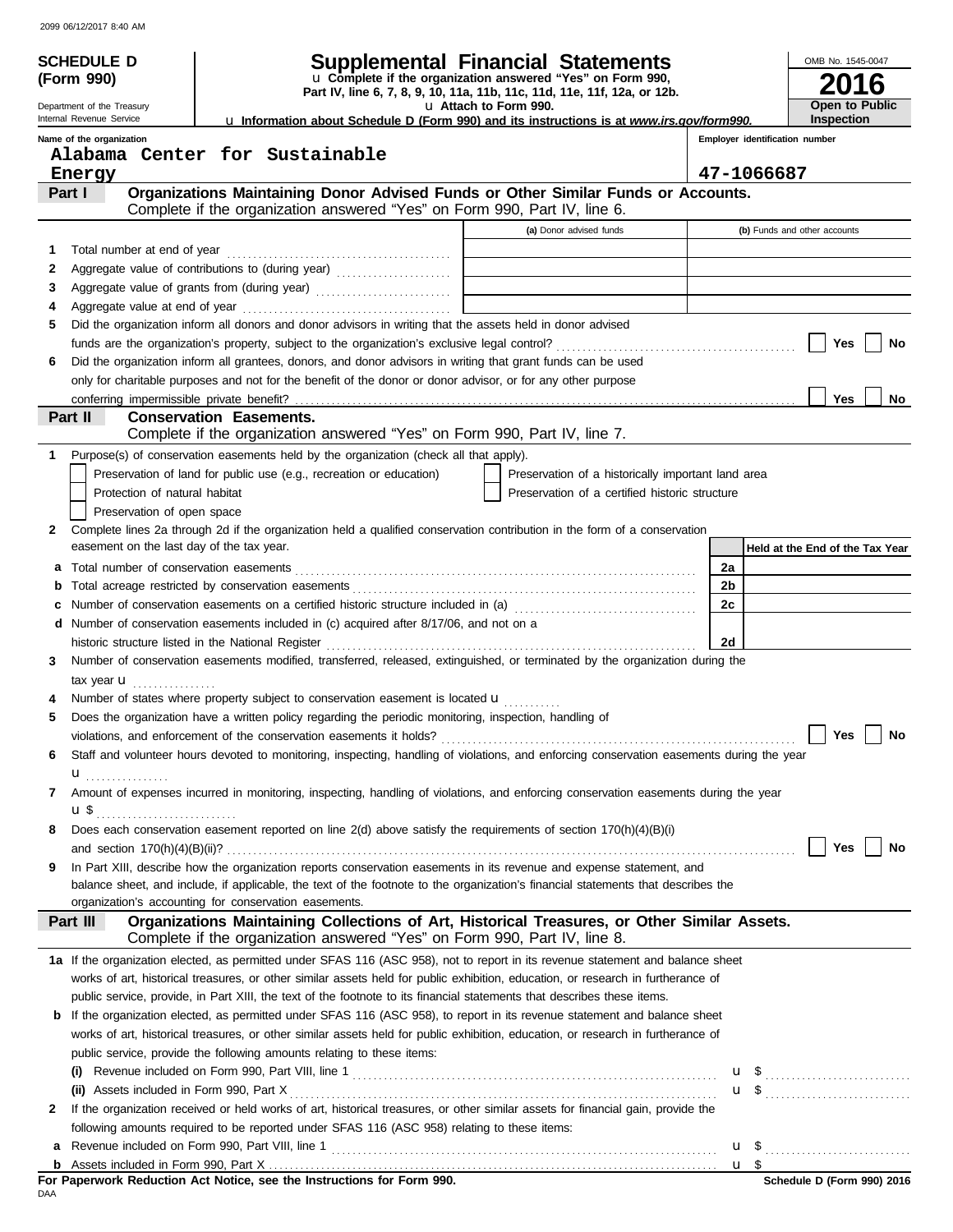| Organizations Maintaining Collections of Art, Historical Treasures, or Other Similar Assets (continued)<br>Part III<br>Using the organization's acquisition, accession, and other records, check any of the following that are a significant use of its<br>3<br>collection items (check all that apply):<br>Public exhibition<br>Loan or exchange programs<br>a<br>d<br>Scholarly research<br>b<br>е<br>Preservation for future generations<br>c<br>Provide a description of the organization's collections and explain how they further the organization's exempt purpose in Part<br>XIII.<br>5<br>During the year, did the organization solicit or receive donations of art, historical treasures, or other similar<br><b>Yes</b><br><b>No</b><br><b>Escrow and Custodial Arrangements.</b><br><b>Part IV</b><br>Complete if the organization answered "Yes" on Form 990, Part IV, line 9, or reported an amount on Form<br>990, Part X, line 21.<br>1a Is the organization an agent, trustee, custodian or other intermediary for contributions or other assets not<br>Yes<br>No<br><b>b</b> If "Yes," explain the arrangement in Part XIII and complete the following table:<br>Amount<br>c Beginning balance <b>contract the contract of the contract of the contract of the contract of the contract of the contract of the contract of the contract of the contract of the contract of the contract of the contract of </b><br>1c<br>1d<br>1е<br>е<br>1f<br>Ending balance <b>constructs</b> and constructs and constructs and constructs and constructs and constructs and constructs and constructs and constructs and constructs and constructs and constructs and constructs and constructs<br>f<br>2a Did the organization include an amount on Form 990, Part X, line 21, for escrow or custodial account liability?<br><b>Yes</b><br><b>No</b><br>Part V<br><b>Endowment Funds.</b><br>Complete if the organization answered "Yes" on Form 990, Part IV, line 10.<br>(a) Current year<br>(d) Three years back<br>(e) Four years back<br>(b) Prior year<br>(c) Two years back<br>1a Beginning of year balance<br><b>b</b> Contributions <b>contributions</b><br>c Net investment earnings, gains, and<br>d Grants or scholarships<br>e Other expenditures for facilities and<br>programs<br>f Administrative expenses<br>End of year balance<br>g<br>2 Provide the estimated percentage of the current year end balance (line 1g, column (a)) held as:<br>a Board designated or quasi-endowment u<br><b>b</b> Permanent endowment $\mathbf{u}$ %<br>c Temporarily restricted endowment u<br>%<br>The percentages on lines 2a, 2b, and 2c should equal 100%.<br>3a Are there endowment funds not in the possession of the organization that are held and administered for the<br>Yes<br>No<br>organization by:<br>3a(i)<br>(ii) related organizations entertainment and all the contract of the contract of the contract or contract or contract or contract or contract or contract or contract or contract or contract or contract or contract or contr<br>3a(ii)<br>3b<br>Describe in Part XIII the intended uses of the organization's endowment funds.<br>Land, Buildings, and Equipment.<br>Part VI<br>Complete if the organization answered "Yes" on Form 990, Part IV, line 11a. See Form 990, Part X, line 10.<br>Description of property<br>(a) Cost or other basis<br>(b) Cost or other basis<br>(c) Accumulated<br>(d) Book value<br>(investment)<br>(other)<br>depreciation<br>c Leasehold improvements<br>3,370<br>481<br>2,889 | Schedule D (Form 990) 2016 Alabama Center for Sustainable |  |  | 47-1066687 |  |  | Page 2 |
|-----------------------------------------------------------------------------------------------------------------------------------------------------------------------------------------------------------------------------------------------------------------------------------------------------------------------------------------------------------------------------------------------------------------------------------------------------------------------------------------------------------------------------------------------------------------------------------------------------------------------------------------------------------------------------------------------------------------------------------------------------------------------------------------------------------------------------------------------------------------------------------------------------------------------------------------------------------------------------------------------------------------------------------------------------------------------------------------------------------------------------------------------------------------------------------------------------------------------------------------------------------------------------------------------------------------------------------------------------------------------------------------------------------------------------------------------------------------------------------------------------------------------------------------------------------------------------------------------------------------------------------------------------------------------------------------------------------------------------------------------------------------------------------------------------------------------------------------------------------------------------------------------------------------------------------------------------------------------------------------------------------------------------------------------------------------------------------------------------------------------------------------------------------------------------------------------------------------------------------------------------------------------------------------------------------------------------------------------------------------------------------------------------------------------------------------------------------------------------------------------------------------------------------------------------------------------------------------------------------------------------------------------------------------------------------------------------------------------------------------------------------------------------------------------------------------------------------------------------------------------------------------------------------------------------------------------------------------------------------------------------------------------------------------------------------------------------------------------------------------------------------------------------------------------------------------------------------------------------------------------------------------------------------------------------------------------------------------------------------------------------------------------------------------------------------------------------------------------------------------------------------------------------------------------------------|-----------------------------------------------------------|--|--|------------|--|--|--------|
|                                                                                                                                                                                                                                                                                                                                                                                                                                                                                                                                                                                                                                                                                                                                                                                                                                                                                                                                                                                                                                                                                                                                                                                                                                                                                                                                                                                                                                                                                                                                                                                                                                                                                                                                                                                                                                                                                                                                                                                                                                                                                                                                                                                                                                                                                                                                                                                                                                                                                                                                                                                                                                                                                                                                                                                                                                                                                                                                                                                                                                                                                                                                                                                                                                                                                                                                                                                                                                                                                                                                                           |                                                           |  |  |            |  |  |        |
|                                                                                                                                                                                                                                                                                                                                                                                                                                                                                                                                                                                                                                                                                                                                                                                                                                                                                                                                                                                                                                                                                                                                                                                                                                                                                                                                                                                                                                                                                                                                                                                                                                                                                                                                                                                                                                                                                                                                                                                                                                                                                                                                                                                                                                                                                                                                                                                                                                                                                                                                                                                                                                                                                                                                                                                                                                                                                                                                                                                                                                                                                                                                                                                                                                                                                                                                                                                                                                                                                                                                                           |                                                           |  |  |            |  |  |        |
|                                                                                                                                                                                                                                                                                                                                                                                                                                                                                                                                                                                                                                                                                                                                                                                                                                                                                                                                                                                                                                                                                                                                                                                                                                                                                                                                                                                                                                                                                                                                                                                                                                                                                                                                                                                                                                                                                                                                                                                                                                                                                                                                                                                                                                                                                                                                                                                                                                                                                                                                                                                                                                                                                                                                                                                                                                                                                                                                                                                                                                                                                                                                                                                                                                                                                                                                                                                                                                                                                                                                                           |                                                           |  |  |            |  |  |        |
|                                                                                                                                                                                                                                                                                                                                                                                                                                                                                                                                                                                                                                                                                                                                                                                                                                                                                                                                                                                                                                                                                                                                                                                                                                                                                                                                                                                                                                                                                                                                                                                                                                                                                                                                                                                                                                                                                                                                                                                                                                                                                                                                                                                                                                                                                                                                                                                                                                                                                                                                                                                                                                                                                                                                                                                                                                                                                                                                                                                                                                                                                                                                                                                                                                                                                                                                                                                                                                                                                                                                                           |                                                           |  |  |            |  |  |        |
|                                                                                                                                                                                                                                                                                                                                                                                                                                                                                                                                                                                                                                                                                                                                                                                                                                                                                                                                                                                                                                                                                                                                                                                                                                                                                                                                                                                                                                                                                                                                                                                                                                                                                                                                                                                                                                                                                                                                                                                                                                                                                                                                                                                                                                                                                                                                                                                                                                                                                                                                                                                                                                                                                                                                                                                                                                                                                                                                                                                                                                                                                                                                                                                                                                                                                                                                                                                                                                                                                                                                                           |                                                           |  |  |            |  |  |        |
|                                                                                                                                                                                                                                                                                                                                                                                                                                                                                                                                                                                                                                                                                                                                                                                                                                                                                                                                                                                                                                                                                                                                                                                                                                                                                                                                                                                                                                                                                                                                                                                                                                                                                                                                                                                                                                                                                                                                                                                                                                                                                                                                                                                                                                                                                                                                                                                                                                                                                                                                                                                                                                                                                                                                                                                                                                                                                                                                                                                                                                                                                                                                                                                                                                                                                                                                                                                                                                                                                                                                                           |                                                           |  |  |            |  |  |        |
|                                                                                                                                                                                                                                                                                                                                                                                                                                                                                                                                                                                                                                                                                                                                                                                                                                                                                                                                                                                                                                                                                                                                                                                                                                                                                                                                                                                                                                                                                                                                                                                                                                                                                                                                                                                                                                                                                                                                                                                                                                                                                                                                                                                                                                                                                                                                                                                                                                                                                                                                                                                                                                                                                                                                                                                                                                                                                                                                                                                                                                                                                                                                                                                                                                                                                                                                                                                                                                                                                                                                                           |                                                           |  |  |            |  |  |        |
|                                                                                                                                                                                                                                                                                                                                                                                                                                                                                                                                                                                                                                                                                                                                                                                                                                                                                                                                                                                                                                                                                                                                                                                                                                                                                                                                                                                                                                                                                                                                                                                                                                                                                                                                                                                                                                                                                                                                                                                                                                                                                                                                                                                                                                                                                                                                                                                                                                                                                                                                                                                                                                                                                                                                                                                                                                                                                                                                                                                                                                                                                                                                                                                                                                                                                                                                                                                                                                                                                                                                                           |                                                           |  |  |            |  |  |        |
|                                                                                                                                                                                                                                                                                                                                                                                                                                                                                                                                                                                                                                                                                                                                                                                                                                                                                                                                                                                                                                                                                                                                                                                                                                                                                                                                                                                                                                                                                                                                                                                                                                                                                                                                                                                                                                                                                                                                                                                                                                                                                                                                                                                                                                                                                                                                                                                                                                                                                                                                                                                                                                                                                                                                                                                                                                                                                                                                                                                                                                                                                                                                                                                                                                                                                                                                                                                                                                                                                                                                                           |                                                           |  |  |            |  |  |        |
|                                                                                                                                                                                                                                                                                                                                                                                                                                                                                                                                                                                                                                                                                                                                                                                                                                                                                                                                                                                                                                                                                                                                                                                                                                                                                                                                                                                                                                                                                                                                                                                                                                                                                                                                                                                                                                                                                                                                                                                                                                                                                                                                                                                                                                                                                                                                                                                                                                                                                                                                                                                                                                                                                                                                                                                                                                                                                                                                                                                                                                                                                                                                                                                                                                                                                                                                                                                                                                                                                                                                                           |                                                           |  |  |            |  |  |        |
|                                                                                                                                                                                                                                                                                                                                                                                                                                                                                                                                                                                                                                                                                                                                                                                                                                                                                                                                                                                                                                                                                                                                                                                                                                                                                                                                                                                                                                                                                                                                                                                                                                                                                                                                                                                                                                                                                                                                                                                                                                                                                                                                                                                                                                                                                                                                                                                                                                                                                                                                                                                                                                                                                                                                                                                                                                                                                                                                                                                                                                                                                                                                                                                                                                                                                                                                                                                                                                                                                                                                                           |                                                           |  |  |            |  |  |        |
|                                                                                                                                                                                                                                                                                                                                                                                                                                                                                                                                                                                                                                                                                                                                                                                                                                                                                                                                                                                                                                                                                                                                                                                                                                                                                                                                                                                                                                                                                                                                                                                                                                                                                                                                                                                                                                                                                                                                                                                                                                                                                                                                                                                                                                                                                                                                                                                                                                                                                                                                                                                                                                                                                                                                                                                                                                                                                                                                                                                                                                                                                                                                                                                                                                                                                                                                                                                                                                                                                                                                                           |                                                           |  |  |            |  |  |        |
|                                                                                                                                                                                                                                                                                                                                                                                                                                                                                                                                                                                                                                                                                                                                                                                                                                                                                                                                                                                                                                                                                                                                                                                                                                                                                                                                                                                                                                                                                                                                                                                                                                                                                                                                                                                                                                                                                                                                                                                                                                                                                                                                                                                                                                                                                                                                                                                                                                                                                                                                                                                                                                                                                                                                                                                                                                                                                                                                                                                                                                                                                                                                                                                                                                                                                                                                                                                                                                                                                                                                                           |                                                           |  |  |            |  |  |        |
|                                                                                                                                                                                                                                                                                                                                                                                                                                                                                                                                                                                                                                                                                                                                                                                                                                                                                                                                                                                                                                                                                                                                                                                                                                                                                                                                                                                                                                                                                                                                                                                                                                                                                                                                                                                                                                                                                                                                                                                                                                                                                                                                                                                                                                                                                                                                                                                                                                                                                                                                                                                                                                                                                                                                                                                                                                                                                                                                                                                                                                                                                                                                                                                                                                                                                                                                                                                                                                                                                                                                                           |                                                           |  |  |            |  |  |        |
|                                                                                                                                                                                                                                                                                                                                                                                                                                                                                                                                                                                                                                                                                                                                                                                                                                                                                                                                                                                                                                                                                                                                                                                                                                                                                                                                                                                                                                                                                                                                                                                                                                                                                                                                                                                                                                                                                                                                                                                                                                                                                                                                                                                                                                                                                                                                                                                                                                                                                                                                                                                                                                                                                                                                                                                                                                                                                                                                                                                                                                                                                                                                                                                                                                                                                                                                                                                                                                                                                                                                                           |                                                           |  |  |            |  |  |        |
|                                                                                                                                                                                                                                                                                                                                                                                                                                                                                                                                                                                                                                                                                                                                                                                                                                                                                                                                                                                                                                                                                                                                                                                                                                                                                                                                                                                                                                                                                                                                                                                                                                                                                                                                                                                                                                                                                                                                                                                                                                                                                                                                                                                                                                                                                                                                                                                                                                                                                                                                                                                                                                                                                                                                                                                                                                                                                                                                                                                                                                                                                                                                                                                                                                                                                                                                                                                                                                                                                                                                                           |                                                           |  |  |            |  |  |        |
|                                                                                                                                                                                                                                                                                                                                                                                                                                                                                                                                                                                                                                                                                                                                                                                                                                                                                                                                                                                                                                                                                                                                                                                                                                                                                                                                                                                                                                                                                                                                                                                                                                                                                                                                                                                                                                                                                                                                                                                                                                                                                                                                                                                                                                                                                                                                                                                                                                                                                                                                                                                                                                                                                                                                                                                                                                                                                                                                                                                                                                                                                                                                                                                                                                                                                                                                                                                                                                                                                                                                                           |                                                           |  |  |            |  |  |        |
|                                                                                                                                                                                                                                                                                                                                                                                                                                                                                                                                                                                                                                                                                                                                                                                                                                                                                                                                                                                                                                                                                                                                                                                                                                                                                                                                                                                                                                                                                                                                                                                                                                                                                                                                                                                                                                                                                                                                                                                                                                                                                                                                                                                                                                                                                                                                                                                                                                                                                                                                                                                                                                                                                                                                                                                                                                                                                                                                                                                                                                                                                                                                                                                                                                                                                                                                                                                                                                                                                                                                                           |                                                           |  |  |            |  |  |        |
|                                                                                                                                                                                                                                                                                                                                                                                                                                                                                                                                                                                                                                                                                                                                                                                                                                                                                                                                                                                                                                                                                                                                                                                                                                                                                                                                                                                                                                                                                                                                                                                                                                                                                                                                                                                                                                                                                                                                                                                                                                                                                                                                                                                                                                                                                                                                                                                                                                                                                                                                                                                                                                                                                                                                                                                                                                                                                                                                                                                                                                                                                                                                                                                                                                                                                                                                                                                                                                                                                                                                                           |                                                           |  |  |            |  |  |        |
|                                                                                                                                                                                                                                                                                                                                                                                                                                                                                                                                                                                                                                                                                                                                                                                                                                                                                                                                                                                                                                                                                                                                                                                                                                                                                                                                                                                                                                                                                                                                                                                                                                                                                                                                                                                                                                                                                                                                                                                                                                                                                                                                                                                                                                                                                                                                                                                                                                                                                                                                                                                                                                                                                                                                                                                                                                                                                                                                                                                                                                                                                                                                                                                                                                                                                                                                                                                                                                                                                                                                                           |                                                           |  |  |            |  |  |        |
|                                                                                                                                                                                                                                                                                                                                                                                                                                                                                                                                                                                                                                                                                                                                                                                                                                                                                                                                                                                                                                                                                                                                                                                                                                                                                                                                                                                                                                                                                                                                                                                                                                                                                                                                                                                                                                                                                                                                                                                                                                                                                                                                                                                                                                                                                                                                                                                                                                                                                                                                                                                                                                                                                                                                                                                                                                                                                                                                                                                                                                                                                                                                                                                                                                                                                                                                                                                                                                                                                                                                                           |                                                           |  |  |            |  |  |        |
|                                                                                                                                                                                                                                                                                                                                                                                                                                                                                                                                                                                                                                                                                                                                                                                                                                                                                                                                                                                                                                                                                                                                                                                                                                                                                                                                                                                                                                                                                                                                                                                                                                                                                                                                                                                                                                                                                                                                                                                                                                                                                                                                                                                                                                                                                                                                                                                                                                                                                                                                                                                                                                                                                                                                                                                                                                                                                                                                                                                                                                                                                                                                                                                                                                                                                                                                                                                                                                                                                                                                                           |                                                           |  |  |            |  |  |        |
|                                                                                                                                                                                                                                                                                                                                                                                                                                                                                                                                                                                                                                                                                                                                                                                                                                                                                                                                                                                                                                                                                                                                                                                                                                                                                                                                                                                                                                                                                                                                                                                                                                                                                                                                                                                                                                                                                                                                                                                                                                                                                                                                                                                                                                                                                                                                                                                                                                                                                                                                                                                                                                                                                                                                                                                                                                                                                                                                                                                                                                                                                                                                                                                                                                                                                                                                                                                                                                                                                                                                                           |                                                           |  |  |            |  |  |        |
|                                                                                                                                                                                                                                                                                                                                                                                                                                                                                                                                                                                                                                                                                                                                                                                                                                                                                                                                                                                                                                                                                                                                                                                                                                                                                                                                                                                                                                                                                                                                                                                                                                                                                                                                                                                                                                                                                                                                                                                                                                                                                                                                                                                                                                                                                                                                                                                                                                                                                                                                                                                                                                                                                                                                                                                                                                                                                                                                                                                                                                                                                                                                                                                                                                                                                                                                                                                                                                                                                                                                                           |                                                           |  |  |            |  |  |        |
|                                                                                                                                                                                                                                                                                                                                                                                                                                                                                                                                                                                                                                                                                                                                                                                                                                                                                                                                                                                                                                                                                                                                                                                                                                                                                                                                                                                                                                                                                                                                                                                                                                                                                                                                                                                                                                                                                                                                                                                                                                                                                                                                                                                                                                                                                                                                                                                                                                                                                                                                                                                                                                                                                                                                                                                                                                                                                                                                                                                                                                                                                                                                                                                                                                                                                                                                                                                                                                                                                                                                                           |                                                           |  |  |            |  |  |        |
|                                                                                                                                                                                                                                                                                                                                                                                                                                                                                                                                                                                                                                                                                                                                                                                                                                                                                                                                                                                                                                                                                                                                                                                                                                                                                                                                                                                                                                                                                                                                                                                                                                                                                                                                                                                                                                                                                                                                                                                                                                                                                                                                                                                                                                                                                                                                                                                                                                                                                                                                                                                                                                                                                                                                                                                                                                                                                                                                                                                                                                                                                                                                                                                                                                                                                                                                                                                                                                                                                                                                                           |                                                           |  |  |            |  |  |        |
|                                                                                                                                                                                                                                                                                                                                                                                                                                                                                                                                                                                                                                                                                                                                                                                                                                                                                                                                                                                                                                                                                                                                                                                                                                                                                                                                                                                                                                                                                                                                                                                                                                                                                                                                                                                                                                                                                                                                                                                                                                                                                                                                                                                                                                                                                                                                                                                                                                                                                                                                                                                                                                                                                                                                                                                                                                                                                                                                                                                                                                                                                                                                                                                                                                                                                                                                                                                                                                                                                                                                                           |                                                           |  |  |            |  |  |        |
|                                                                                                                                                                                                                                                                                                                                                                                                                                                                                                                                                                                                                                                                                                                                                                                                                                                                                                                                                                                                                                                                                                                                                                                                                                                                                                                                                                                                                                                                                                                                                                                                                                                                                                                                                                                                                                                                                                                                                                                                                                                                                                                                                                                                                                                                                                                                                                                                                                                                                                                                                                                                                                                                                                                                                                                                                                                                                                                                                                                                                                                                                                                                                                                                                                                                                                                                                                                                                                                                                                                                                           |                                                           |  |  |            |  |  |        |
|                                                                                                                                                                                                                                                                                                                                                                                                                                                                                                                                                                                                                                                                                                                                                                                                                                                                                                                                                                                                                                                                                                                                                                                                                                                                                                                                                                                                                                                                                                                                                                                                                                                                                                                                                                                                                                                                                                                                                                                                                                                                                                                                                                                                                                                                                                                                                                                                                                                                                                                                                                                                                                                                                                                                                                                                                                                                                                                                                                                                                                                                                                                                                                                                                                                                                                                                                                                                                                                                                                                                                           |                                                           |  |  |            |  |  |        |
|                                                                                                                                                                                                                                                                                                                                                                                                                                                                                                                                                                                                                                                                                                                                                                                                                                                                                                                                                                                                                                                                                                                                                                                                                                                                                                                                                                                                                                                                                                                                                                                                                                                                                                                                                                                                                                                                                                                                                                                                                                                                                                                                                                                                                                                                                                                                                                                                                                                                                                                                                                                                                                                                                                                                                                                                                                                                                                                                                                                                                                                                                                                                                                                                                                                                                                                                                                                                                                                                                                                                                           |                                                           |  |  |            |  |  |        |
|                                                                                                                                                                                                                                                                                                                                                                                                                                                                                                                                                                                                                                                                                                                                                                                                                                                                                                                                                                                                                                                                                                                                                                                                                                                                                                                                                                                                                                                                                                                                                                                                                                                                                                                                                                                                                                                                                                                                                                                                                                                                                                                                                                                                                                                                                                                                                                                                                                                                                                                                                                                                                                                                                                                                                                                                                                                                                                                                                                                                                                                                                                                                                                                                                                                                                                                                                                                                                                                                                                                                                           |                                                           |  |  |            |  |  |        |
|                                                                                                                                                                                                                                                                                                                                                                                                                                                                                                                                                                                                                                                                                                                                                                                                                                                                                                                                                                                                                                                                                                                                                                                                                                                                                                                                                                                                                                                                                                                                                                                                                                                                                                                                                                                                                                                                                                                                                                                                                                                                                                                                                                                                                                                                                                                                                                                                                                                                                                                                                                                                                                                                                                                                                                                                                                                                                                                                                                                                                                                                                                                                                                                                                                                                                                                                                                                                                                                                                                                                                           |                                                           |  |  |            |  |  |        |
|                                                                                                                                                                                                                                                                                                                                                                                                                                                                                                                                                                                                                                                                                                                                                                                                                                                                                                                                                                                                                                                                                                                                                                                                                                                                                                                                                                                                                                                                                                                                                                                                                                                                                                                                                                                                                                                                                                                                                                                                                                                                                                                                                                                                                                                                                                                                                                                                                                                                                                                                                                                                                                                                                                                                                                                                                                                                                                                                                                                                                                                                                                                                                                                                                                                                                                                                                                                                                                                                                                                                                           |                                                           |  |  |            |  |  |        |
|                                                                                                                                                                                                                                                                                                                                                                                                                                                                                                                                                                                                                                                                                                                                                                                                                                                                                                                                                                                                                                                                                                                                                                                                                                                                                                                                                                                                                                                                                                                                                                                                                                                                                                                                                                                                                                                                                                                                                                                                                                                                                                                                                                                                                                                                                                                                                                                                                                                                                                                                                                                                                                                                                                                                                                                                                                                                                                                                                                                                                                                                                                                                                                                                                                                                                                                                                                                                                                                                                                                                                           |                                                           |  |  |            |  |  |        |
|                                                                                                                                                                                                                                                                                                                                                                                                                                                                                                                                                                                                                                                                                                                                                                                                                                                                                                                                                                                                                                                                                                                                                                                                                                                                                                                                                                                                                                                                                                                                                                                                                                                                                                                                                                                                                                                                                                                                                                                                                                                                                                                                                                                                                                                                                                                                                                                                                                                                                                                                                                                                                                                                                                                                                                                                                                                                                                                                                                                                                                                                                                                                                                                                                                                                                                                                                                                                                                                                                                                                                           |                                                           |  |  |            |  |  |        |
|                                                                                                                                                                                                                                                                                                                                                                                                                                                                                                                                                                                                                                                                                                                                                                                                                                                                                                                                                                                                                                                                                                                                                                                                                                                                                                                                                                                                                                                                                                                                                                                                                                                                                                                                                                                                                                                                                                                                                                                                                                                                                                                                                                                                                                                                                                                                                                                                                                                                                                                                                                                                                                                                                                                                                                                                                                                                                                                                                                                                                                                                                                                                                                                                                                                                                                                                                                                                                                                                                                                                                           |                                                           |  |  |            |  |  |        |
|                                                                                                                                                                                                                                                                                                                                                                                                                                                                                                                                                                                                                                                                                                                                                                                                                                                                                                                                                                                                                                                                                                                                                                                                                                                                                                                                                                                                                                                                                                                                                                                                                                                                                                                                                                                                                                                                                                                                                                                                                                                                                                                                                                                                                                                                                                                                                                                                                                                                                                                                                                                                                                                                                                                                                                                                                                                                                                                                                                                                                                                                                                                                                                                                                                                                                                                                                                                                                                                                                                                                                           |                                                           |  |  |            |  |  |        |
|                                                                                                                                                                                                                                                                                                                                                                                                                                                                                                                                                                                                                                                                                                                                                                                                                                                                                                                                                                                                                                                                                                                                                                                                                                                                                                                                                                                                                                                                                                                                                                                                                                                                                                                                                                                                                                                                                                                                                                                                                                                                                                                                                                                                                                                                                                                                                                                                                                                                                                                                                                                                                                                                                                                                                                                                                                                                                                                                                                                                                                                                                                                                                                                                                                                                                                                                                                                                                                                                                                                                                           |                                                           |  |  |            |  |  |        |
|                                                                                                                                                                                                                                                                                                                                                                                                                                                                                                                                                                                                                                                                                                                                                                                                                                                                                                                                                                                                                                                                                                                                                                                                                                                                                                                                                                                                                                                                                                                                                                                                                                                                                                                                                                                                                                                                                                                                                                                                                                                                                                                                                                                                                                                                                                                                                                                                                                                                                                                                                                                                                                                                                                                                                                                                                                                                                                                                                                                                                                                                                                                                                                                                                                                                                                                                                                                                                                                                                                                                                           |                                                           |  |  |            |  |  |        |
|                                                                                                                                                                                                                                                                                                                                                                                                                                                                                                                                                                                                                                                                                                                                                                                                                                                                                                                                                                                                                                                                                                                                                                                                                                                                                                                                                                                                                                                                                                                                                                                                                                                                                                                                                                                                                                                                                                                                                                                                                                                                                                                                                                                                                                                                                                                                                                                                                                                                                                                                                                                                                                                                                                                                                                                                                                                                                                                                                                                                                                                                                                                                                                                                                                                                                                                                                                                                                                                                                                                                                           |                                                           |  |  |            |  |  |        |
|                                                                                                                                                                                                                                                                                                                                                                                                                                                                                                                                                                                                                                                                                                                                                                                                                                                                                                                                                                                                                                                                                                                                                                                                                                                                                                                                                                                                                                                                                                                                                                                                                                                                                                                                                                                                                                                                                                                                                                                                                                                                                                                                                                                                                                                                                                                                                                                                                                                                                                                                                                                                                                                                                                                                                                                                                                                                                                                                                                                                                                                                                                                                                                                                                                                                                                                                                                                                                                                                                                                                                           |                                                           |  |  |            |  |  |        |
|                                                                                                                                                                                                                                                                                                                                                                                                                                                                                                                                                                                                                                                                                                                                                                                                                                                                                                                                                                                                                                                                                                                                                                                                                                                                                                                                                                                                                                                                                                                                                                                                                                                                                                                                                                                                                                                                                                                                                                                                                                                                                                                                                                                                                                                                                                                                                                                                                                                                                                                                                                                                                                                                                                                                                                                                                                                                                                                                                                                                                                                                                                                                                                                                                                                                                                                                                                                                                                                                                                                                                           |                                                           |  |  |            |  |  |        |
|                                                                                                                                                                                                                                                                                                                                                                                                                                                                                                                                                                                                                                                                                                                                                                                                                                                                                                                                                                                                                                                                                                                                                                                                                                                                                                                                                                                                                                                                                                                                                                                                                                                                                                                                                                                                                                                                                                                                                                                                                                                                                                                                                                                                                                                                                                                                                                                                                                                                                                                                                                                                                                                                                                                                                                                                                                                                                                                                                                                                                                                                                                                                                                                                                                                                                                                                                                                                                                                                                                                                                           |                                                           |  |  |            |  |  |        |
|                                                                                                                                                                                                                                                                                                                                                                                                                                                                                                                                                                                                                                                                                                                                                                                                                                                                                                                                                                                                                                                                                                                                                                                                                                                                                                                                                                                                                                                                                                                                                                                                                                                                                                                                                                                                                                                                                                                                                                                                                                                                                                                                                                                                                                                                                                                                                                                                                                                                                                                                                                                                                                                                                                                                                                                                                                                                                                                                                                                                                                                                                                                                                                                                                                                                                                                                                                                                                                                                                                                                                           |                                                           |  |  |            |  |  |        |
|                                                                                                                                                                                                                                                                                                                                                                                                                                                                                                                                                                                                                                                                                                                                                                                                                                                                                                                                                                                                                                                                                                                                                                                                                                                                                                                                                                                                                                                                                                                                                                                                                                                                                                                                                                                                                                                                                                                                                                                                                                                                                                                                                                                                                                                                                                                                                                                                                                                                                                                                                                                                                                                                                                                                                                                                                                                                                                                                                                                                                                                                                                                                                                                                                                                                                                                                                                                                                                                                                                                                                           |                                                           |  |  |            |  |  |        |
|                                                                                                                                                                                                                                                                                                                                                                                                                                                                                                                                                                                                                                                                                                                                                                                                                                                                                                                                                                                                                                                                                                                                                                                                                                                                                                                                                                                                                                                                                                                                                                                                                                                                                                                                                                                                                                                                                                                                                                                                                                                                                                                                                                                                                                                                                                                                                                                                                                                                                                                                                                                                                                                                                                                                                                                                                                                                                                                                                                                                                                                                                                                                                                                                                                                                                                                                                                                                                                                                                                                                                           |                                                           |  |  |            |  |  |        |
|                                                                                                                                                                                                                                                                                                                                                                                                                                                                                                                                                                                                                                                                                                                                                                                                                                                                                                                                                                                                                                                                                                                                                                                                                                                                                                                                                                                                                                                                                                                                                                                                                                                                                                                                                                                                                                                                                                                                                                                                                                                                                                                                                                                                                                                                                                                                                                                                                                                                                                                                                                                                                                                                                                                                                                                                                                                                                                                                                                                                                                                                                                                                                                                                                                                                                                                                                                                                                                                                                                                                                           |                                                           |  |  |            |  |  |        |
|                                                                                                                                                                                                                                                                                                                                                                                                                                                                                                                                                                                                                                                                                                                                                                                                                                                                                                                                                                                                                                                                                                                                                                                                                                                                                                                                                                                                                                                                                                                                                                                                                                                                                                                                                                                                                                                                                                                                                                                                                                                                                                                                                                                                                                                                                                                                                                                                                                                                                                                                                                                                                                                                                                                                                                                                                                                                                                                                                                                                                                                                                                                                                                                                                                                                                                                                                                                                                                                                                                                                                           |                                                           |  |  |            |  |  |        |
|                                                                                                                                                                                                                                                                                                                                                                                                                                                                                                                                                                                                                                                                                                                                                                                                                                                                                                                                                                                                                                                                                                                                                                                                                                                                                                                                                                                                                                                                                                                                                                                                                                                                                                                                                                                                                                                                                                                                                                                                                                                                                                                                                                                                                                                                                                                                                                                                                                                                                                                                                                                                                                                                                                                                                                                                                                                                                                                                                                                                                                                                                                                                                                                                                                                                                                                                                                                                                                                                                                                                                           |                                                           |  |  |            |  |  |        |
|                                                                                                                                                                                                                                                                                                                                                                                                                                                                                                                                                                                                                                                                                                                                                                                                                                                                                                                                                                                                                                                                                                                                                                                                                                                                                                                                                                                                                                                                                                                                                                                                                                                                                                                                                                                                                                                                                                                                                                                                                                                                                                                                                                                                                                                                                                                                                                                                                                                                                                                                                                                                                                                                                                                                                                                                                                                                                                                                                                                                                                                                                                                                                                                                                                                                                                                                                                                                                                                                                                                                                           |                                                           |  |  |            |  |  |        |
|                                                                                                                                                                                                                                                                                                                                                                                                                                                                                                                                                                                                                                                                                                                                                                                                                                                                                                                                                                                                                                                                                                                                                                                                                                                                                                                                                                                                                                                                                                                                                                                                                                                                                                                                                                                                                                                                                                                                                                                                                                                                                                                                                                                                                                                                                                                                                                                                                                                                                                                                                                                                                                                                                                                                                                                                                                                                                                                                                                                                                                                                                                                                                                                                                                                                                                                                                                                                                                                                                                                                                           |                                                           |  |  |            |  |  |        |
|                                                                                                                                                                                                                                                                                                                                                                                                                                                                                                                                                                                                                                                                                                                                                                                                                                                                                                                                                                                                                                                                                                                                                                                                                                                                                                                                                                                                                                                                                                                                                                                                                                                                                                                                                                                                                                                                                                                                                                                                                                                                                                                                                                                                                                                                                                                                                                                                                                                                                                                                                                                                                                                                                                                                                                                                                                                                                                                                                                                                                                                                                                                                                                                                                                                                                                                                                                                                                                                                                                                                                           |                                                           |  |  |            |  |  |        |
| Total. Add lines 1a through 1e. (Column (d) must equal Form 990, Part X, column (B), line 10c.)<br>2,889<br>u                                                                                                                                                                                                                                                                                                                                                                                                                                                                                                                                                                                                                                                                                                                                                                                                                                                                                                                                                                                                                                                                                                                                                                                                                                                                                                                                                                                                                                                                                                                                                                                                                                                                                                                                                                                                                                                                                                                                                                                                                                                                                                                                                                                                                                                                                                                                                                                                                                                                                                                                                                                                                                                                                                                                                                                                                                                                                                                                                                                                                                                                                                                                                                                                                                                                                                                                                                                                                                             |                                                           |  |  |            |  |  |        |

**Schedule D (Form 990) 2016**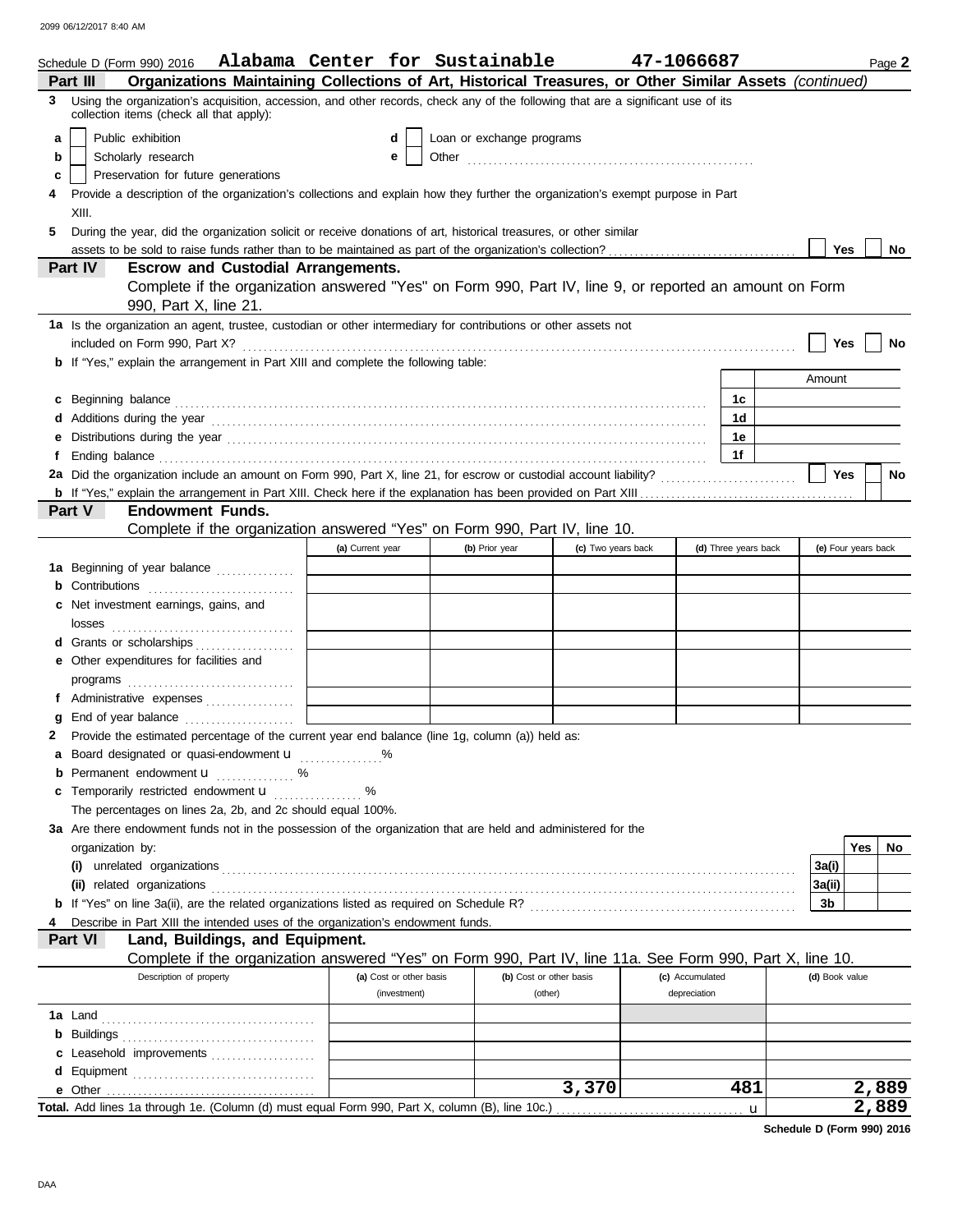| Schedule D (Form 990) 2016 | Alabama Center for Sustainable                                                                               |                | 47-1066687                       | Page 3         |
|----------------------------|--------------------------------------------------------------------------------------------------------------|----------------|----------------------------------|----------------|
| Part VII                   | Investments-Other Securities.                                                                                |                |                                  |                |
|                            | Complete if the organization answered "Yes" on Form 990, Part IV, line 11b. See Form 990, Part X, line 12.   |                |                                  |                |
|                            | (a) Description of security or category                                                                      | (b) Book value | (c) Method of valuation:         |                |
|                            | (including name of security)                                                                                 |                | Cost or end-of-year market value |                |
|                            |                                                                                                              |                |                                  |                |
|                            | (2) Closely-held equity interests                                                                            |                |                                  |                |
|                            | (3) Other $\ldots$ $\ldots$ $\ldots$ $\ldots$ $\ldots$ $\ldots$ $\ldots$ $\ldots$ $\ldots$ $\ldots$ $\ldots$ |                |                                  |                |
| (A)                        |                                                                                                              |                |                                  |                |
|                            |                                                                                                              |                |                                  |                |
| (C)                        |                                                                                                              |                |                                  |                |
| (D)                        |                                                                                                              |                |                                  |                |
| (E)                        |                                                                                                              |                |                                  |                |
| (F)                        |                                                                                                              |                |                                  |                |
| (G)                        |                                                                                                              |                |                                  |                |
| (H)                        |                                                                                                              |                |                                  |                |
|                            | Total. (Column (b) must equal Form 990, Part X, col. (B) line 12.) u                                         |                |                                  |                |
| Part VIII                  | Investments-Program Related.                                                                                 |                |                                  |                |
|                            | Complete if the organization answered "Yes" on Form 990, Part IV, line 11c. See Form 990, Part X, line 13.   |                |                                  |                |
|                            | (a) Description of investment                                                                                | (b) Book value | (c) Method of valuation:         |                |
|                            |                                                                                                              |                | Cost or end-of-year market value |                |
| (1)                        |                                                                                                              |                |                                  |                |
| (2)                        |                                                                                                              |                |                                  |                |
| (3)                        |                                                                                                              |                |                                  |                |
| (4)                        |                                                                                                              |                |                                  |                |
| (5)                        |                                                                                                              |                |                                  |                |
| (6)                        |                                                                                                              |                |                                  |                |
| (7)                        |                                                                                                              |                |                                  |                |
| (8)                        |                                                                                                              |                |                                  |                |
| (9)                        |                                                                                                              |                |                                  |                |
|                            | Total. (Column (b) must equal Form 990, Part X, col. (B) line 13.) u                                         |                |                                  |                |
| Part IX                    | <b>Other Assets.</b>                                                                                         |                |                                  |                |
|                            | Complete if the organization answered "Yes" on Form 990, Part IV, line 11d. See Form 990, Part X, line 15.   |                |                                  |                |
|                            | (a) Description                                                                                              |                |                                  | (b) Book value |
| (1)                        |                                                                                                              |                |                                  |                |
| (2)                        |                                                                                                              |                |                                  |                |
| (3)                        |                                                                                                              |                |                                  |                |
| <u>(4)</u>                 |                                                                                                              |                |                                  |                |
| (5)                        |                                                                                                              |                |                                  |                |
| (6)                        |                                                                                                              |                |                                  |                |
| (7)                        |                                                                                                              |                |                                  |                |
| (8)                        |                                                                                                              |                |                                  |                |
| (9)                        |                                                                                                              |                |                                  |                |
|                            | Total. (Column (b) must equal Form 990, Part X, col. (B) line 15.)                                           |                | u                                |                |
| Part X                     | Other Liabilities.                                                                                           |                |                                  |                |
|                            | Complete if the organization answered "Yes" on Form 990, Part IV, line 11e or 11f. See Form 990, Part X,     |                |                                  |                |
|                            | line 25.                                                                                                     |                |                                  |                |
| 1.                         | (a) Description of liability                                                                                 | (b) Book value |                                  |                |
| (1)                        | Federal income taxes                                                                                         |                |                                  |                |
| (2)                        |                                                                                                              |                |                                  |                |
| (3)                        |                                                                                                              |                |                                  |                |
| (4)                        |                                                                                                              |                |                                  |                |
| (5)                        |                                                                                                              |                |                                  |                |
| (6)                        |                                                                                                              |                |                                  |                |
| (7)                        |                                                                                                              |                |                                  |                |
| (8)                        |                                                                                                              |                |                                  |                |

Total. *(Column (b) must equal Form 990, Part X, col. (B) line 25.)* **u**  $(9)$ 

Liability for uncertain tax positions. In Part XIII, provide the text of the footnote to the organization's financial statements that reports the **2.** organization's liability for uncertain tax positions under FIN 48 (ASC 740). Check here if the text of the footnote has been provided in Part XIII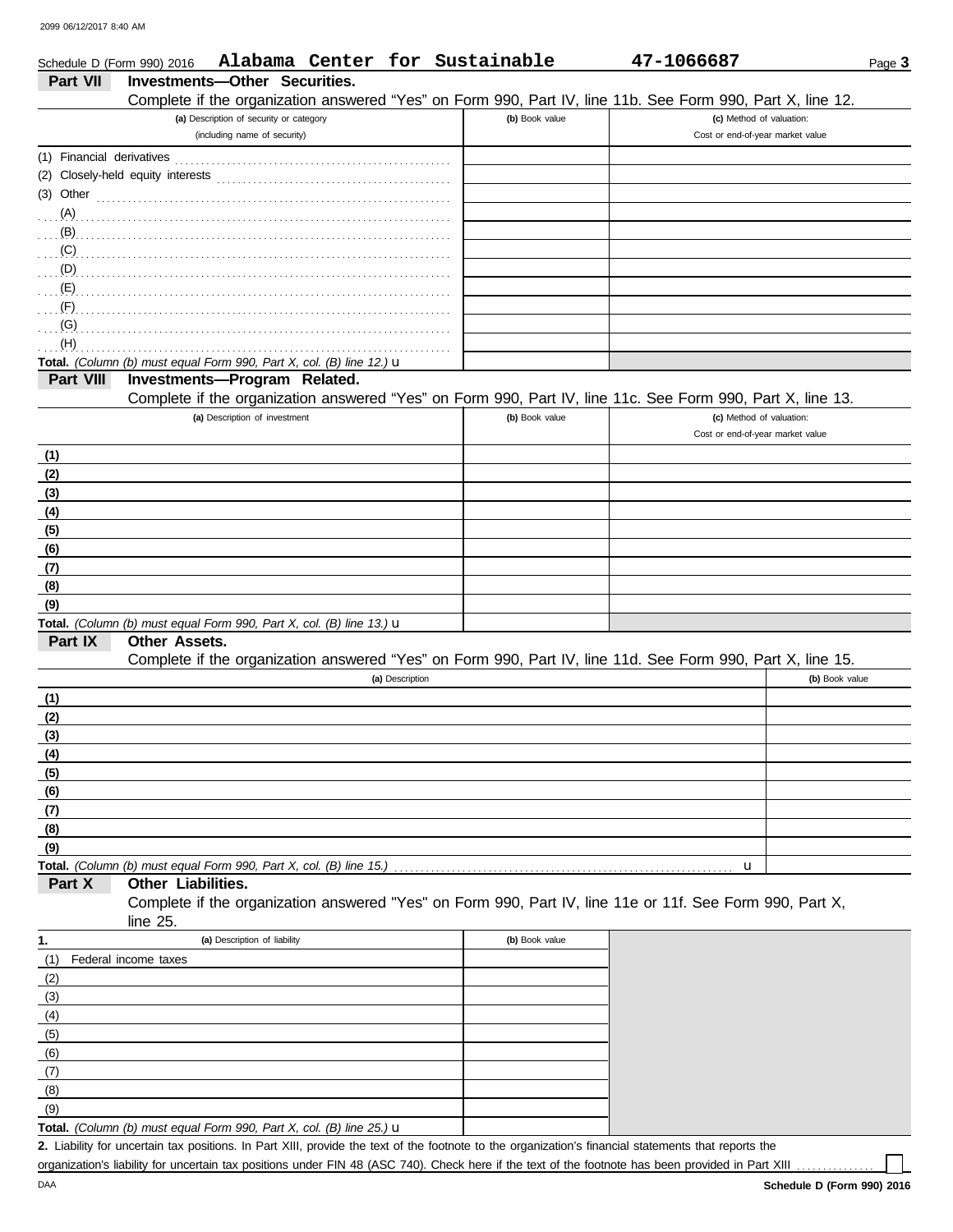|    | Schedule D (Form 990) 2016 Alabama Center for Sustainable                                                                                                                                                                           |                | 47-1066687 |    | Page 4 |
|----|-------------------------------------------------------------------------------------------------------------------------------------------------------------------------------------------------------------------------------------|----------------|------------|----|--------|
|    | Reconciliation of Revenue per Audited Financial Statements With Revenue per Return.<br>Part XI                                                                                                                                      |                |            |    |        |
|    | Complete if the organization answered "Yes" on Form 990, Part IV, line 12a.                                                                                                                                                         |                |            |    |        |
| 1. |                                                                                                                                                                                                                                     |                |            | 1  |        |
| 2  | Amounts included on line 1 but not on Form 990, Part VIII, line 12:                                                                                                                                                                 |                |            |    |        |
| а  |                                                                                                                                                                                                                                     | 2a             |            |    |        |
| b  |                                                                                                                                                                                                                                     | 2 <sub>b</sub> |            |    |        |
| c  |                                                                                                                                                                                                                                     | 2c             |            |    |        |
| d  |                                                                                                                                                                                                                                     | 2d             |            |    |        |
| е  | Add lines 2a through 2d <b>Martin Community 20</b> and 20 and 20 and 20 and 20 and 20 and 20 and 20 and 20 and 20 and 20 and 20 and 20 and 20 and 20 and 20 and 20 and 20 and 20 and 20 and 20 and 20 and 20 and 20 and 20 and 20 a |                |            | 2e |        |
| 3  |                                                                                                                                                                                                                                     |                |            | 3  |        |
| 4  | Amounts included on Form 990, Part VIII, line 12, but not on line 1:                                                                                                                                                                |                |            |    |        |
| а  | Investment expenses not included on Form 990, Part VIII, line 7b [100] [100] [100] [100] [100] [100] [100] [100] [100] [100] [100] [100] [100] [100] [100] [100] [100] [100] [100] [100] [100] [100] [100] [100] [100] [100] [      | 4a             |            |    |        |
| b  |                                                                                                                                                                                                                                     | 4b             |            |    |        |
| c  | Add lines 4a and 4b                                                                                                                                                                                                                 |                |            | 4c |        |
| 5  |                                                                                                                                                                                                                                     |                |            | 5  |        |
|    | Part XII<br>Reconciliation of Expenses per Audited Financial Statements With Expenses per Return.                                                                                                                                   |                |            |    |        |
|    | Complete if the organization answered "Yes" on Form 990, Part IV, line 12a.                                                                                                                                                         |                |            |    |        |
| 1. | Total expenses and losses per audited financial statements                                                                                                                                                                          |                |            | 1  |        |
| 2  | Amounts included on line 1 but not on Form 990, Part IX, line 25:                                                                                                                                                                   |                |            |    |        |
| а  |                                                                                                                                                                                                                                     | 2a             |            |    |        |
| b  |                                                                                                                                                                                                                                     | 2 <sub>b</sub> |            |    |        |
| c  |                                                                                                                                                                                                                                     | 2c             |            |    |        |
| d  |                                                                                                                                                                                                                                     | 2d             |            |    |        |
| е  | Add lines 2a through 2d [11] Add [12] Add [12] Add lines 2a through 2d [12] Add lines 2a through 2d                                                                                                                                 |                |            | 2e |        |
| 3  |                                                                                                                                                                                                                                     |                |            | 3  |        |
| 4  | Amounts included on Form 990, Part IX, line 25, but not on line 1:                                                                                                                                                                  |                |            |    |        |
| а  | Investment expenses not included on Form 990, Part VIII, line 7b [100] [100] [100] [100] [100] [100] [100] [100] [100] [100] [100] [100] [100] [100] [100] [100] [100] [100] [100] [100] [100] [100] [100] [100] [100] [100] [      | 4a             |            |    |        |
| b  |                                                                                                                                                                                                                                     | 4b             |            |    |        |
| c  | Add lines 4a and 4b                                                                                                                                                                                                                 |                |            | 4c |        |
| 5  |                                                                                                                                                                                                                                     |                |            | 5  |        |
|    | Part XIII Supplemental Information.                                                                                                                                                                                                 |                |            |    |        |
|    | Provide the descriptions required for Part II, lines 3, 5, and 9; Part III, lines 1a and 4; Part IV, lines 1b and 2b; Part V, line 4; Part X, line                                                                                  |                |            |    |        |
|    | 2; Part XI, lines 2d and 4b; and Part XII, lines 2d and 4b. Also complete this part to provide any additional information.                                                                                                          |                |            |    |        |
|    |                                                                                                                                                                                                                                     |                |            |    |        |
|    |                                                                                                                                                                                                                                     |                |            |    |        |
|    |                                                                                                                                                                                                                                     |                |            |    |        |
|    |                                                                                                                                                                                                                                     |                |            |    |        |
|    |                                                                                                                                                                                                                                     |                |            |    |        |
|    |                                                                                                                                                                                                                                     |                |            |    |        |
|    |                                                                                                                                                                                                                                     |                |            |    |        |
|    |                                                                                                                                                                                                                                     |                |            |    |        |
|    |                                                                                                                                                                                                                                     |                |            |    |        |
|    |                                                                                                                                                                                                                                     |                |            |    |        |
|    |                                                                                                                                                                                                                                     |                |            |    |        |
|    |                                                                                                                                                                                                                                     |                |            |    |        |
|    |                                                                                                                                                                                                                                     |                |            |    |        |
|    |                                                                                                                                                                                                                                     |                |            |    |        |
|    |                                                                                                                                                                                                                                     |                |            |    |        |
|    |                                                                                                                                                                                                                                     |                |            |    |        |
|    |                                                                                                                                                                                                                                     |                |            |    |        |
|    |                                                                                                                                                                                                                                     |                |            |    |        |
|    |                                                                                                                                                                                                                                     |                |            |    |        |
|    |                                                                                                                                                                                                                                     |                |            |    |        |
|    |                                                                                                                                                                                                                                     |                |            |    |        |
|    |                                                                                                                                                                                                                                     |                |            |    |        |
|    |                                                                                                                                                                                                                                     |                |            |    |        |
|    |                                                                                                                                                                                                                                     |                |            |    |        |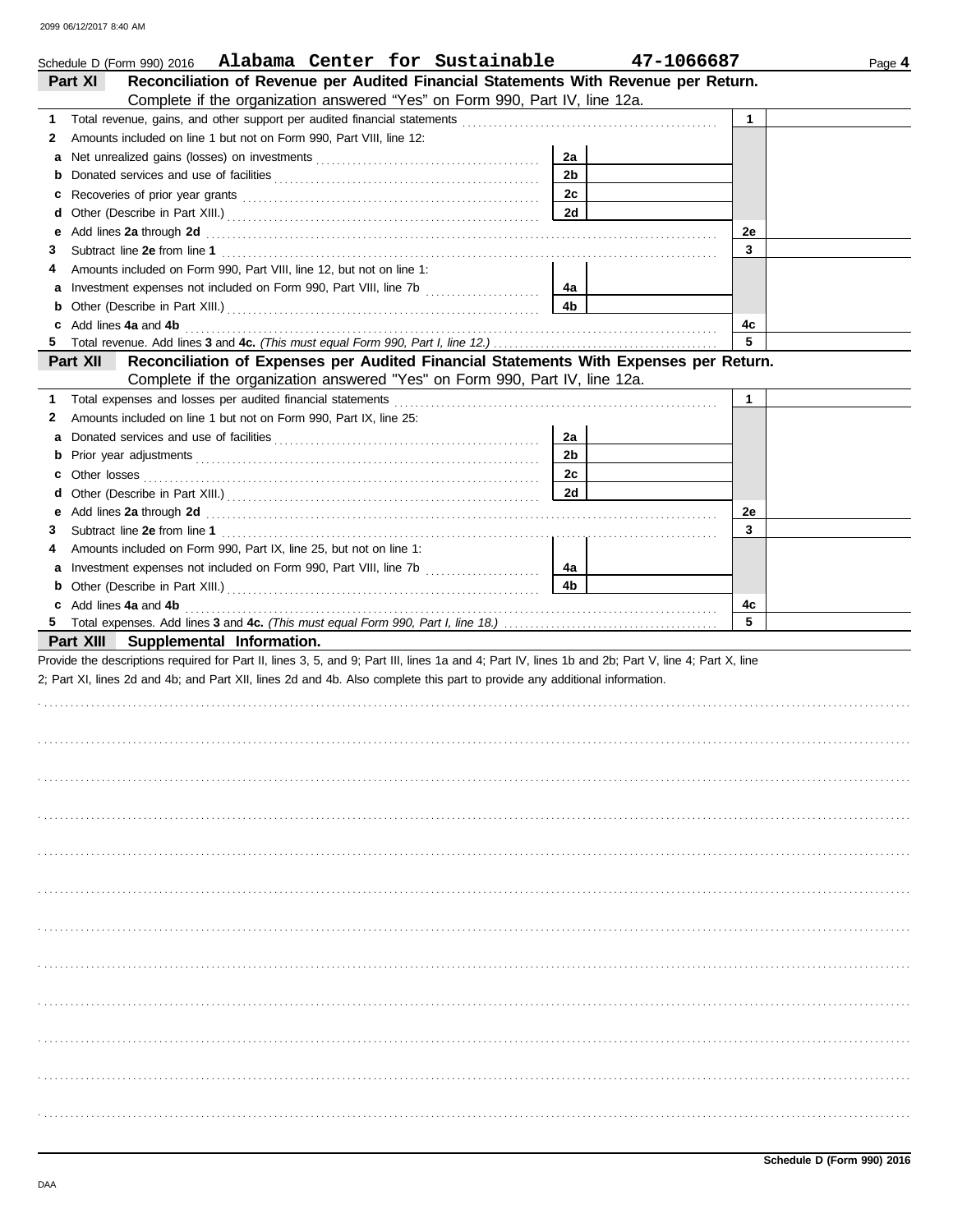|           |                                      |  | Schedule D (Form 990) 2016 Alabama Center for Sustainable | 47-1066687 | Page 5 |
|-----------|--------------------------------------|--|-----------------------------------------------------------|------------|--------|
| Part XIII | Supplemental Information (continued) |  |                                                           |            |        |
|           |                                      |  |                                                           |            |        |
|           |                                      |  |                                                           |            |        |
|           |                                      |  |                                                           |            |        |
|           |                                      |  |                                                           |            |        |
|           |                                      |  |                                                           |            |        |
|           |                                      |  |                                                           |            |        |
|           |                                      |  |                                                           |            |        |
|           |                                      |  |                                                           |            |        |
|           |                                      |  |                                                           |            |        |
|           |                                      |  |                                                           |            |        |
|           |                                      |  |                                                           |            |        |
|           |                                      |  |                                                           |            |        |
|           |                                      |  |                                                           |            |        |
|           |                                      |  |                                                           |            |        |
|           |                                      |  |                                                           |            |        |
|           |                                      |  |                                                           |            |        |
|           |                                      |  |                                                           |            |        |
|           |                                      |  |                                                           |            |        |
|           |                                      |  |                                                           |            |        |
|           |                                      |  |                                                           |            |        |
|           |                                      |  |                                                           |            |        |
|           |                                      |  |                                                           |            |        |
|           |                                      |  |                                                           |            |        |
|           |                                      |  |                                                           |            |        |
|           |                                      |  |                                                           |            |        |
|           |                                      |  |                                                           |            |        |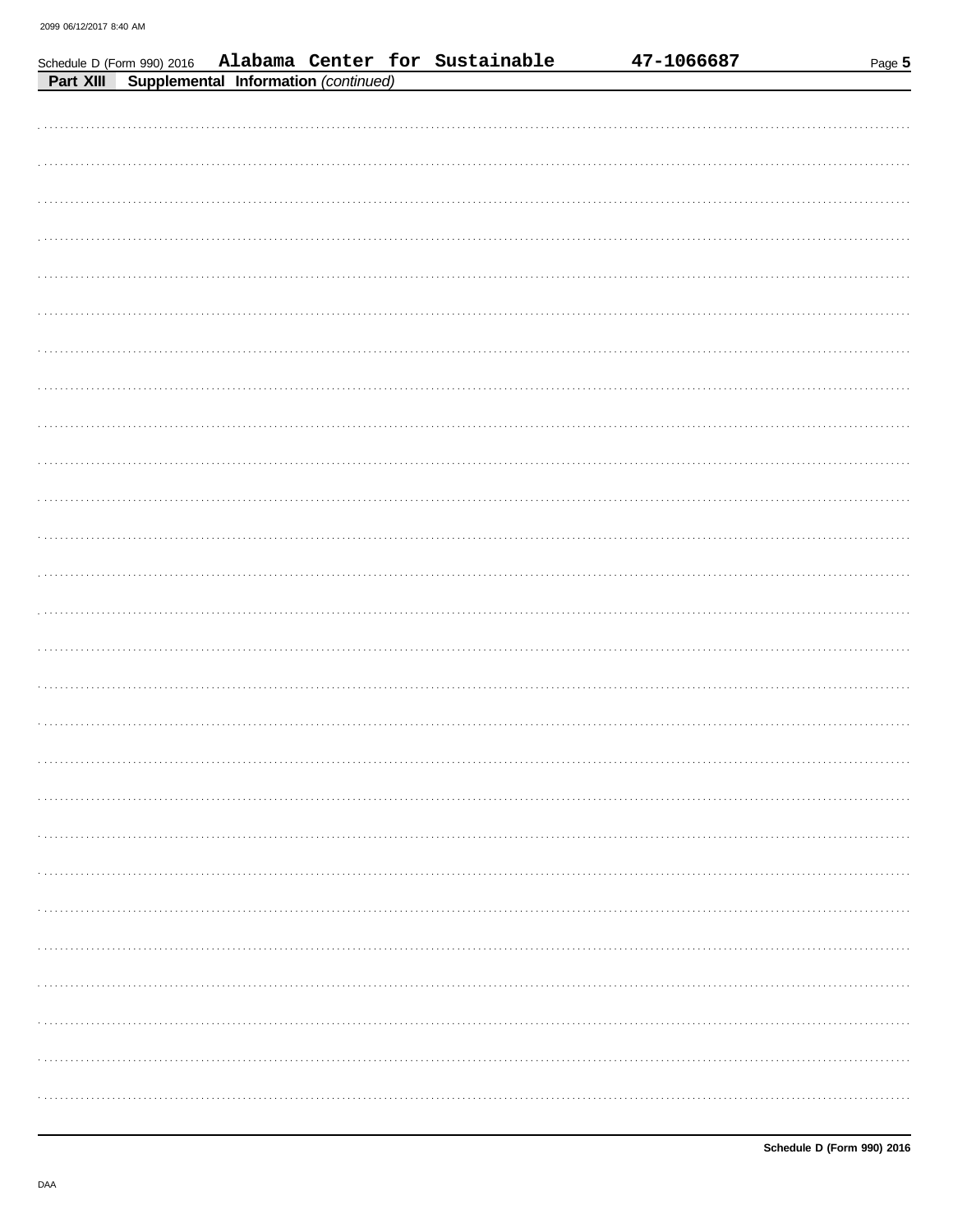| Supplemental Information to Form 990 or 990-EZ<br><b>SCHEDULE O</b><br>(Form 990 or 990-EZ)<br>Complete to provide information for responses to specific questions on<br>Form 990 or 990-EZ or to provide any additional information.<br>U Attach to Form 990 or 990-EZ.<br>Department of the Treasury<br>Internal Revenue Service<br>Lu Information about Schedule O (Form 990 or 990-EZ) and its instructions is at www.irs.gov/form990.<br>Employer identification number<br>Name of the organization<br>Alabama Center for Sustainable<br>47-1066687<br>Energy<br>Form 990, Part VI, Line 11b - Organization's Process to Review Form 990<br>The board reviews and approves the form 990 before it is filed. |                                                                                                                                                                                                                                                      |  |  |  |  |  |  |
|------------------------------------------------------------------------------------------------------------------------------------------------------------------------------------------------------------------------------------------------------------------------------------------------------------------------------------------------------------------------------------------------------------------------------------------------------------------------------------------------------------------------------------------------------------------------------------------------------------------------------------------------------------------------------------------------------------------|------------------------------------------------------------------------------------------------------------------------------------------------------------------------------------------------------------------------------------------------------|--|--|--|--|--|--|
|                                                                                                                                                                                                                                                                                                                                                                                                                                                                                                                                                                                                                                                                                                                  | Form 990, Part VI, Line 12c - Enforcement of Conflicts Policy<br>The board and major employees must make an annual declaration of any known<br>conflicts. In addition, they must disclose any conflicts that arise during<br>the course of the year. |  |  |  |  |  |  |
| employees.                                                                                                                                                                                                                                                                                                                                                                                                                                                                                                                                                                                                                                                                                                       | Form 990, Part VI, Line 15a - Compensation Process for Top Official<br>The board reviews the area data on salaries for comparable positions and<br>uses the data in determining the compensation of officers and key                                 |  |  |  |  |  |  |
| employees.                                                                                                                                                                                                                                                                                                                                                                                                                                                                                                                                                                                                                                                                                                       | Form 990, Part VI, Line 15b - Compensation Process for Officers<br>The board reviews the area data on salaries for comparable positions and<br>uses the data in determining the compensation of officers and key                                     |  |  |  |  |  |  |
|                                                                                                                                                                                                                                                                                                                                                                                                                                                                                                                                                                                                                                                                                                                  | Form 990, Part VI, Line 19 - Governing Documents Disclosure Explanation<br>Documents are available on the website.                                                                                                                                   |  |  |  |  |  |  |
|                                                                                                                                                                                                                                                                                                                                                                                                                                                                                                                                                                                                                                                                                                                  |                                                                                                                                                                                                                                                      |  |  |  |  |  |  |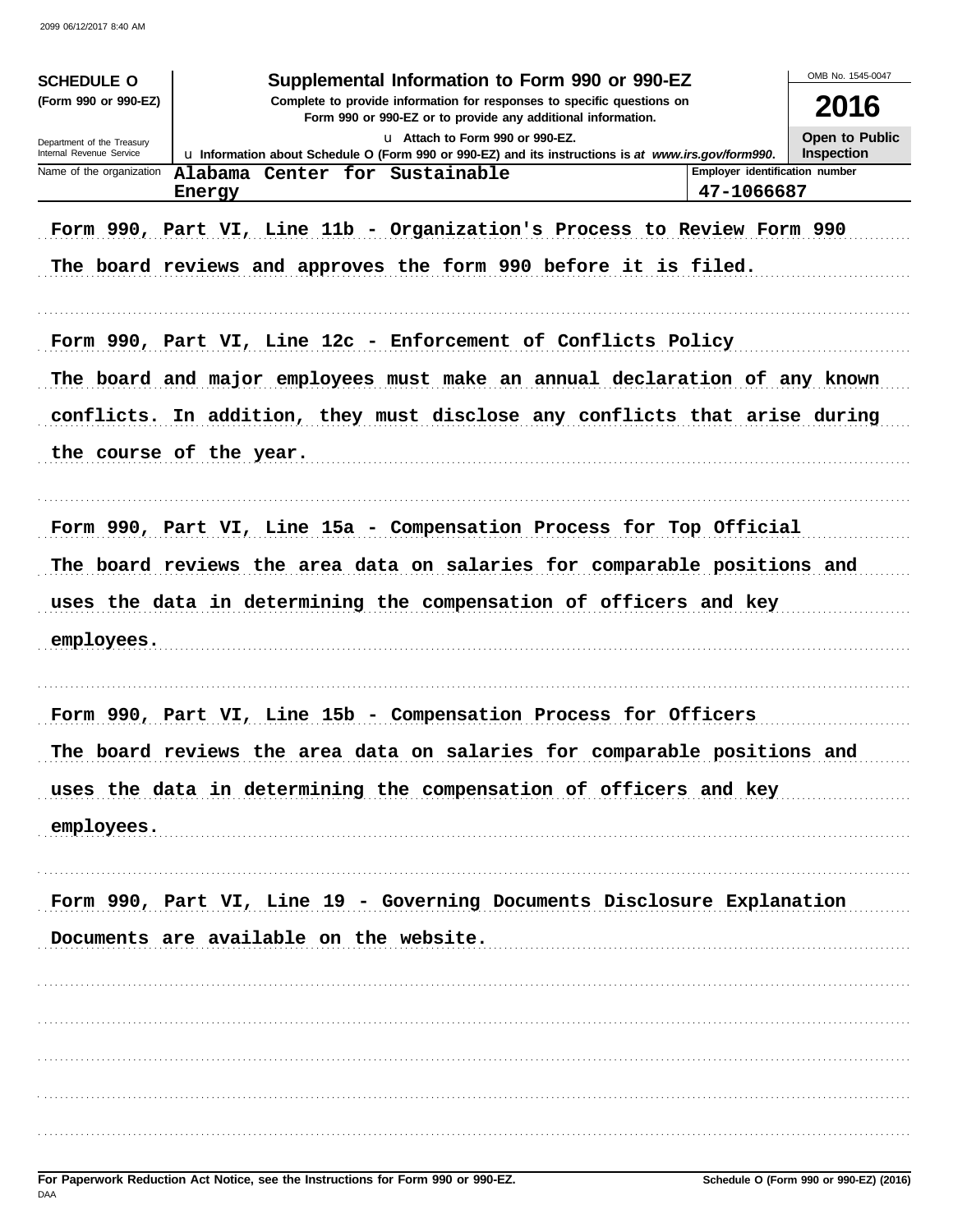|     |                                                                                                                                                                    |                                                                            |                                            | <b>Depreciation and Amortization</b>                                                                                                         |                              |                                 |                    |              | OMB No. 1545-0172          |                  |
|-----|--------------------------------------------------------------------------------------------------------------------------------------------------------------------|----------------------------------------------------------------------------|--------------------------------------------|----------------------------------------------------------------------------------------------------------------------------------------------|------------------------------|---------------------------------|--------------------|--------------|----------------------------|------------------|
|     | Form 4562                                                                                                                                                          | (Including Information on Listed Property)<br>U Attach to your tax return. |                                            |                                                                                                                                              |                              |                                 |                    |              |                            |                  |
|     | Department of the Treasury<br>(99)<br>Internal Revenue Service                                                                                                     |                                                                            |                                            | La Information about Form 4562 and its separate instructions is at www.irs.gov/form4562.                                                     |                              |                                 |                    |              | Attachment<br>Sequence No. | 179              |
|     | Name(s) shown on return                                                                                                                                            |                                                                            |                                            | Alabama Center for Sustainable                                                                                                               |                              |                                 | Identifying number |              |                            |                  |
|     |                                                                                                                                                                    | Energy                                                                     |                                            |                                                                                                                                              |                              |                                 | 47-1066687         |              |                            |                  |
|     | Business or activity to which this form relates                                                                                                                    |                                                                            |                                            |                                                                                                                                              |                              |                                 |                    |              |                            |                  |
|     | Indirect Depreciation                                                                                                                                              |                                                                            |                                            |                                                                                                                                              |                              |                                 |                    |              |                            |                  |
|     | Part I                                                                                                                                                             |                                                                            |                                            | Election To Expense Certain Property Under Section 179<br>Note: If you have any listed property, complete Part V before you complete Part I. |                              |                                 |                    |              |                            |                  |
| 1   | Maximum amount (see instructions)                                                                                                                                  |                                                                            |                                            |                                                                                                                                              |                              |                                 |                    | 1.           |                            | 500,000          |
| 2   | Total cost of section 179 property placed in service (see instructions)                                                                                            |                                                                            |                                            |                                                                                                                                              |                              |                                 |                    | $\mathbf{2}$ |                            |                  |
| 3   |                                                                                                                                                                    |                                                                            |                                            |                                                                                                                                              |                              |                                 |                    | 3            | 2,010,000                  |                  |
| 4   | Reduction in limitation. Subtract line 3 from line 2. If zero or less, enter -0-                                                                                   |                                                                            |                                            |                                                                                                                                              |                              |                                 |                    | 4            |                            |                  |
| 5   | Dollar limitation for tax year. Subtract line 4 from line 1. If zero or less, enter -0-. If married filing separately, see instructions                            |                                                                            |                                            |                                                                                                                                              |                              |                                 |                    | 5            |                            |                  |
| 6   |                                                                                                                                                                    | (a) Description of property                                                |                                            |                                                                                                                                              | (b) Cost (business use only) |                                 | (c) Elected cost   |              |                            |                  |
|     |                                                                                                                                                                    |                                                                            |                                            |                                                                                                                                              |                              |                                 |                    |              |                            |                  |
|     |                                                                                                                                                                    |                                                                            |                                            |                                                                                                                                              |                              |                                 |                    |              |                            |                  |
| 7   | Listed property. Enter the amount from line 29                                                                                                                     |                                                                            |                                            |                                                                                                                                              |                              | $\overline{7}$                  |                    |              |                            |                  |
| 8   |                                                                                                                                                                    |                                                                            |                                            |                                                                                                                                              |                              |                                 |                    | 8            |                            |                  |
| 9   | Tentative deduction. Enter the smaller of line 5 or line 8                                                                                                         |                                                                            |                                            |                                                                                                                                              |                              |                                 |                    | 9            |                            |                  |
| 10  | Carryover of disallowed deduction from line 13 of your 2015 Form 4562                                                                                              |                                                                            |                                            |                                                                                                                                              |                              |                                 |                    | 10           |                            |                  |
| 11  | Business income limitation. Enter the smaller of business income (not less than zero) or line 5 (see instructions)                                                 |                                                                            |                                            |                                                                                                                                              |                              |                                 |                    | 11           |                            |                  |
| 12  | Section 179 expense deduction. Add lines 9 and 10, but don't enter more than line 11                                                                               |                                                                            |                                            |                                                                                                                                              |                              |                                 |                    | 12           |                            |                  |
| 13  | Carryover of disallowed deduction to 2017. Add lines 9 and 10, less line 12<br>Note: Don't use Part II or Part III below for listed property. Instead, use Part V. |                                                                            |                                            |                                                                                                                                              |                              | 13                              |                    |              |                            |                  |
|     | Part II                                                                                                                                                            |                                                                            |                                            | Special Depreciation Allowance and Other Depreciation (Don't include listed property.) (See instructions.)                                   |                              |                                 |                    |              |                            |                  |
| 14  | Special depreciation allowance for qualified property (other than listed property) placed in service                                                               |                                                                            |                                            |                                                                                                                                              |                              |                                 |                    |              |                            |                  |
|     | during the tax year (see instructions)                                                                                                                             |                                                                            |                                            |                                                                                                                                              |                              |                                 |                    | 14           |                            |                  |
| 15  |                                                                                                                                                                    |                                                                            |                                            |                                                                                                                                              |                              |                                 |                    | 15           |                            |                  |
| 16  |                                                                                                                                                                    |                                                                            |                                            |                                                                                                                                              |                              |                                 |                    | 16           |                            |                  |
|     | Part III                                                                                                                                                           |                                                                            |                                            | <b>MACRS Depreciation (Don't include listed property.) (See instructions.)</b>                                                               |                              |                                 |                    |              |                            |                  |
|     |                                                                                                                                                                    |                                                                            |                                            | <b>Section A</b>                                                                                                                             |                              |                                 |                    |              |                            |                  |
| 17  |                                                                                                                                                                    |                                                                            |                                            |                                                                                                                                              |                              |                                 |                    | 17           |                            | 0                |
| 18  | If you are electing to group any assets placed in service during the tax year into one or more general asset accounts, check here                                  |                                                                            |                                            |                                                                                                                                              |                              |                                 | u                  |              |                            |                  |
|     |                                                                                                                                                                    |                                                                            |                                            | Section B-Assets Placed in Service During 2016 Tax Year Using the General Depreciation System                                                |                              |                                 |                    |              |                            |                  |
|     | (a) Classification of property                                                                                                                                     |                                                                            | (b) Month and year<br>placed in<br>service | (c) Basis for depreciation<br>(business/investment use<br>only-see instructions)                                                             | (d) Recovery<br>period       | (e) Convention                  | (f) Method         |              | (g) Depreciation deduction |                  |
| 19a | 3-year property                                                                                                                                                    |                                                                            |                                            |                                                                                                                                              |                              |                                 |                    |              |                            |                  |
| b   | 5-year property                                                                                                                                                    |                                                                            |                                            |                                                                                                                                              |                              |                                 |                    |              |                            |                  |
| c   | 7-year property                                                                                                                                                    |                                                                            |                                            | 3,370                                                                                                                                        | 7.0                          | <b>HY</b>                       | 200DB              |              |                            | 481              |
| d   | 10-year property                                                                                                                                                   |                                                                            |                                            |                                                                                                                                              |                              |                                 |                    |              |                            |                  |
|     | 15-year property                                                                                                                                                   |                                                                            |                                            |                                                                                                                                              |                              |                                 |                    |              |                            |                  |
|     | 20-year property                                                                                                                                                   |                                                                            |                                            |                                                                                                                                              |                              |                                 |                    |              |                            |                  |
|     | 25-year property                                                                                                                                                   |                                                                            |                                            |                                                                                                                                              | 25 yrs.                      |                                 | S/L                |              |                            |                  |
| h.  | Residential rental                                                                                                                                                 |                                                                            |                                            |                                                                                                                                              | 27.5 yrs.                    | ΜМ                              | S/L                |              |                            |                  |
|     | property                                                                                                                                                           |                                                                            |                                            |                                                                                                                                              | 27.5 yrs.                    | ΜМ                              | S/L                |              |                            |                  |
| Ť.  | Nonresidential real                                                                                                                                                |                                                                            |                                            |                                                                                                                                              | 39 yrs.                      | MМ                              | S/L                |              |                            |                  |
|     | property                                                                                                                                                           |                                                                            |                                            |                                                                                                                                              |                              | MM                              | S/L                |              |                            |                  |
|     |                                                                                                                                                                    |                                                                            |                                            | Section C-Assets Placed in Service During 2016 Tax Year Using the Alternative Depreciation System                                            |                              |                                 |                    |              |                            |                  |
| 20a | Class life                                                                                                                                                         |                                                                            |                                            |                                                                                                                                              |                              |                                 | S/L                |              |                            |                  |
| b   | 12-year                                                                                                                                                            |                                                                            |                                            |                                                                                                                                              | 12 yrs.                      |                                 | S/L                |              |                            |                  |
|     | c 40-year                                                                                                                                                          |                                                                            |                                            |                                                                                                                                              | 40 yrs.                      | ΜМ                              | S/L                |              |                            |                  |
| 21  | Part IV<br><b>Summary</b> (See instructions.)<br>Listed property. Enter amount from line 28                                                                        |                                                                            |                                            |                                                                                                                                              |                              |                                 |                    | 21           |                            |                  |
| 22  | Total. Add amounts from line 12, lines 14 through 17, lines 19 and 20 in column (g), and line 21. Enter                                                            |                                                                            |                                            |                                                                                                                                              |                              |                                 |                    |              |                            |                  |
|     | here and on the appropriate lines of your return. Partnerships and S corporations—see instructions                                                                 |                                                                            |                                            |                                                                                                                                              |                              |                                 |                    | 22           |                            | 481              |
| 23  | For assets shown above and placed in service during the current year, enter the                                                                                    |                                                                            |                                            |                                                                                                                                              |                              |                                 |                    |              |                            |                  |
|     | portion of the basis attributable to section 263A costs                                                                                                            |                                                                            |                                            |                                                                                                                                              |                              | 23                              |                    |              |                            |                  |
|     | For Paperwork Reduction Act Notice, see separate instructions.                                                                                                     |                                                                            |                                            |                                                                                                                                              |                              |                                 |                    |              |                            | Form 4562 (2016) |
| DAA |                                                                                                                                                                    |                                                                            |                                            |                                                                                                                                              |                              | There are no amounts for Page 2 |                    |              |                            |                  |

**There are no amounts for Page 2**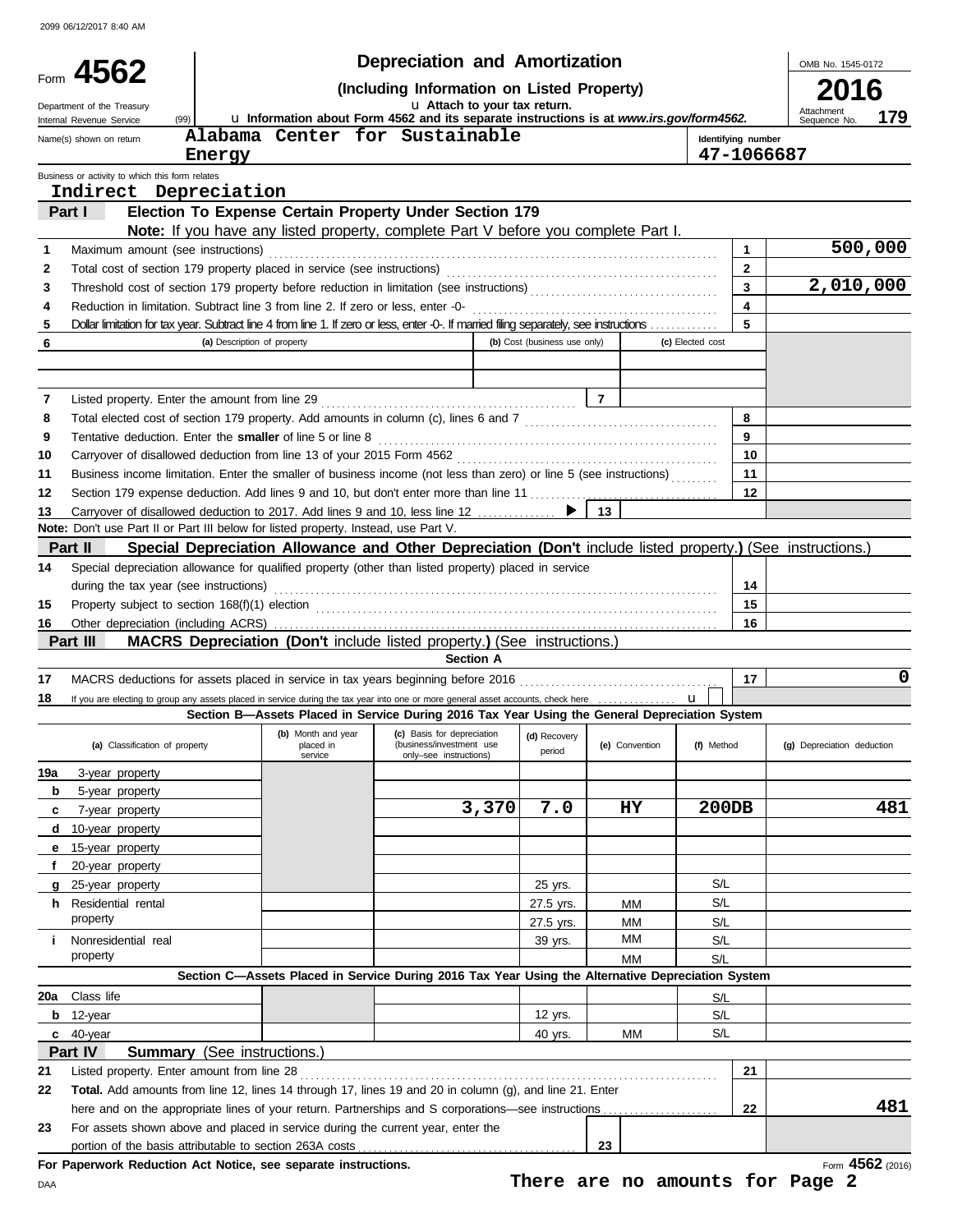Alabama Center for Sustainable Energy PO Box 2434 Madison, AL 35758

## **Electing out of Bonus Depreciation Allowance for All Eligible Depreciable Property**

The above named taxpayer elects out of the first-year bonus depreciation allowance under IRC Section  $168(k)(7)$  for all eligible depreciable property placed in service during the tax year.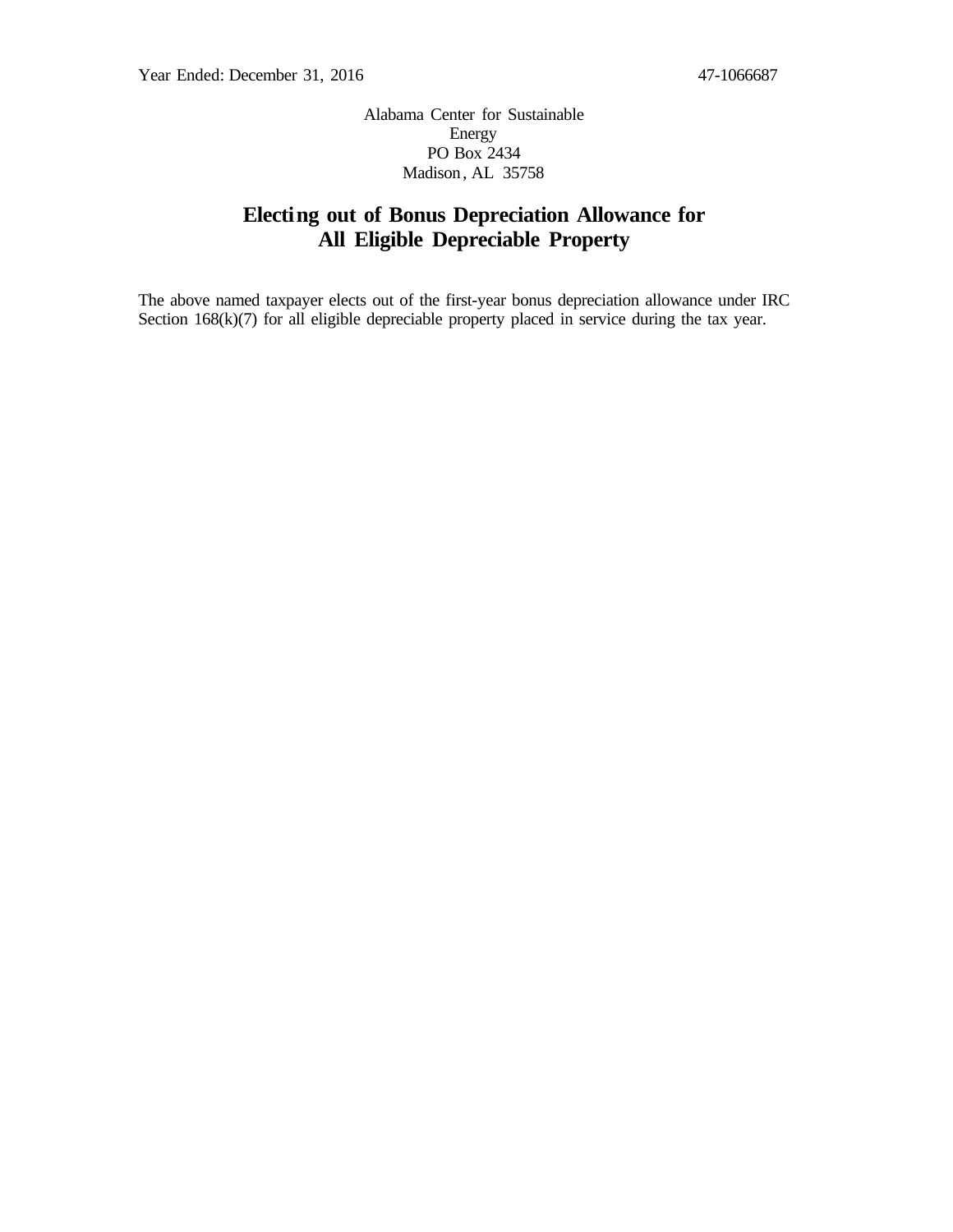# **Form 990, Part IX, Line 11g - Other Fees for Service (Non-employee)** Total Program Management & Fund<br>Expenses Service General Raising Description Expenses Service General Raising Fee  $\zeta$  5 110  $\zeta$  110  $\zeta$  5  $\zeta$  Total \$ 110 \$ 110 \$ 0 \$ 0 **Form 990, Part IX, Line 24e - All Other Expenses** Total **Program** Management & Fund<br>Expenses Service General Raising Description **Expenses Service General Raising** Constants Construction Construction  $\texttt{Software} \quad \texttt{S} \quad \texttt{S} \quad \texttt{S} \quad \texttt{166} \quad \texttt{S} \quad \texttt{166} \quad \texttt{S} \quad \texttt{167} \quad \texttt{168} \quad \texttt{169} \quad \texttt{169} \quad \texttt{160} \quad \texttt{160} \quad \texttt{161} \quad \texttt{162} \quad \texttt{163} \quad \texttt{165} \quad \texttt{166} \quad \texttt{168} \quad \texttt{169} \quad \texttt{169} \quad \texttt{160} \quad \text$ Web  $59$ Total \$ 225 \$ 0 \$ 225 \$ 0